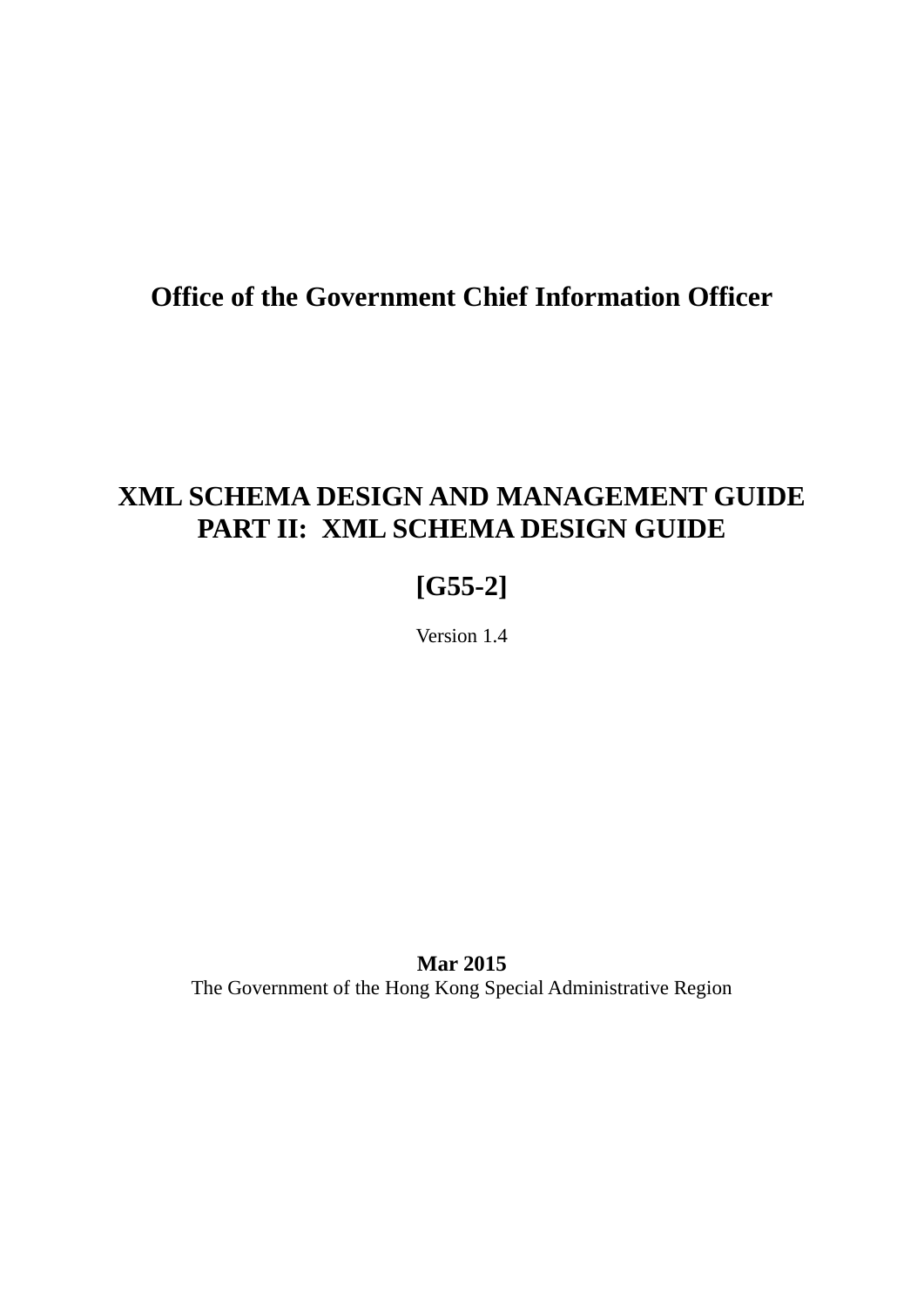|                |                      |                |                | <b>Distribution of Controlled Copy</b>         |  |  |
|----------------|----------------------|----------------|----------------|------------------------------------------------|--|--|
|                |                      | Copy No.       |                | Holder                                         |  |  |
|                |                      | $\mathbf{1}$   |                | Government-wide Intranet (itginfo.ccgo.hksarg) |  |  |
|                |                      | $\overline{2}$ |                | Internet (www.ogcio.gov.hk)                    |  |  |
| $\sqrt{2}$     |                      |                |                |                                                |  |  |
| $\mathfrak{Z}$ |                      |                |                |                                                |  |  |
| $\overline{4}$ |                      |                |                |                                                |  |  |
| 5              |                      |                |                |                                                |  |  |
| 6              |                      |                |                |                                                |  |  |
| $\tau$         |                      |                |                |                                                |  |  |
| $\,8\,$        |                      |                |                |                                                |  |  |
| 9              |                      |                |                |                                                |  |  |
| 10             |                      |                |                |                                                |  |  |
| 11             |                      |                |                |                                                |  |  |
| 12             |                      |                |                |                                                |  |  |
| 13             |                      |                |                |                                                |  |  |
| 14             |                      |                |                |                                                |  |  |
| 15             |                      |                |                |                                                |  |  |
| 16             |                      |                |                | Prepared By: XML Coordination Group            |  |  |
| 17             |                      |                |                |                                                |  |  |
| 18             | Doc. Effective Date: |                | 1 January 2006 |                                                |  |  |
| 19             |                      |                |                |                                                |  |  |
| 20             |                      |                |                |                                                |  |  |
|                |                      |                |                |                                                |  |  |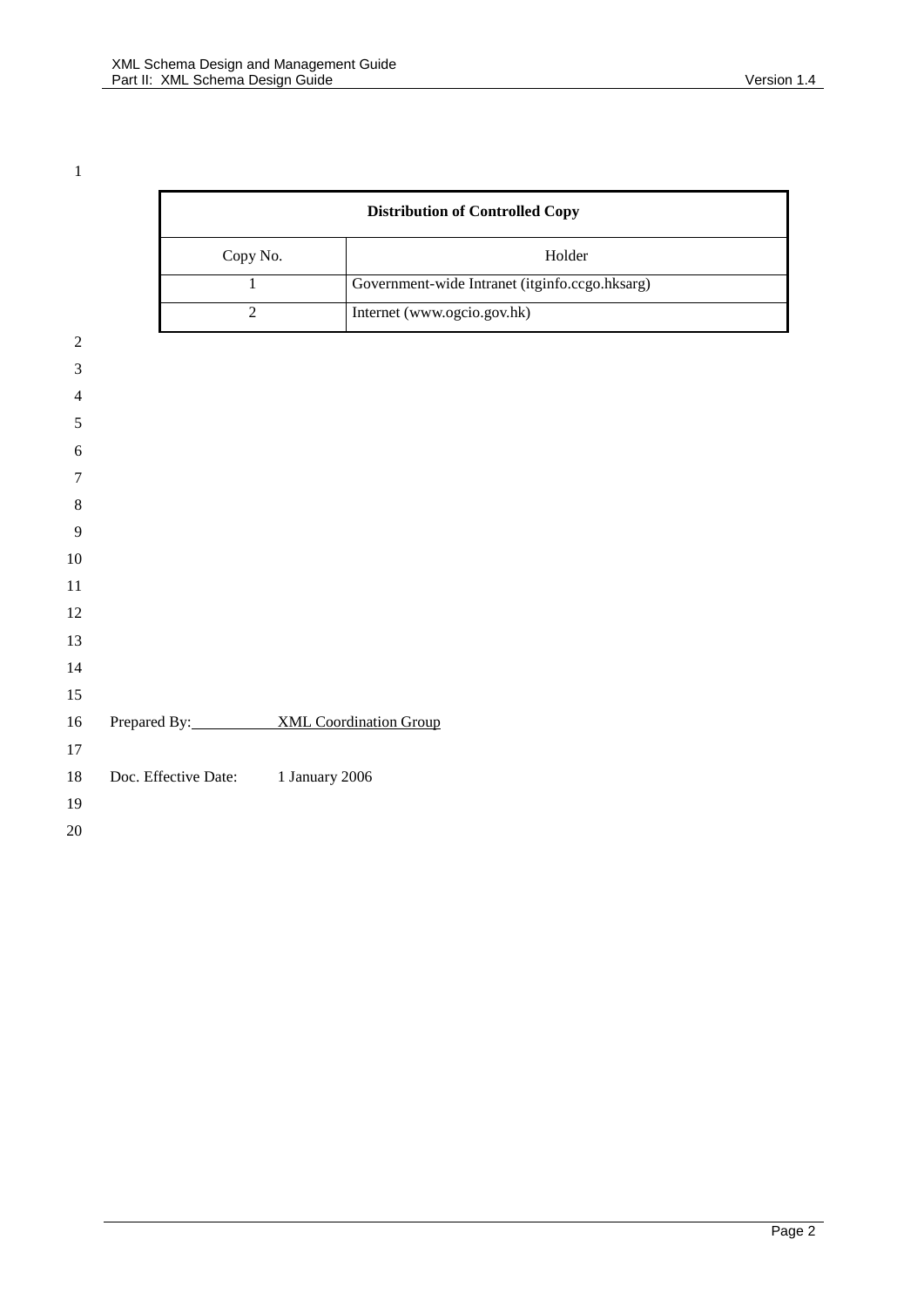| <b>Amendment History</b> |                                                                                                                                                                                                                                                                                                                                            |                          |                    |              |  |
|--------------------------|--------------------------------------------------------------------------------------------------------------------------------------------------------------------------------------------------------------------------------------------------------------------------------------------------------------------------------------------|--------------------------|--------------------|--------------|--|
| Change<br>Number         | <b>Revision Description</b>                                                                                                                                                                                                                                                                                                                | Sections<br>Affected     | Revision<br>Number | Date         |  |
|                          | Updates to consultation draft issued in July 2003                                                                                                                                                                                                                                                                                          |                          | 1.0                | $24$ -Nov-03 |  |
| 1.                       | Clarified that this Guide is intended for B/Ds and<br>contractors to define the data exchange interfaces in XML<br>Schema for joined-up services.                                                                                                                                                                                          | 1.1                      |                    |              |  |
| 2.                       | Clarified that this Guide is complementary with and does<br>not aim to replace existing system design or data<br>modelling methodologies.                                                                                                                                                                                                  | 1.1                      |                    |              |  |
| 3.                       | Added that the Business Information Modelling (BIM)<br>methodology is optional for Bureaux and Departments<br>(B/Ds) and contractors to follow when defining the data<br>exchange interfaces of cross-departmental systems and the<br>interface to external systems while the Business Process<br>Modelling (BPM) methodology is optional. | 1.1, 1.2,<br>3.1, 4.1    |                    |              |  |
| 4.                       | Emphasized that the modelling spreadsheet should be used<br>instead of worksheets to ease capturing modelling<br>information.                                                                                                                                                                                                              | 1.1, 1.2, 2,<br>4.4, 6.1 |                    |              |  |
| 5.                       | Clarified the duty of a business analyst.                                                                                                                                                                                                                                                                                                  | 1.2                      |                    |              |  |
| 6.                       | Introduced the concept of Externally Defined Entity in<br>BIM, which allows an Association Business Information<br>Entity (ASBIE) to associate with an externally defined<br>XML Schema.                                                                                                                                                   | 4.3.2, 4.3.5             |                    |              |  |
| 7.                       | Added a subsection to clarify the aggregations and<br>associations between Business Information Entities (BIEs)<br>should refer to specific versions of these BIEs while<br>multiple BIE versions exist.                                                                                                                                   | 4.3.9                    |                    |              |  |
| 8.                       | Clarified that the usage rules field in the data dictionary<br>can be used to capture any validation rules that cannot be<br>supported by the XML Schema language but should be<br>handled by system implementations.                                                                                                                      | 4.4.1                    |                    |              |  |
| 9.                       | Clarified that project teams may fine-tune the XSDs<br>produced according to the methodology.                                                                                                                                                                                                                                              | 5.1, 5.4.5               |                    |              |  |
| 10.                      | Updated the XML Schema Definition (XSD) development<br>to code the Externally Defined Entity in XML Schema.                                                                                                                                                                                                                                | 5.3.3                    |                    |              |  |
| 11.                      | Added more details about importing external schemas and<br>assigning namespaces.                                                                                                                                                                                                                                                           | 5.4.1, 5.4.2             |                    |              |  |
| 12.                      | Added Section 5.4.7 to analyze 2 different approaches of<br>schema reuse: copy code versus import from external<br>sources.                                                                                                                                                                                                                | 5.4.7                    |                    |              |  |
|                          | Major updates to version 1.0 issued in November 2003                                                                                                                                                                                                                                                                                       |                          | 1.1                | $01-Jul-04$  |  |
| 13.                      | Renamed organization name from ITSD to OGCIO                                                                                                                                                                                                                                                                                               | Whole<br>document        |                    |              |  |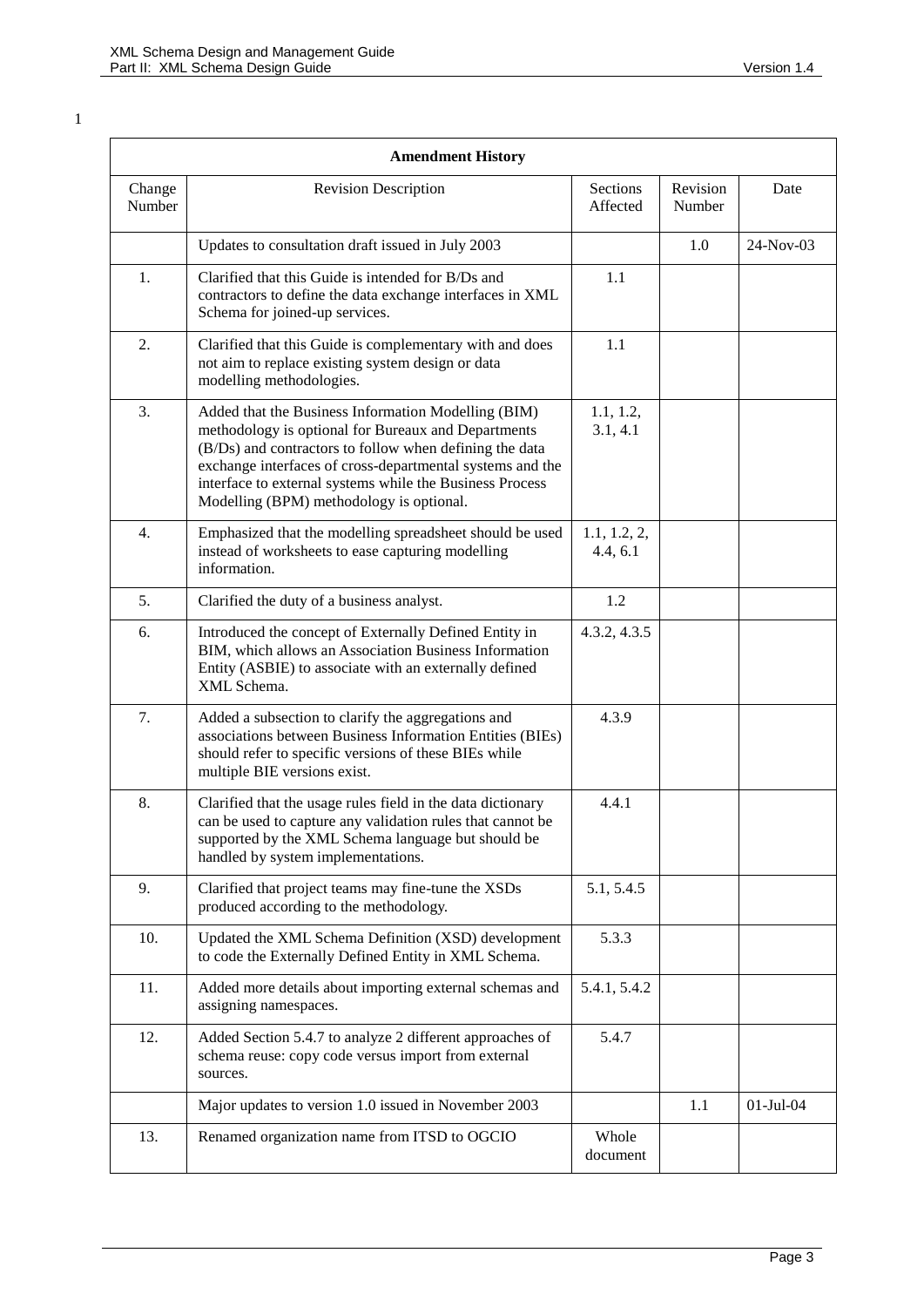| <b>Amendment History</b> |                                                                                                                                                                                 |                             |                    |             |  |
|--------------------------|---------------------------------------------------------------------------------------------------------------------------------------------------------------------------------|-----------------------------|--------------------|-------------|--|
| Change<br>Number         | <b>Revision Description</b>                                                                                                                                                     | <b>Sections</b><br>Affected | Revision<br>Number | Date        |  |
|                          | Major updates to version 1.1 issued in July 2004                                                                                                                                |                             | 1.2                | $2-Nov-04$  |  |
| 14.                      | Modified Figure 2-1 to advise project teams to adopt<br>industry standard for individual data element before<br>considering to adopt Common Schemas.                            | $\mathfrak{D}$              |                    |             |  |
| 15.                      | Revised to document the enhancement of Business<br>Information Modeling utility to allow making choice for<br>data elements in XML Schema.                                      | 5.3.3,<br>5.4.5, 6.2.4      |                    |             |  |
|                          | Major updates to version 1.2 issued in November 2004                                                                                                                            |                             | 1.3                | $4-Jan-06$  |  |
| 16.                      | Minor version number upgraded to 1.3 according to annual<br>review requirement of S&M [G57].                                                                                    | Whole<br>document           |                    |             |  |
| 17.                      | Minor revision in light of OGCIO Circular No. 2/2015<br>regarding "Structured Systems Analysis and Design<br>Methodology (SSADM)" and "Rapid Application<br>Development (RAD)". |                             | 1.4                | $30-Mar-15$ |  |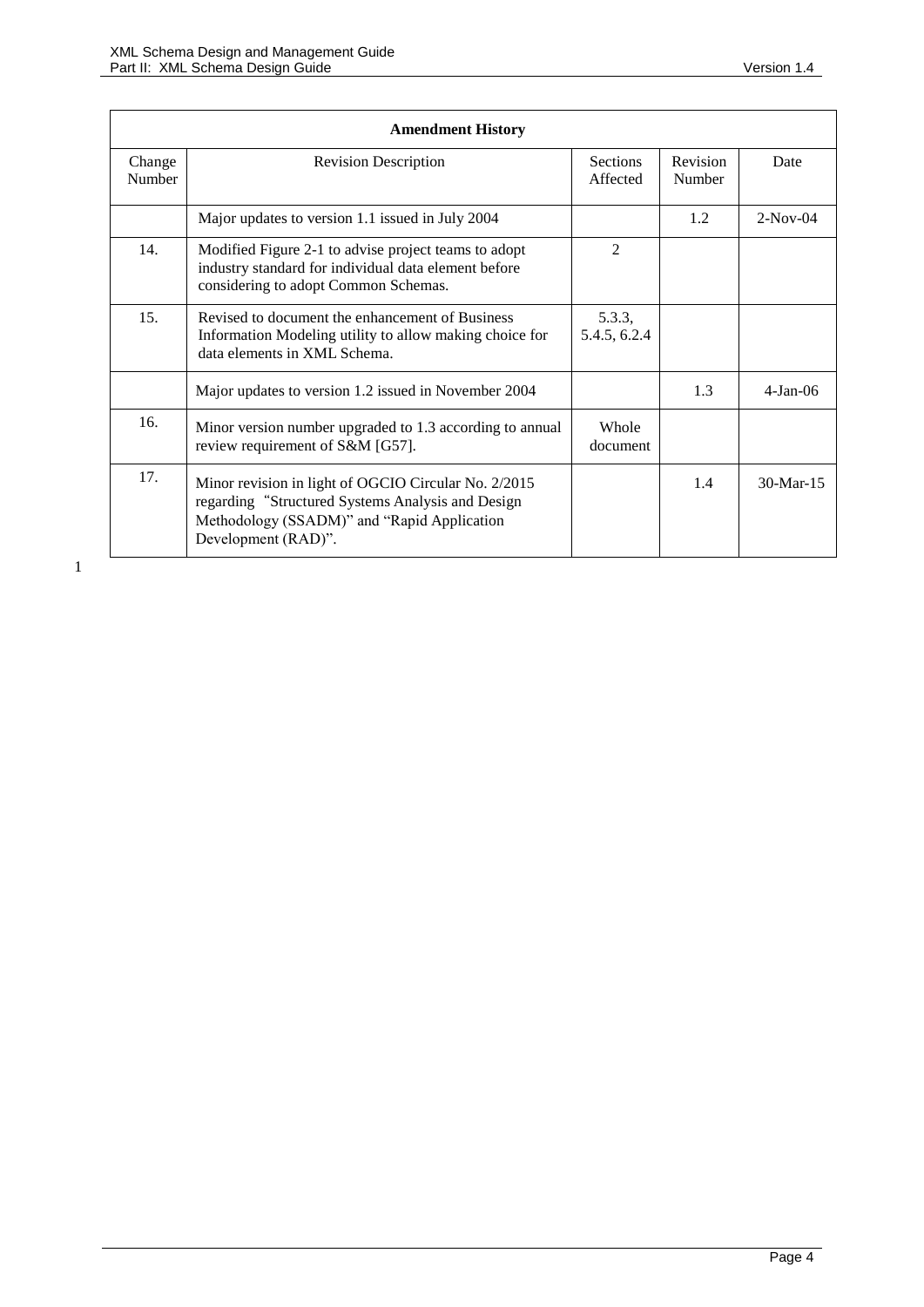# **Table of Contents**

| 1        | $\mathbf{1}$   |  |
|----------|----------------|--|
| 2        | 1.1.           |  |
| 3        | 1.2.           |  |
| 4        | 1.3.           |  |
| 5        | $\overline{2}$ |  |
| 6        | 3              |  |
| 7        | 3.1.           |  |
| 8        | 3.2.           |  |
| 9        | 3.2.1.         |  |
| 10       | 3.3.           |  |
| 11       | 3.3.1.         |  |
| 12       | 3.3.2.         |  |
| 13       | 3.3.3.         |  |
| 14       | 3.4.           |  |
| 15       | 4              |  |
| 16       | 4.1.           |  |
| 17       | 4.2.           |  |
| 18       | 4.2.1.         |  |
| 19       | 4.2.2.         |  |
| 20       | 4.2.3.         |  |
| 21       | 4.3.           |  |
| 22       | 4.3.1.         |  |
| 23       | 4.3.2.         |  |
| 24       | 4.3.3.         |  |
| 25       | 4.3.4.         |  |
| 26       | 4.3.5.         |  |
| 27       | 4.3.6.         |  |
| 28       | 4.3.7.         |  |
| 29       | 4.3.8.         |  |
| 30       | 4.3.9.         |  |
| 31       | 4.3.10.        |  |
| 32       | 4.3.11.        |  |
| 33       | 4.4.           |  |
| 34       | 4.4.1.         |  |
| 35       | 4.4.2.         |  |
| 36       | 4.5.           |  |
| 37       | 5              |  |
| 38       | 5.1.           |  |
| 39       | 5.2.<br>5.3.   |  |
| 40       | 5.3.1.         |  |
| 41<br>42 | 5.3.2.         |  |
| 43       | 5.3.3.         |  |
|          |                |  |
| 44       | 5.3.4.<br>5.4. |  |
| 45<br>46 | 5.4.1.         |  |
| 47       | 5.4.2.         |  |
| 48       | 5.4.3.         |  |
| 49       | 5.4.4.         |  |
|          |                |  |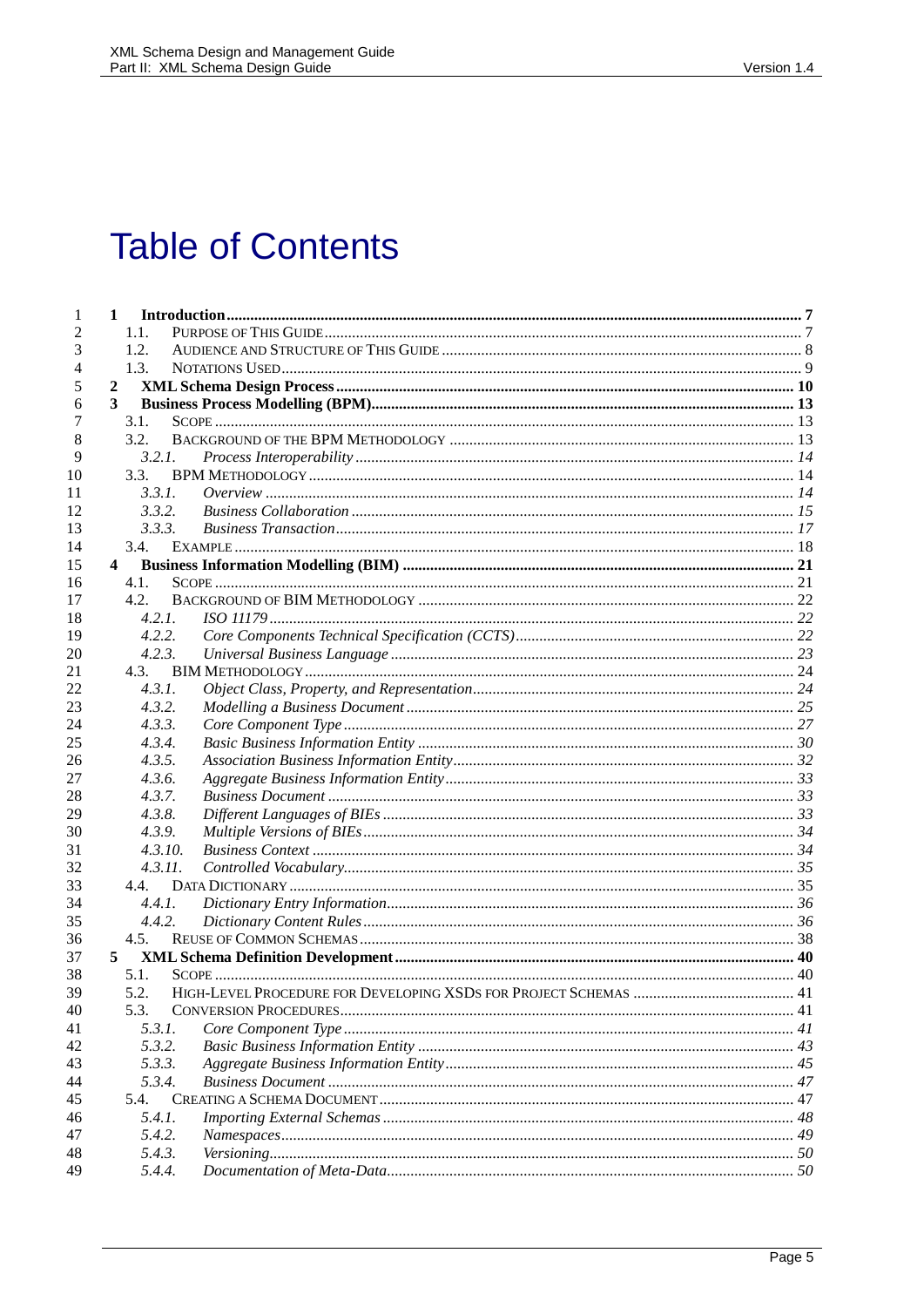|    | 5.4.5. |  |
|----|--------|--|
|    | 5.4.6. |  |
|    | 55     |  |
| 4  | 5.5.1  |  |
|    | 5.5.2. |  |
| 6  | 5.5.3. |  |
|    | 6      |  |
| 8  | 6.1.   |  |
| 9  | 6.2.   |  |
| 10 | 6.2.1  |  |
| 11 | 622    |  |
| 12 | 623    |  |
| 13 | 6.2.4. |  |
| 14 | 6.2.5. |  |
| 15 | 6.2.6. |  |
| 16 | 6.2.7. |  |
| 17 |        |  |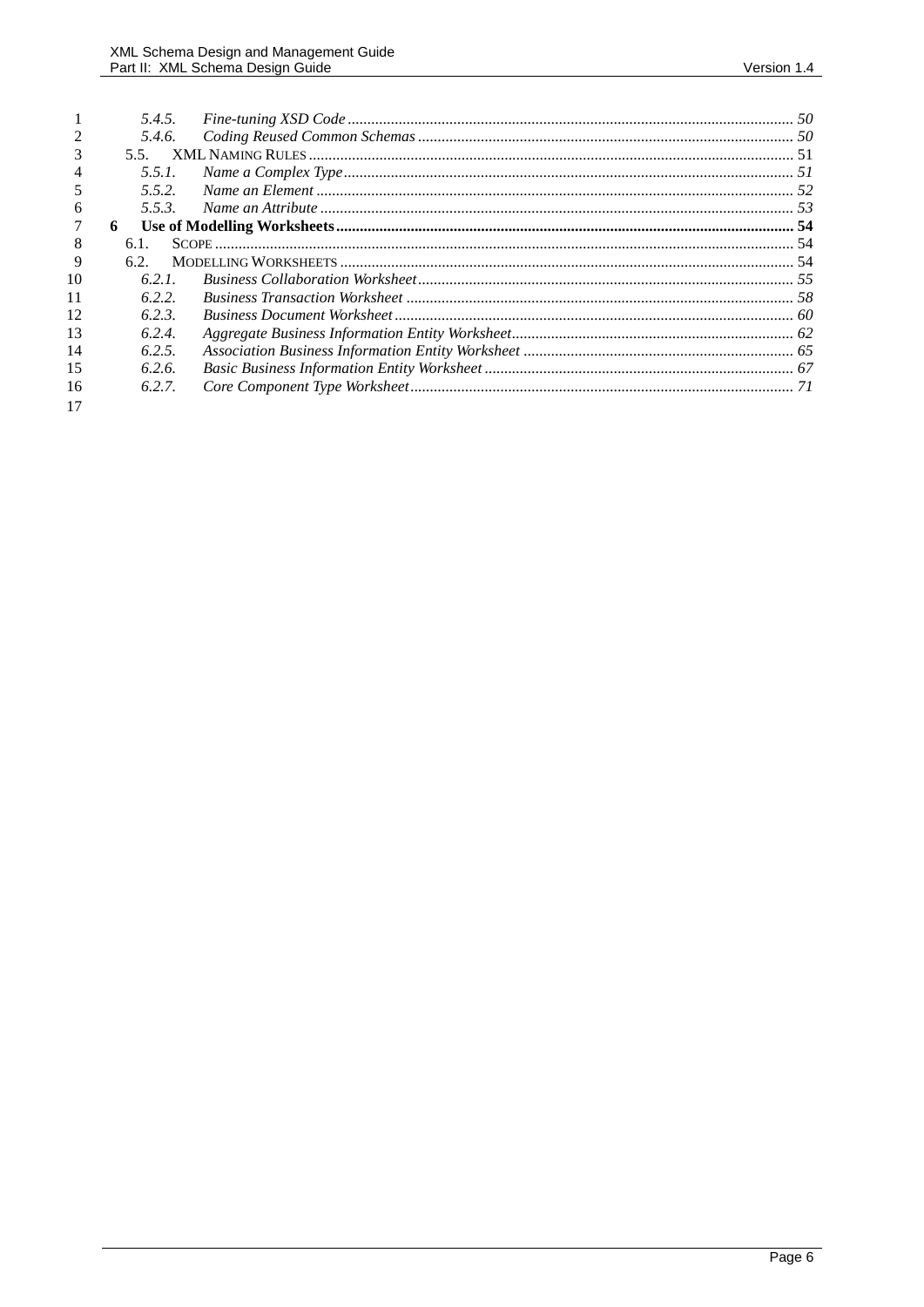# <span id="page-6-1"></span>1 1 Introduction

### <span id="page-6-0"></span>**1.1. Purpose of This Guide**

 This Guide aims to facilitate the process of designing and defining quality, consistent and reusable **XML Schema Definitions (XSDs)** in a systematic manner. Capturing international best practices and standards available, the Guide serves as an instruction manual for business analysts and developers to participate in the schema design process.

**This Guide is intended for Bureaux and Departments (B/Ds) and their contractors to design** 

**XML Schema that defines the interface for data exchange between two or more B/Ds or between** 

**B/Ds and businesses in joined-up services.** This Guide is complementary with and does not aim to

replace existing system design or data modelling methodologies, e.g. OOM. In other words, a project

team is still required to apply appropriate system analysis and design (SA&D) methodologies to

design its entire software solution, including the development of a complete logical data model for the

system.

After going through this Guide, readers should be able to:

- 15 Understand the methodology and the sub-processes involved in the XML Schema Design Process;
- **Be familiar with business and technical terminology related to the design methodology;**
- 18 Understand how to identify business documents from business processes systematically;
- Understand how to organize the information in the identified business documents into data elements and develop information models for data elements;
- 21 Understand technical details in converting information models to XSDs; and
- 22 Understand the provided schema design worksheets and able to use functionally-equivalent spreadsheets to apply the methodology.
- This Guide describes the following two main methodologies in the schema design process:
- **Business process modelling (BPM) methodology; and**
- 26 Business information modelling (BIM) methodology.

### **The BIM methodology is optional for B/Ds and contractors to follow when designing data**

**exchange interfaces in order to comply with this Guide.** The BPM methodology is optional for

B/Ds and contractors to follow. B/Ds and contractors may apply other SA&D methodologies to model

business processes and identify business documents for exchange.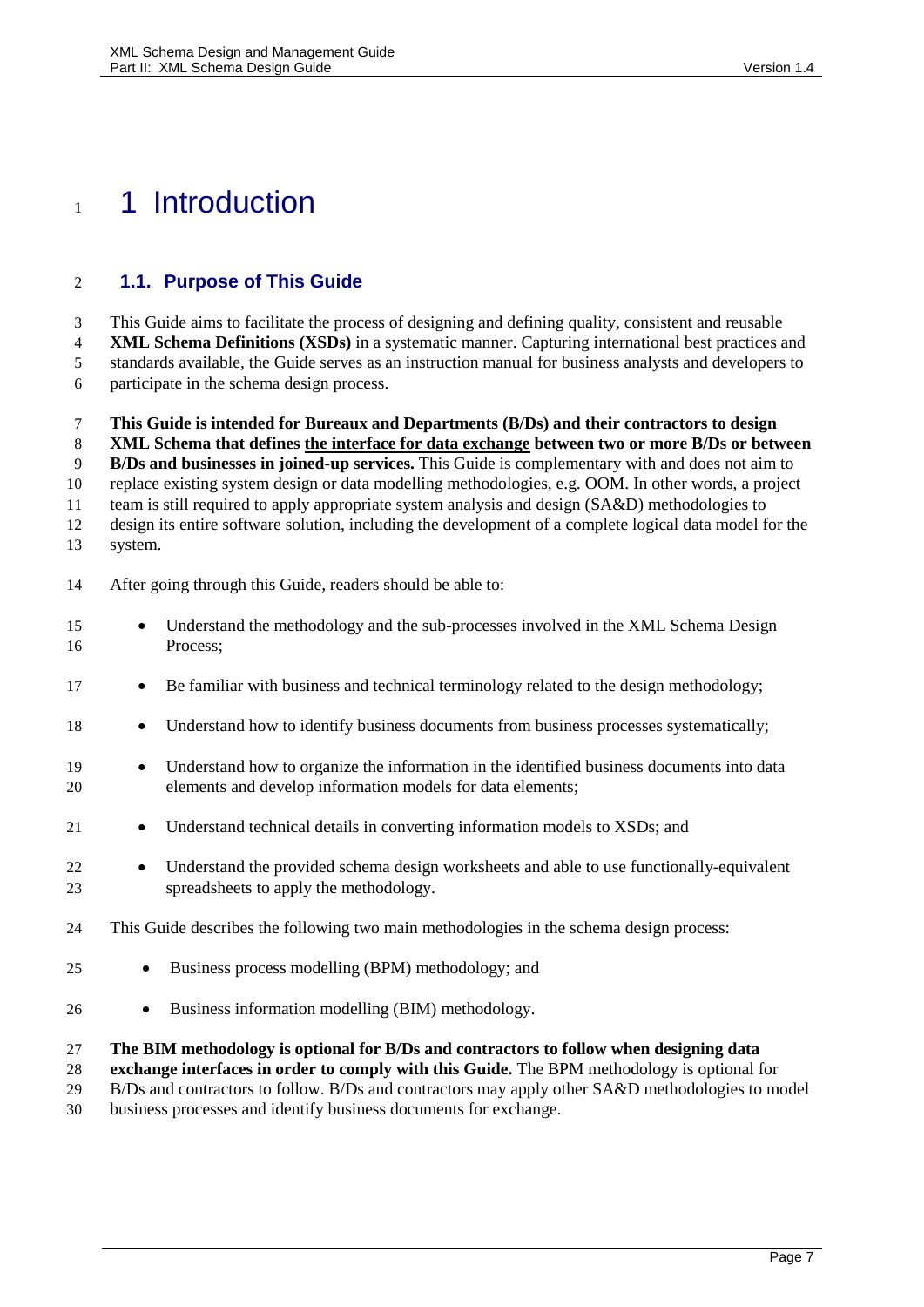## <span id="page-7-0"></span>**1.2. Audience and Structure of This Guide**

- This Design Guide is intended for business analysts and programmers who participate in joined-up
- service project implementation. These individuals may be from the government B/Ds as well as
- contractors (e.g. system integrators), who provide professional IT services to the B/Ds.
- Business analysts are project members who analyze the requirements on business process and
- information gathered from domain experts. They construct process and information models from
- business requirements, in particular for programmers to develop Project Schemas. In the context of
- this Guide, the duty of a business analyst can be fulfilled by a system analyst working with
- experienced business users who possess the domain knowledge.
- Programmers are project members who are responsible for implementation of software solutions
- according to the software specifications, process and information models constructed by business
- analysts. In relation to Project Schema development, programmers are responsible for converting the
- models to XSDs using the provided conversion mechanism. Programmers who read this Design Guide
- are assumed to have the basic XML Schema programming skill. They convert information models into
- quality, consistent and reusable XSDs.
- To get a complete view on the schema design and obtain best results, joined-up service project teams
- are recommended to go through **Part I: Overview** and read **all sections of this Design Guide** at least
- once. After members are familiar with the schema design process and terminology, they can refer to
- specific sections for quick reference.
- This Guide consists of the following five main sections:

### **Section 2: XML Schema Design Process**

 This section outlines the process for designing XML Schema for implementation of HKSARG joined-up services. The process for Project Schema design is provided.

### **Section 3: Business Process Modelling**

- This section provides the BPM methodology for business analysts to systematically model business
- processes in joined-up services with a view to identifying the business documents exchanged across
- B/Ds in the business processes. It is based on the approaches suggested in the eBusiness eXtensible
- Markup Language (ebXML) framework. To help readers understand the methodology, this section
- also discusses technical details on terminology Business Transaction and Business Collaboration.
- Business analysts may choose not to follow this BPM methodology if the SA&D methodologies they
- currently use can already serve the purpose of modelling business processes and identifying business
- documents for exchange.

### **Section 4: Business Information Modelling**

- This section describes the BIM methodology for business analysts to capture requirements on the
- business information to be exchanged in HKSARG joined-up services, and to specify the requirements
- as information models. It is based on the approaches suggested in ISO 11179, Core Components
- Technical Specification  $(CCTS)^1$ , and Universal Business Language (UBL), to derive a comprehensive
- and practical methodology. Section 4 also discusses technical details on terminology Object Class,
- Property, and Representation, Core Component Type (CCT), Basic Business Information Entity
- (BBIE), Association Business Information Entity (ASBIE), Aggregate Business Information Entity
- (ABIE), Business Document, Business Context, data dictionary entry information, and Dictionary

#### $\overline{\phantom{a}}$ <sup>1</sup> Copyright © UN/CEFACT 2002. All Rights Reserved.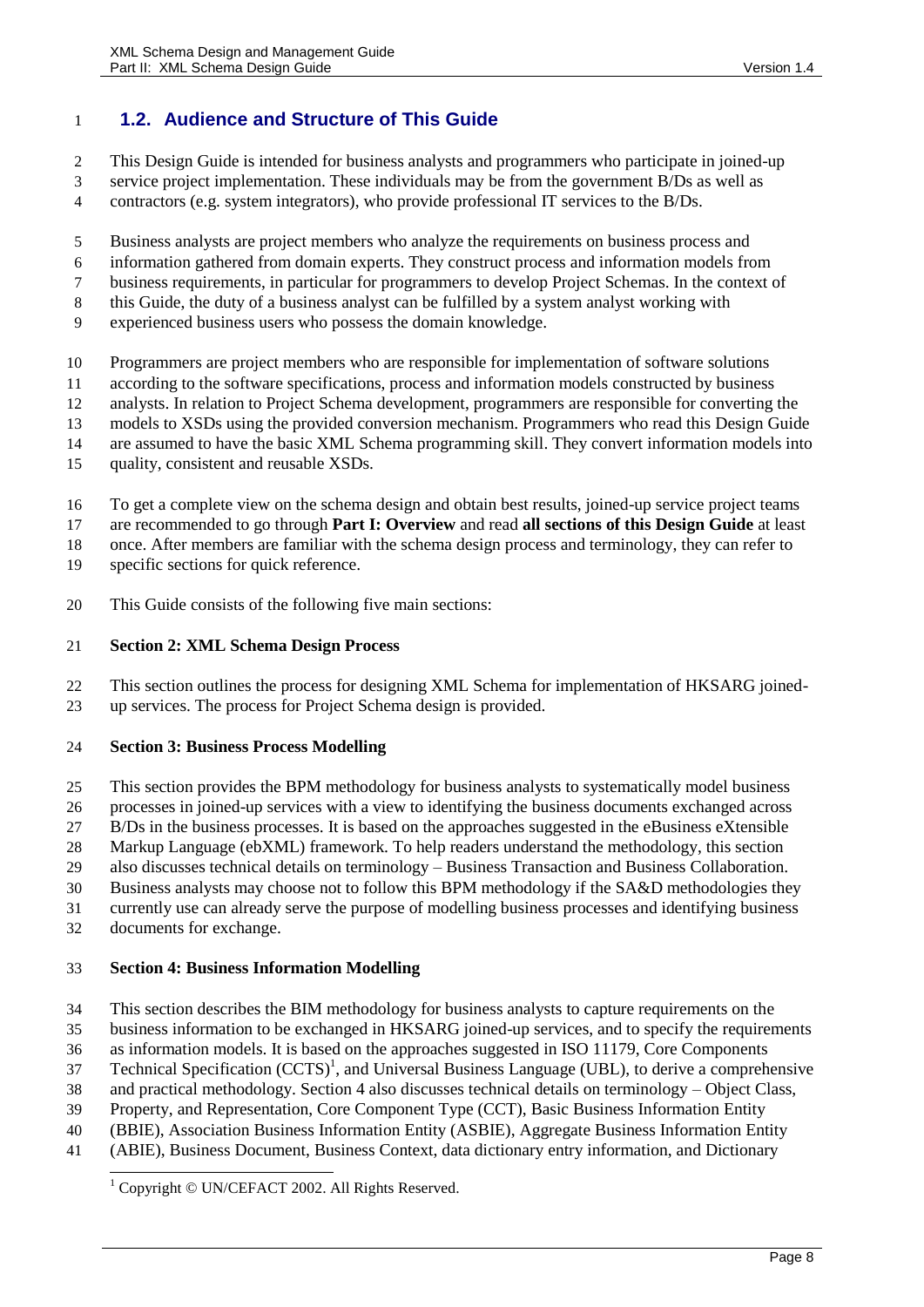#### Entry Name**. The BIM methodology is optional to follow when designing data exchange interfaces in order to comply with this Guide.**

### **Section 5: XML Schema Definition Development**

- Section 5 provides the mechanism that programmers should follow to convert information models,
- which are prepared by business analysts, into XSDs. XML naming rules are also discussed. In addition,
- this section provides guidelines on namespace assignment, versioning, and meta-data documentation
- of schema documents.

### **Section 6: Modelling Worksheets**

- This section describes seven modelling worksheets that provide a complete view on what modelling
- information to capture for the process and information models. They are intended to ease the
- understanding of the methodologies discussed in Sections 3, 4, and 5. In practice, the **data modelling**
- **spreadsheets** are recommended to substitute the data modelling worksheets to capture modelling
- information because the modelling spreadsheets allow easier data entry and can automate the
- conversion of modelling information into XSD code. The modelling spreadsheets are published in the
- Central Registry for download.
- Supplementary information pertinent to this Design Guide is provided in Part IV Appendices. To
- illustrate the entire methodology described in the Design Guide, a case study is presented in Appendix 1.

### <span id="page-8-0"></span>**1.3. Notations Used**

- 20 **Unified Modelling Language (UML)<sup>2</sup>** is used to graphically illustrate the concepts throughout the
- document. Readers are expected to possess basic knowledge on UML. The URL of the UML official website is [http://www.uml.org.](http://www.uml.org/)

<sup>&</sup>lt;sup>2</sup> Unified Modelling Language (UML) is an object-oriented visual language maintained by Object Management Group to model and specify business and software systems.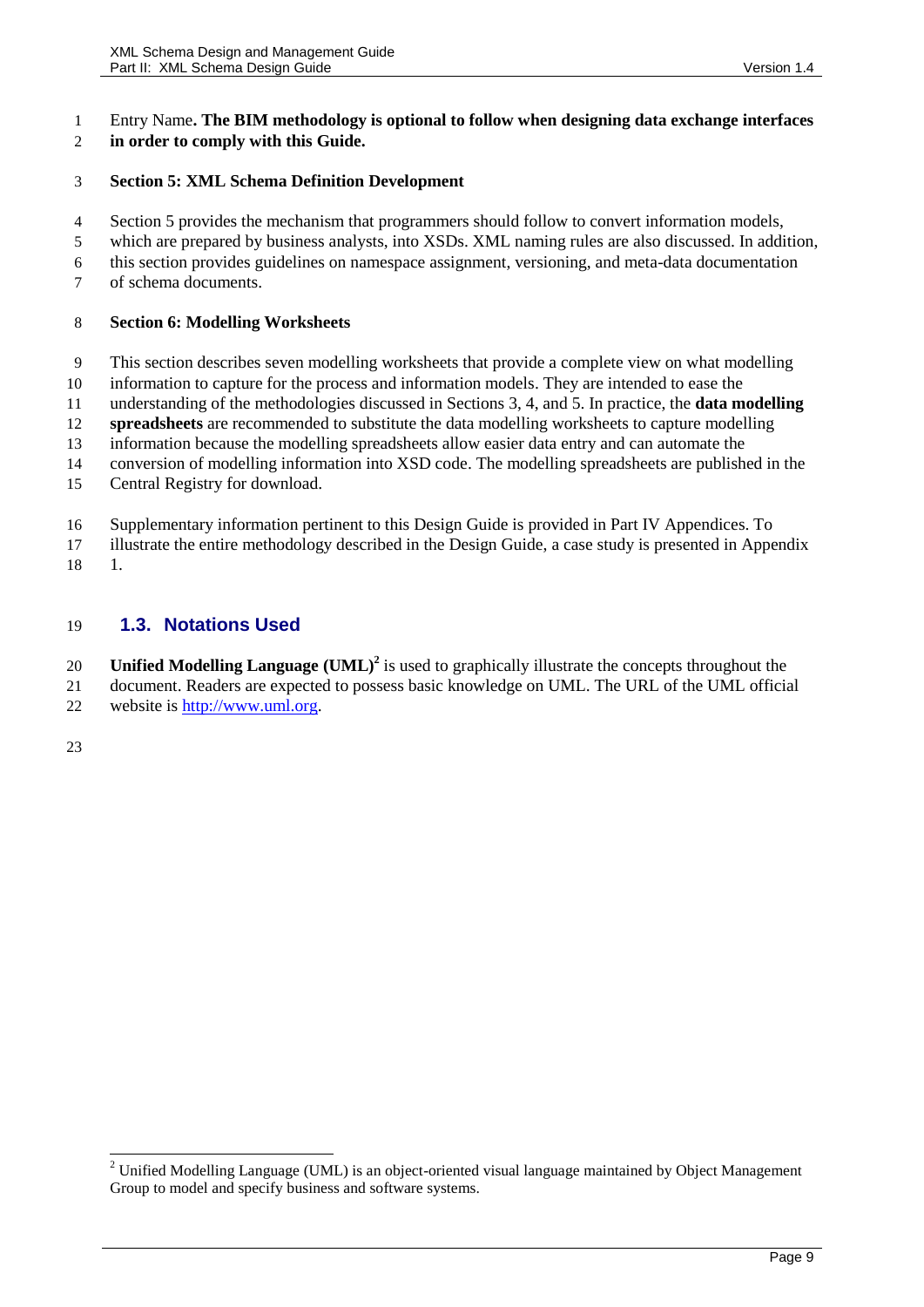# <span id="page-9-0"></span>1 2 XML Schema Design Process

 This section outlines the process for designing Project Schemas for implementation of HKSARG joined-up services. The XML Schema design process involves four main sub-processes: business process modelling, business information modelling, XML Schema Definition development, and schema management. The technical details of the first three sub-processes are elaborated in subsequent sections of this Guide. The last sub-process is discussed separately in the XML Schema Management Guide.

 The flowchart shown in [Figure 2-1](#page-11-0) shows the Project Schema design process. The steps in the design process are described as follows:

- 1 Analyse and gather the high-level project requirements based on the software development 11 methodologies such as  $\overrightarrow{OM}^3$ , conventionally used for systems analysis and design (SA&D) in e-government projects. This step should be done by business analysts.
- 13 1. Study the existing and emerging industry standards, such as UBL, to see if any standard can fulfil the project requirements or whether the business practices can be reengineered to align with the standard practice promoted in a relevant standard. If a standard is available to provide suitable Project Schemas for the project, adopt the standard and go to Step 10. This step should be done by business analysts in consultation with the domain experts.
- 2. Model the business processes by following a conventional SA&D methodology or the business process modelling methodology provided in Section [3](#page-12-1) to identify all business documents to be exchanged among multiple business partners. This step should be done by business analysts.
- 3. Decompose the identified business documents into data elements according to the business information modelling methodology provided in Sectio[n 4.](#page-20-1) This step should be done by business analysts.
- 4. Search relevant industry standards for reusable data elements to represent the decomposed data elements. If suitable reusable data elements are found, adopt them in the Project Schema design. This step should be done by business analysts in consultation with the domain experts.
- 5. For remaining undefined data elements, search the Central Registry for the concertedly aligned Common Schemas that are suitable for reuse to represent the decomposed data elements. Human judgment is required for determining the suitability of a Common Schema. If suitable Common Schemas are found, adopt them in the Project Schema design. This step should be done by business analysts. The business analyst may do keyword search on the Common Schema Index Page or the Common Schema Data Dictionary (currently implemented as a spreadsheet) to locate the relevant Common Schema.
- 6. Develop the information models, according to Section [4,](#page-20-1) for the remaining data elements. These are the project-defined data elements. Existing Project Schemas, including those of other e-government joined-up projects, should be referenced in the modelling. This step

<sup>&</sup>lt;sup>3</sup> Object Oriented Methodology [\(http://www.ogcio.gov.hk/en/infrastructure/methodology/oom/\)](http://www.ogcio.gov.hk/en/infrastructure/methodology/oom/)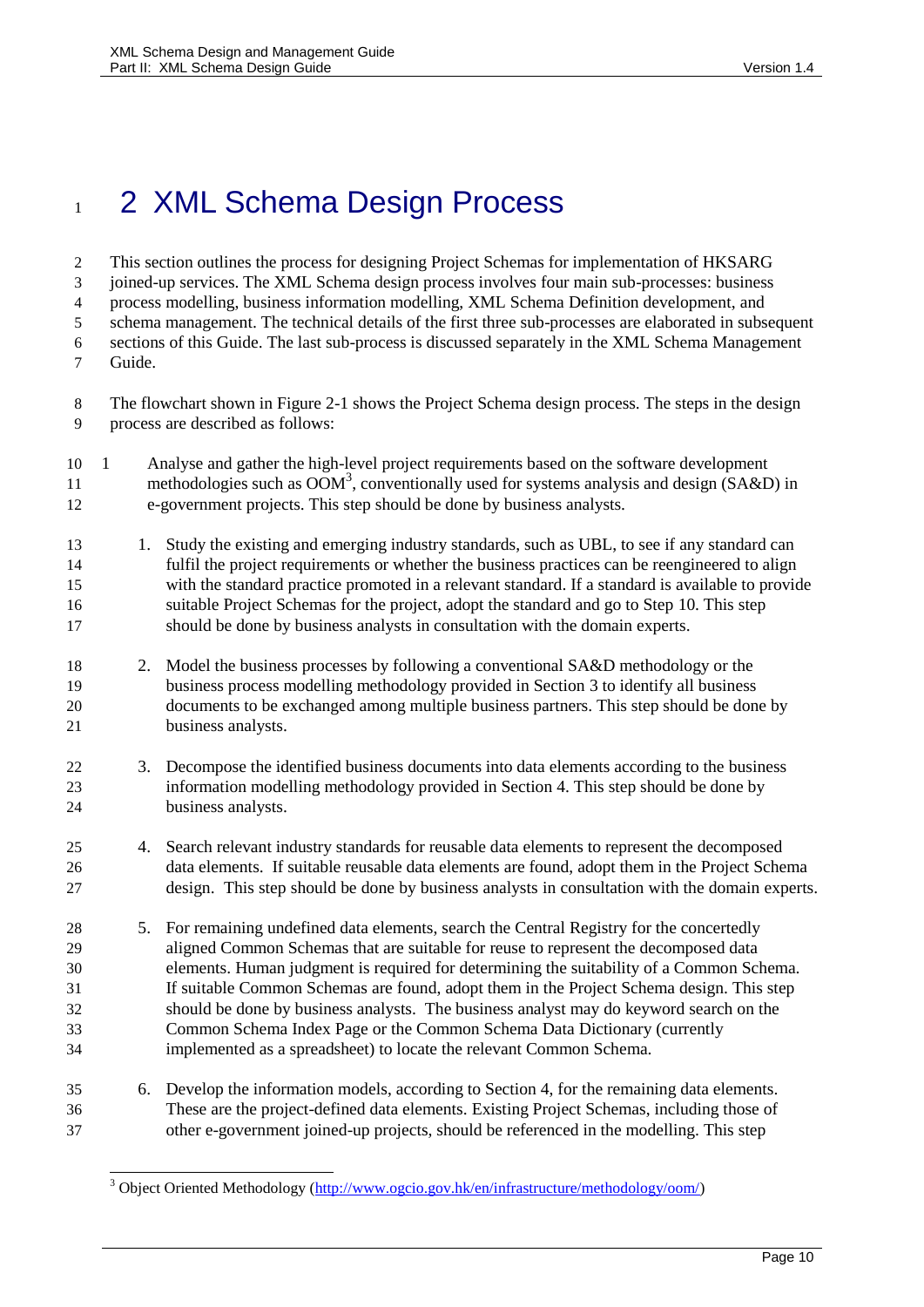|               | should be done by business analysts. The data modelling spreadsheet provided in the Central<br>Registry may be used to develop the information model.                                                                                                                                   |
|---------------|-----------------------------------------------------------------------------------------------------------------------------------------------------------------------------------------------------------------------------------------------------------------------------------------|
| 3<br>4        | 7. Develop the XSD code for the information models according to the XML Schema Definition<br>development methodology provided in Section 5. This step should be done by programmers.                                                                                                    |
| 5<br>6        | 8. Organize the information models and XSDs in the Project Registry. This step should be done<br>by business analysts.                                                                                                                                                                  |
| 8             | 9. Register the project in the Central Registry on a centrally maintained list of XML projects.<br>This step should be done by business analysts.                                                                                                                                       |
| 9<br>10<br>11 | 10. Identify the project-defined data elements that have potential for reuse by other projects and<br>contribute those elements for concerted alignment through submission of Common Schema<br>Creation / Change Requests <sup>4</sup> . This step should be done by business analysts. |

- 12 This Design Guide provides the methodologies and tools for business analysts and programmers to
- 13 specifically do Steps 3, 4, 7, 8, and 9 as summarized in [Table 2-1.](#page-10-0) This Table corresponds to the 14 "dotted box" of [Figure 2-1.](#page-11-0)
- 

15 Table 2-1: Use of the Design Guide in the schema design process.

<span id="page-10-0"></span>

|    | <b>Step</b>                                                                                               | <b>Personnel who</b>     | Methodology / Tools provided in this Guide                                       |
|----|-----------------------------------------------------------------------------------------------------------|--------------------------|----------------------------------------------------------------------------------|
|    |                                                                                                           | <i>perform the step</i>  |                                                                                  |
| 3. | Model business processes<br>to identify involved                                                          | <b>Business analysts</b> | A conventional SA&D methodology or the<br>business process modelling methodology |
|    | business documents                                                                                        |                          | provided in Section 3                                                            |
| 4. | Decompose the business<br>documents into data<br>elements                                                 | Business analysts        | The business information modelling<br>methodology provided in Section 4.         |
| 7. | Develop information<br>models for the project-<br>defined data elements                                   | <b>Business analysts</b> | The business information modelling<br>methodology provided in Section 4.         |
| 8. | Convert the information<br>models into XSD code                                                           | Programmers              | The XML Schema Definition development<br>methodology provided in Section 5.      |
| 9. | Organize the information<br>models and XSDs ( <i>i.e.</i><br>Project Schemas) in the<br>Project Registry. | <b>Business analysts</b> | The modelling spreadsheet for organizing<br>information models.                  |

16

 $4$  If a project team can recognize the reuse potential of the data elements at an earlier stage (e.g. when developing information models in Step 7), it may raise the Common Schema Creation / Change Requests on those data elements before it finalizes the Project Schemas. The advantage of this is that through the Common Schema development process, which also involves other B/Ds outside the project, the resultant schemas (i.e. Common Schemas) for those data elements are likely to be more reusable. However, the project team should expect that it might take considerable time for multiple B/Ds to reach consensus on the target Common Schemas. Project teams should make their own judgement on whether to submit Common Schema Creation / Change Requests during or after project development.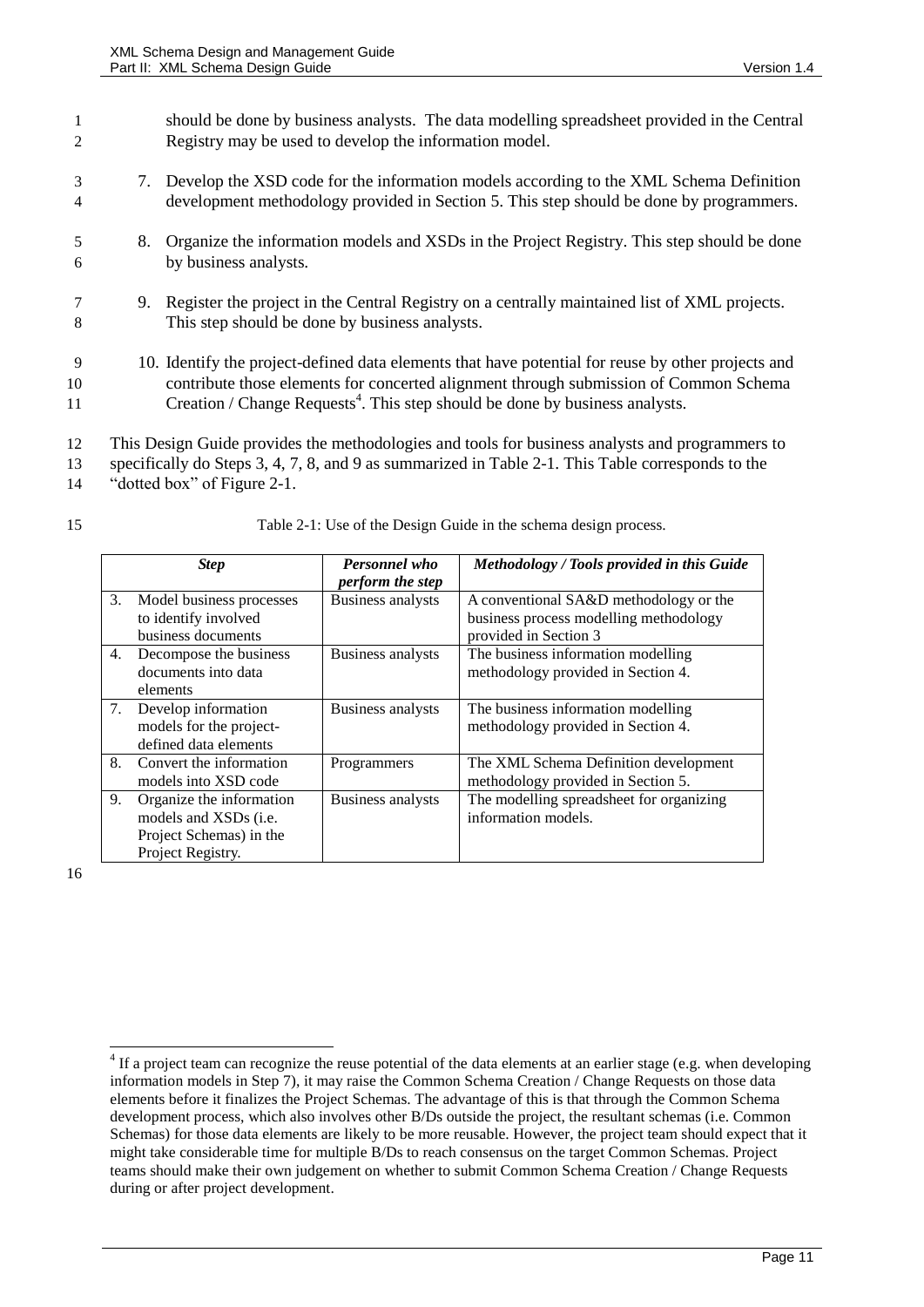

<span id="page-11-0"></span>4 Figure 2-1: Project Schema design process.

- 1  $\overline{2}$ 3 5
- 6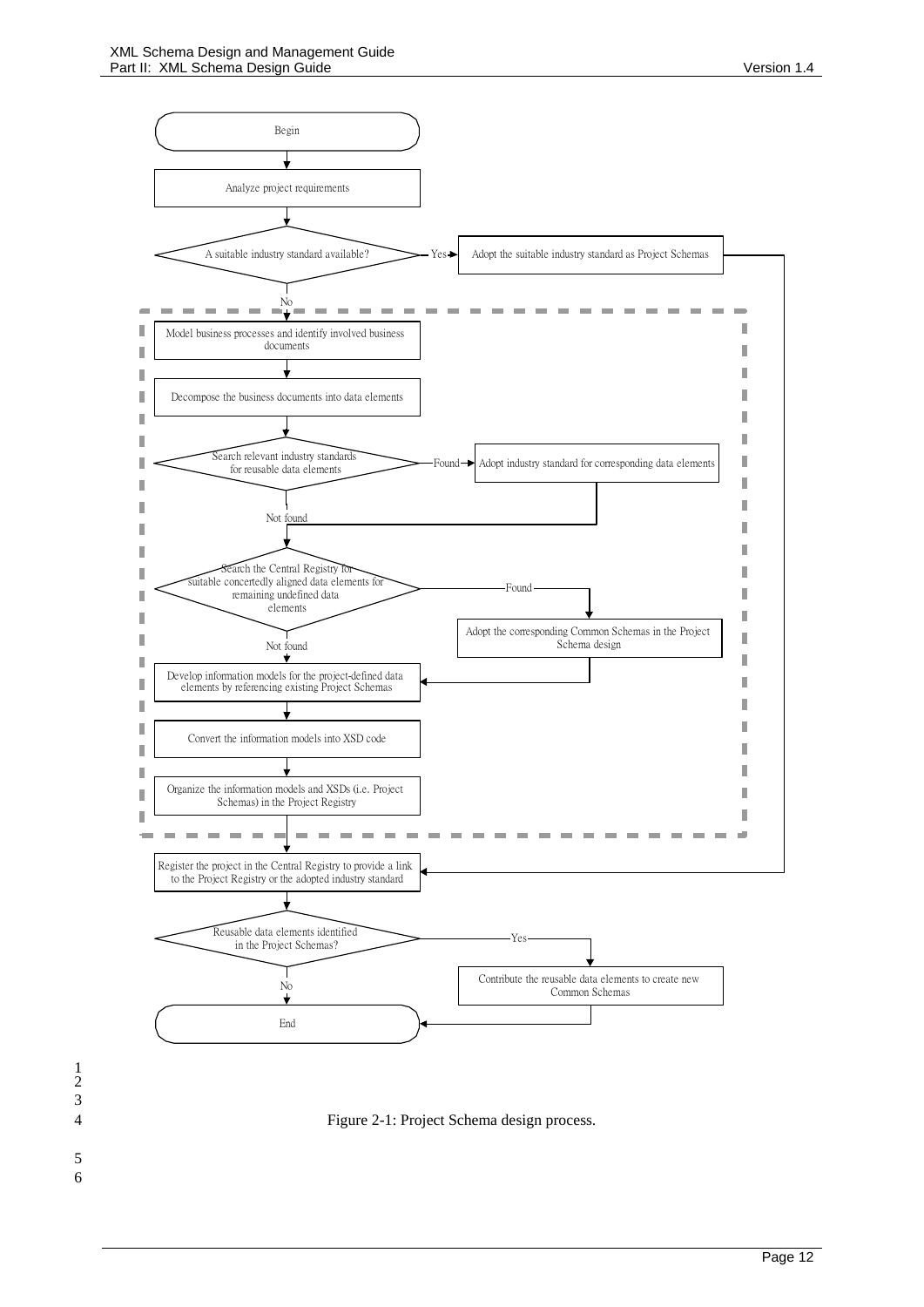# <span id="page-12-1"></span>1 3 Business Process Modelling (BPM)

## <span id="page-12-0"></span>**3.1. Scope**

This section provides the business process modelling (BPM) methodology for business analysts to

model the business processes for joined-up services with a view to identifying the business documents

involved in the interactions between business partners. The UN/CEFACT Modelling Methodology

(UMM) refers to a business process as "the means by which one or more activities are accomplished

in operating business practices".

When the business process of a joined-up service is considered, the business analyst needs to analyze

how the business partners interact with each other. A series of activities conducted between two or

more business partners is referred to as a **Business Collaboration** in the ebXML terminology. In other

words, a Business Collaboration means a business process that involves multiple business partners.

This section recommends the use of UML activity diagrams to model business processes and in

particular Business Collaborations. It also defines the concept of **Business Transaction** according to

the ebXML business process framework, as an atomic component in a Business Collaboration realized

by a single exchange of documents.

Most conventional SA&D methodologies provide techniques to analyse and model the conventional

business processes that are internal to an organization. The techniques for modelling the Business

Collaborations and Transactions in a joined-up service are provided in this section as supplementary

techniques to be used with the conventional methodologies. For the purpose of schema design, the

primary objective of using this methodology is to identify all business documents to be exchanged in

the business process.

**Business analysts may choose not to follow this BPM methodology if the SA&D methodologies** 

 **they currently use can already serve the purpose of modelling business processes and identifying business documents for exchange.**

## <span id="page-12-2"></span>**3.2. Background of the BPM Methodology**

The BPM methodology recommends the use of UML activity diagrams to model the business

 processes in a joined-up service. It is particularly useful for modelling Business Collaborations, i.e. business processes that involve multiple business partners.

The BPM methodology also recommends applying the concept of Business Transaction proposed in

the ebXML business process framework to model an exchange of business documents (or simply

called "documents"). By factoring every Business Collaboration into Business Transactions, business

analysts can identify all documents that need to be exchanged in the Collaboration.

Derived from the UMM meta-model, the ebXML Business Process Specification Schema (BPSS)

provides a solid framework with an XML-based language to specify business processes as Business

Collaborations and Transactions. BPSS is aimed to specify business processes in a way that ebXML-

based software engines can execute the BPSS specifications to automate business processes.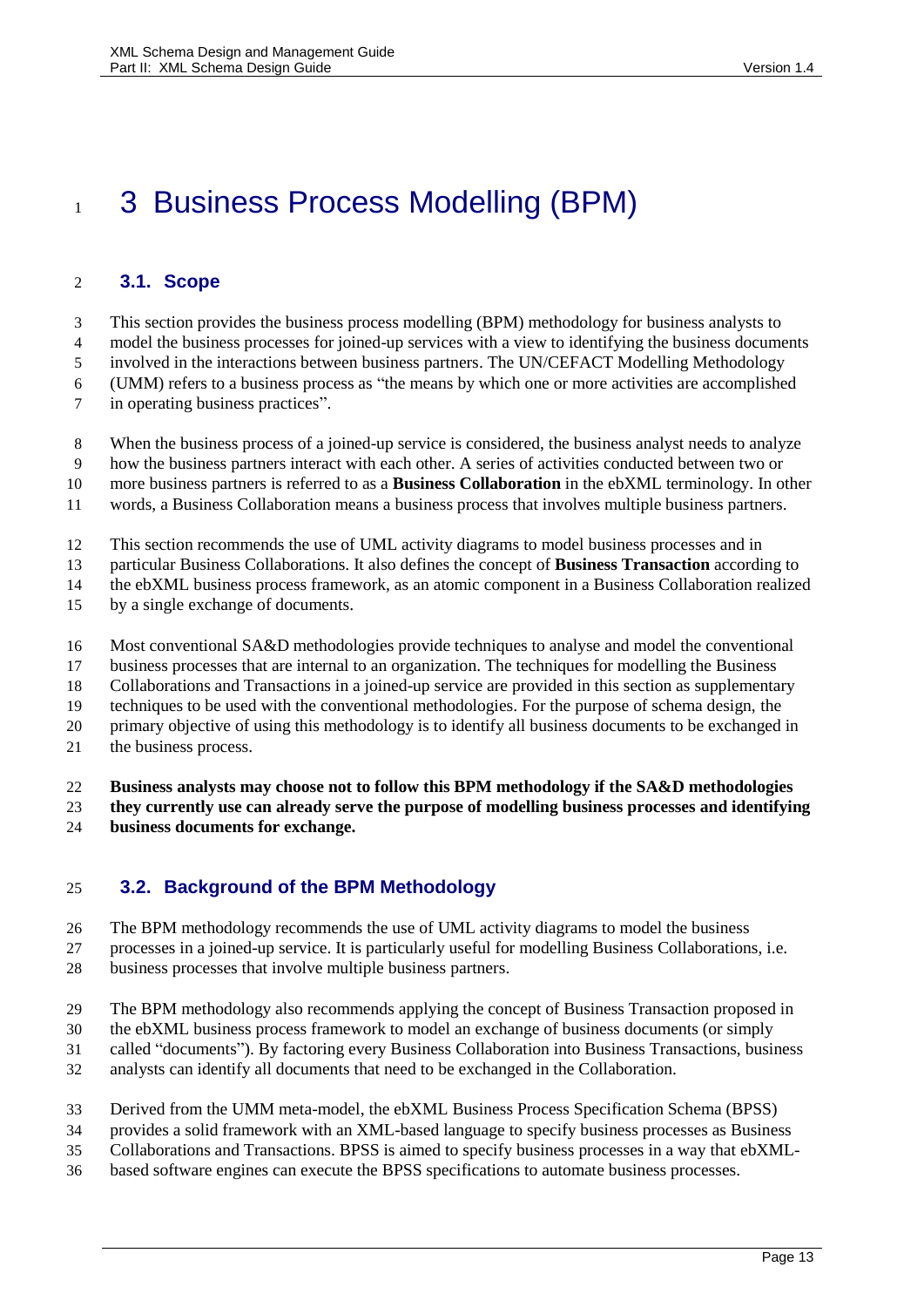The BPM methodology is intended for business process modelling instead of business process

- execution. Therefore, it only adopts the high-level concepts of BPSS with the use of UML as good
- practices for analysing the business processes in a joined-up service. Besides, this methodology has
- also intentionally removed the ebXML-specific features to avoid tying the joined-up service
- implementation to the ebXML standard. However, if ebXML is used to implement a joined-up service,
- the process model captured with this methodology can be programmed into a BPSS specification for
- process execution.

### <span id="page-13-0"></span>*3.2.1. Process Interoperability*

- To assure process interoperability, project teams need to well document their process-related
- agreement in a way that can be understood by all parties involved in the joined-up service.
- Developing such an agreement is not a simple linear activity, it usually takes many iterations to evolve,
- getting more complete as the domain experts and the business analysts learn and understand more
- about the domain.
- The process-related aspects to be documented include, among other things, what parties are involved
- in a joined-up service, what specific services are provided by each party, what interactions can happen
- between the different parties, the business rules in performing the process (e.g. the payment terms and
- conditions), the manual procedures (e.g. exception handling procedures), the evidence required to
- prove a certain situation, the outcome of a certain interaction, etc.
- In addition to describing the above aspects, project teams may use "Use Case" to capture the
- behavioural requirements of the business process. Each "Use Case" describes a specific way of using
- the joined-up service. Each "Use Case" constitutes a complete course of interactions (and their
- outcome) that will be triggered by a specific event. By documenting all the use cases, the complete
- functionality of the joined-up service can be defined.
- This documentation that facilitates process interoperability, together with other collaboration
- agreements that facilitate technical interoperability and data interoperability, should form the basis for
- each party to automate their functions in the overall joined-up service.

### <span id="page-13-1"></span>**3.3. BPM Methodology**

### <span id="page-13-2"></span>*3.3.1. Overview*

- A Business Collaboration is a kind of business process that consists of a series of business activities
- conducted between two or more business partners. A Collaboration is realized by a choreography of
- document exchanges between the involved partners' business activities. In other words, a
- choreography specifies how document exchanges are sequenced to perform a Collaboration.
- A Business Transaction is an abstraction of one exchange of documents and represents an atomic unit
- of work in a trading agreement between two business partners. A Business Transaction models a one-
- way or two-way Document Flows between two partners. A Document Flow carries one or more
- documents. A document is an atomic unit of business information exchange in a Business Transaction.
- [Figure 3-1](#page-14-1) summarizes the above concepts.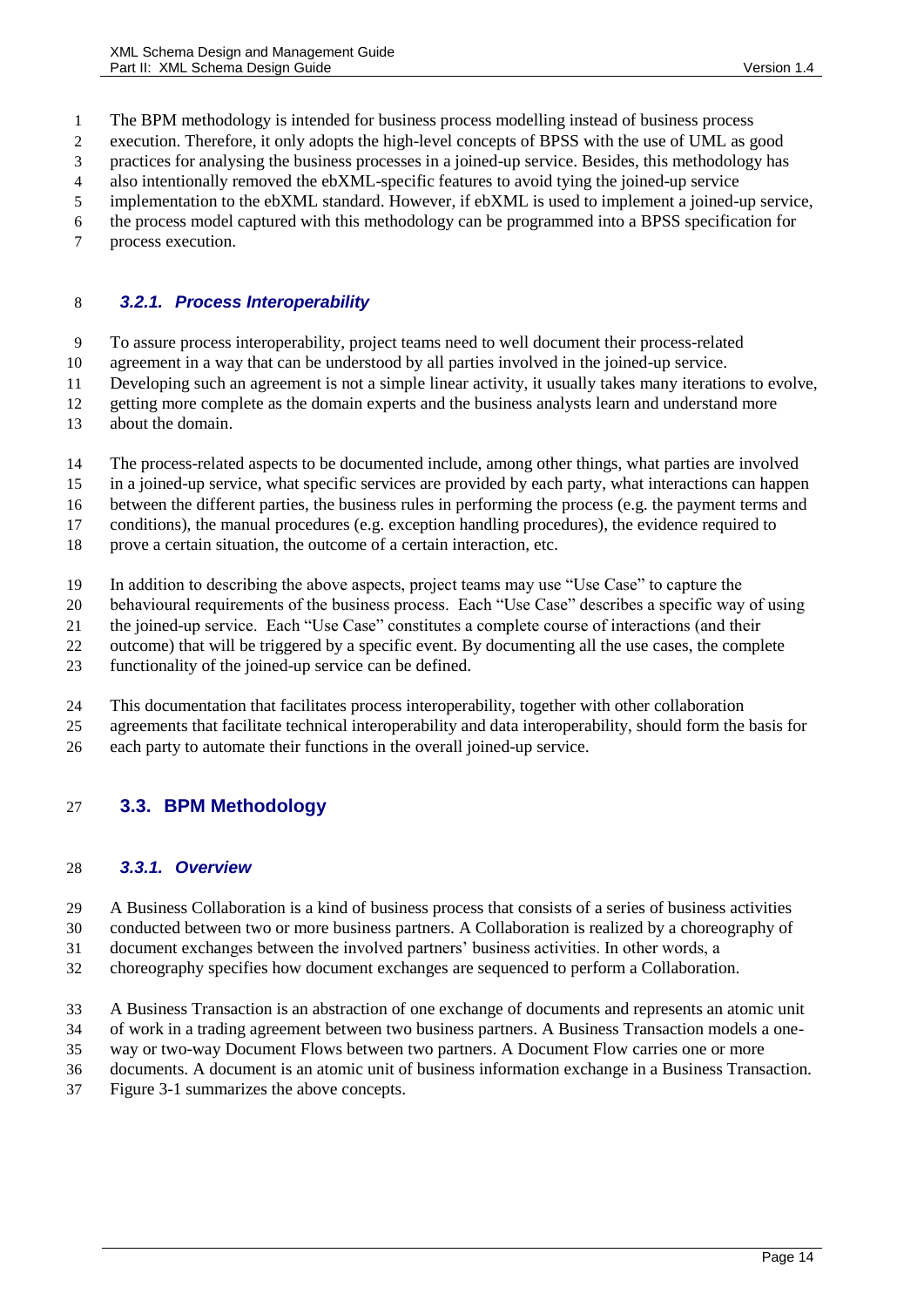

Figure 3-1: Key concepts of business process modelling.

This methodology can be applied to model general business processes and is particularly useful for

modelling Business Collaborations. For the purpose of schema design, this methodology is specially

aimed to identify all documents that need to be defined in XML Schema. By identifying all Business

Transactions in a Business Collaboration, a business analyst can identify all documents that need to be

exchanged in the Collaboration. For those identified documents that do not have suitable schemas

from industry standards, the business analyst is required to follow the business information modelling

and XSD development methodologies provided in subsequent sections to design project-specific

schemas.

<span id="page-14-1"></span> $\frac{1}{2}$ 

### <span id="page-14-0"></span>*3.3.2. Business Collaboration*

A Business Collaboration is a series of business activities conducted between two or more business

partners. It is recommended to use a UML activity diagram to illustrate a Business Collaboration.

Generally, the same technique can also be applied to modelling internal business processes. In relation

to the modelling of business collaborations in a joined-up service, the objective is to identify all

Business Transactions from that Collaboration.

[Figure 3-2](#page-16-1) shows an example of using a UML activity diagram to model a Business Collaboration.

- This Collaboration involves two business partners, "Buyer" and "Seller", represented by two
- swimlanes. A **swimlane** is used to hold all activities performed by a business partner.

The Business Collaboration begins with a **start state** (a solid-circle symbol). Next, the "Buyer"

decides whether to request for a price quote from the "Seller". This decision is represented by a

diamond symbol. If a price quote is needed, the "Buyer" sends a "Quote Request" message to the

"Seller". This activity is represented by the oval-shape **action state** symbol labelled "Send Quote

Request". The rectangle-shape **object** symbol denotes an object that flows from one activity to another,

and the dotted arrow line denotes an **object flow**. (The solid arrow line denotes a **control flow**, i.e.

transitions between action states.)

In the "Receive Quote Request" activity, the "Seller" receives the "Quote Request" message. Then,

- the "Seller" processes the message and prepares the requested quote in the "Prepare Quote" activity.
- After the quote is prepared, the "Seller" sends the "Price Quote" to the "Buyer" in the "Send Quote"
- activity.
- The "Buyer" receives the "Price Quote" and decides whether to place an order. If a new order is
- needed, the "Buyer" prepares a purchase order in the "Prepare Order" activity. Then, the "Send Order"
- activity sends an "Order Request" to the "Seller".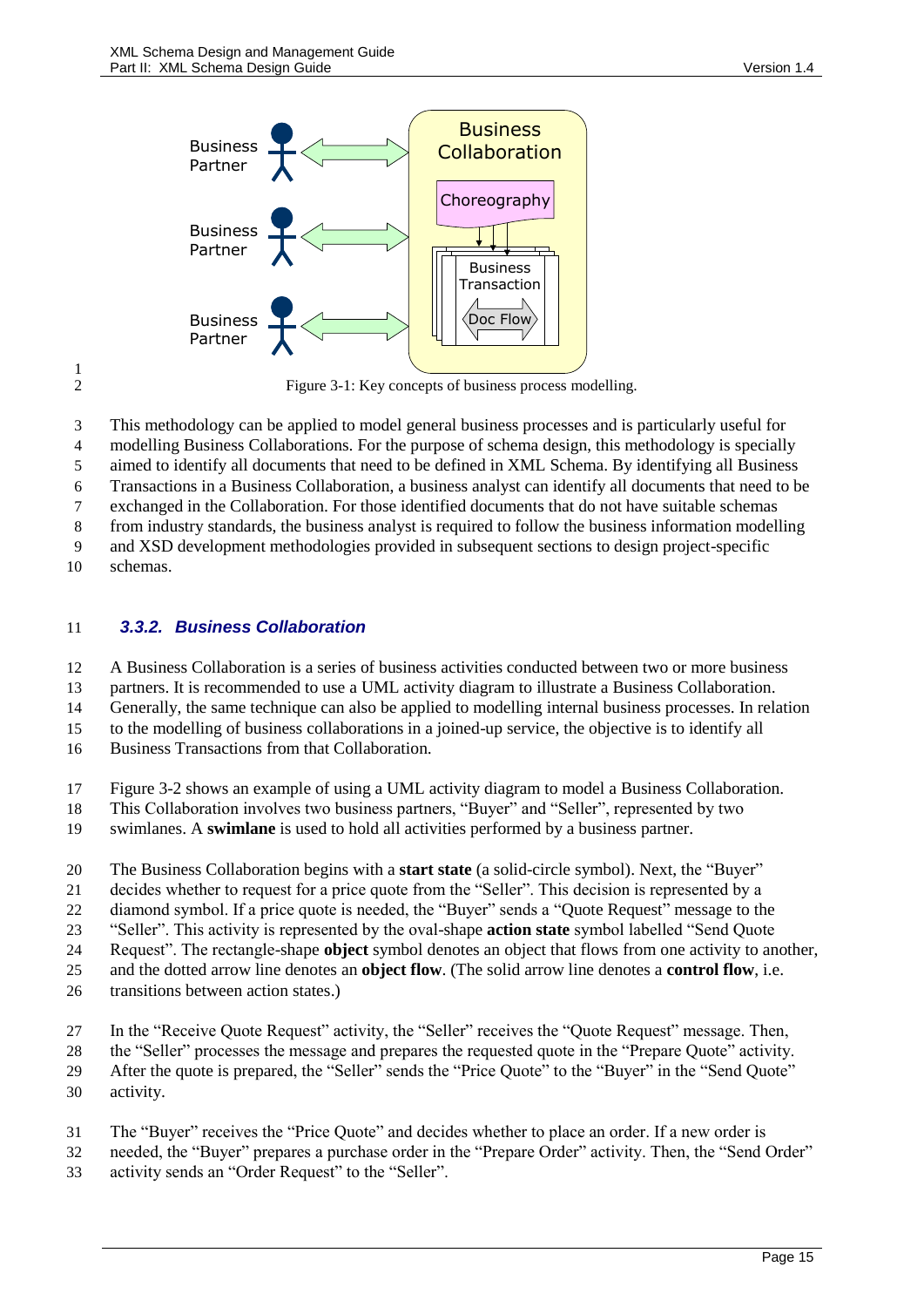- The "Seller" receives the "Order Request" in the "Receive Order" activity and processes the order in
- the "Process Order" activity. In the "Send Confirmation" activity, the "Seller" sends an "Order
- Response" to the "Buyer" to confirm whether the order request is accepted or rejected.
- The "Buyer" receives the "Order Response" in the "Receive Confirmation" activity. Finally, the
- "Buyer" checks the response to see whether the order is accepted or rejected. An acceptance ends the
- Collaboration with a **final state** of success while a rejection gives a failure final state.
- Drawing an activity diagram to model a Business Collaboration or a general business process is rather
- intuitive when the business analyst understands the basic concept and frequently-used symbols, such
- as start state, final state, action state, object, control flow, object flow, swimlane, etc. Some UML tools
- even provide sophisticated features to guide the user to draw well-formed activity diagrams. Readers
- who intend to obtain more information on this UML modelling technique may study the UML
- 12 specification<sup>5</sup> and other reference materials.

 $<sup>5</sup>$  The UML specification is available at http://www.uml.org.</sup>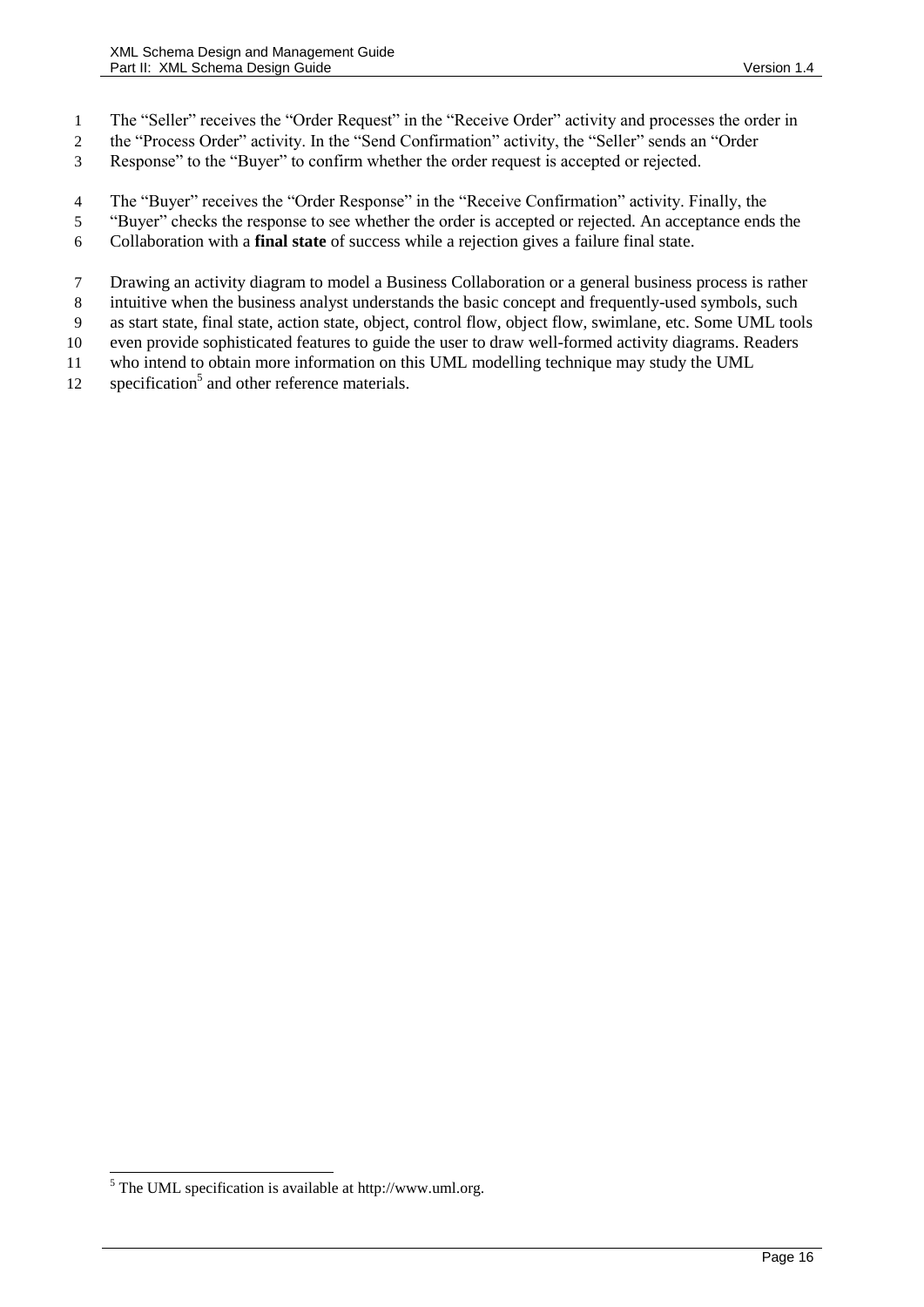

1

<span id="page-16-1"></span>2 Figure 3-2: Example of using a UML activity diagram to model a Business Collaboration.

### <span id="page-16-0"></span>3 *3.3.3. Business Transaction*

4 A Business Transaction (BT) is the atomic unit of work in a trading arrangement between two 5 business partners and is an abstraction of one exchange of documents.

6 A BT is conducted by a **Requesting Role** and a **Responding Role** that represent the two business

7 partners. A BT is realized as one **Request Document Flow** and an optional **Response Document**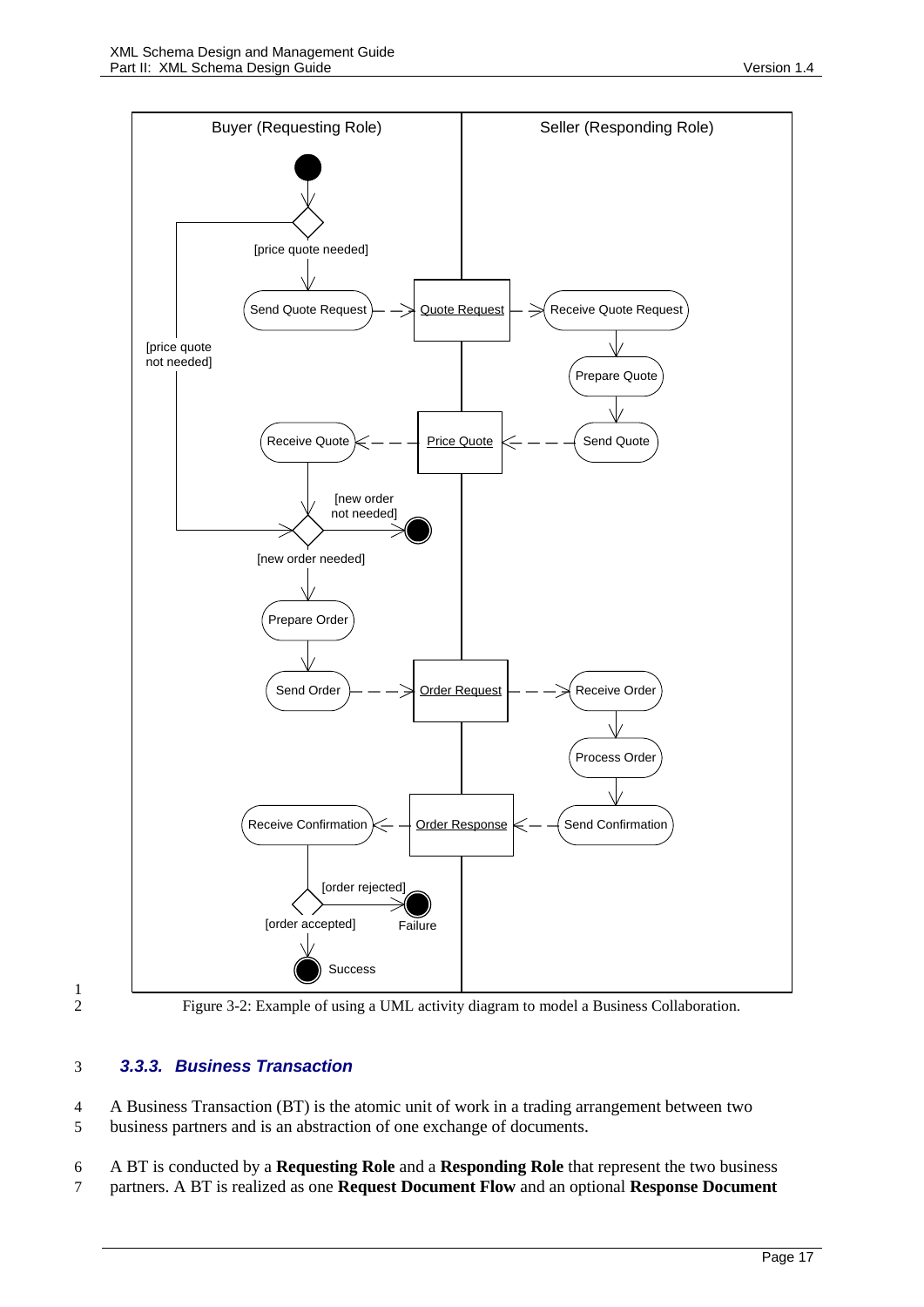- 1 **Flow**. A **Document Flow (DF)** transmits a message, which packages one or more documents, between
- 2 the Requesting Role, and the Responding Role. The Requesting Role initiates the Request DF to
- 3 transmit the **Request Documents** to the Responding Role. After processing the Request Documents,
- 4 the Responding Role may transmit the **Response Documents** to the Requesting Role via the optional
- 5 Response DF.
- 6 Note that the Response Document Flow need not be synchronous and real-time. For example, the
- 7 Response Document Flow may take place in a couple of days, particularly when human processing is
- 8 required to process the Request Documents.
- 9 A BT is said to be one-way if it consists of only the Request DF but no Response DF. Otherwise, a BT
- 10 is said to be two-way if it consists of both the Request DF and the Response DF. In a two-way BT, the
- 11 Response DF can be either a Positive Response DF or a Negative Response DF. A Positive Response
- 12 DF signifies that the Responding Role has accepted the BT and the BT is said to be a success. On the
- 13 contrary, a Negative Response DF signifies that the Responding Role has rejected the BT and the BT
- 14 is said to be a failure.
- 15 The above concepts are summarized in [Figure 3-3.](#page-17-1)



<span id="page-17-1"></span> $\frac{16}{17}$ 

Figure 3-3: Business Transaction semantics.

## <span id="page-17-0"></span>18 **3.4. Example**

- 19 [Figure 3-4](#page-18-0) is the same activity diagram shown i[n Figure 3-2](#page-16-1) while it highlights how BTs can be
- 20 identified in a Business Collaboration. The two regions bounded by dotted rectangles in the diagram
- 21 are abstracted into two BTs, namely "Request Quote" and "Create Order" in form of BT model shown
- 22 in [Figure 3-3.](#page-17-1) In the "Create Order" BT, the "Buyer" serves the Requesting Role while the "Seller"
- 23 serves the Responding Role. The transmission of the "Order Request" message is the Request
- 24 Document Flow and the transmission of the "Order Response" message is the Response Flow.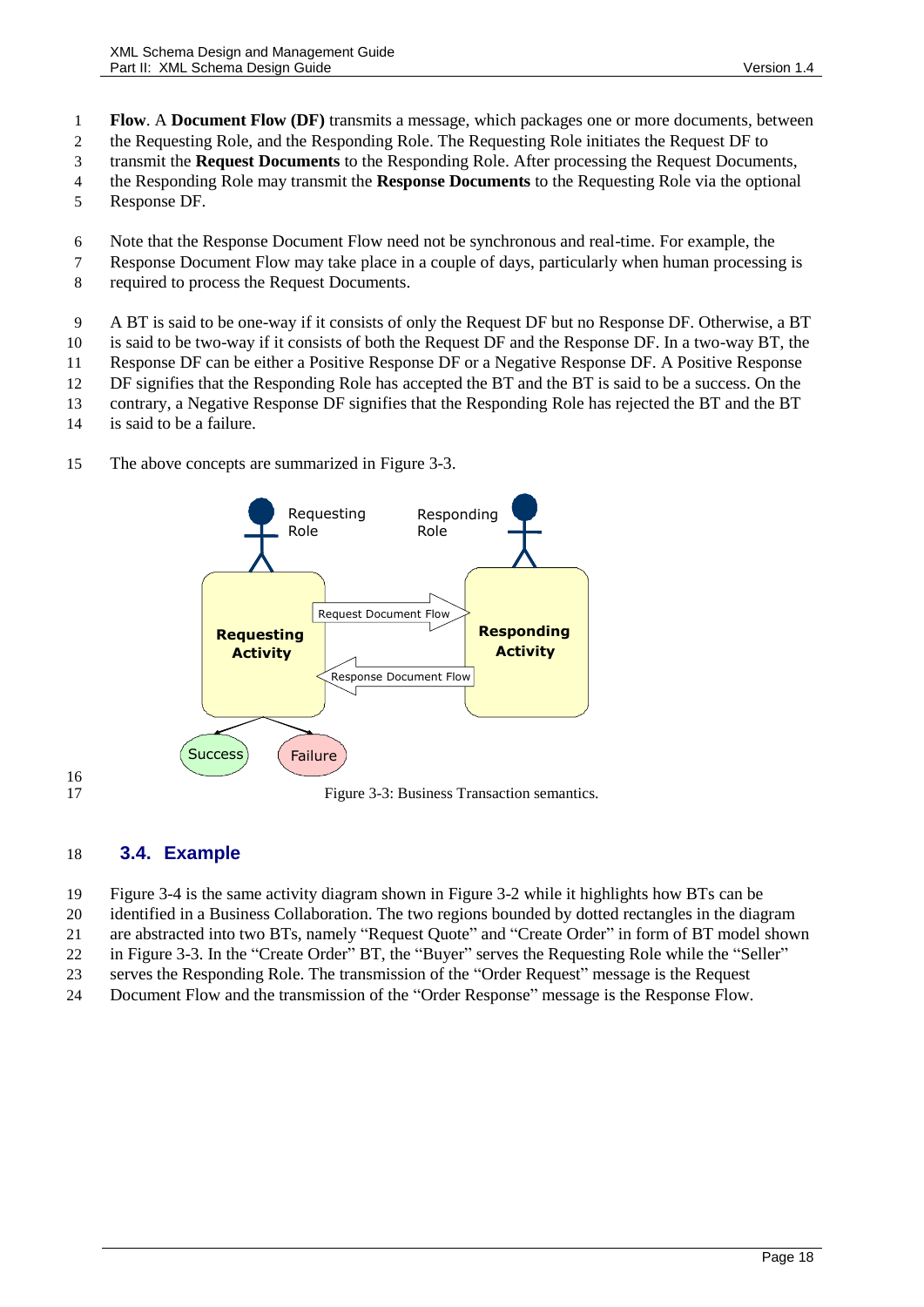



<span id="page-18-0"></span>3 Figure 3-4: Example of 2 Business Transactions for "Request Quote" and "Create Order".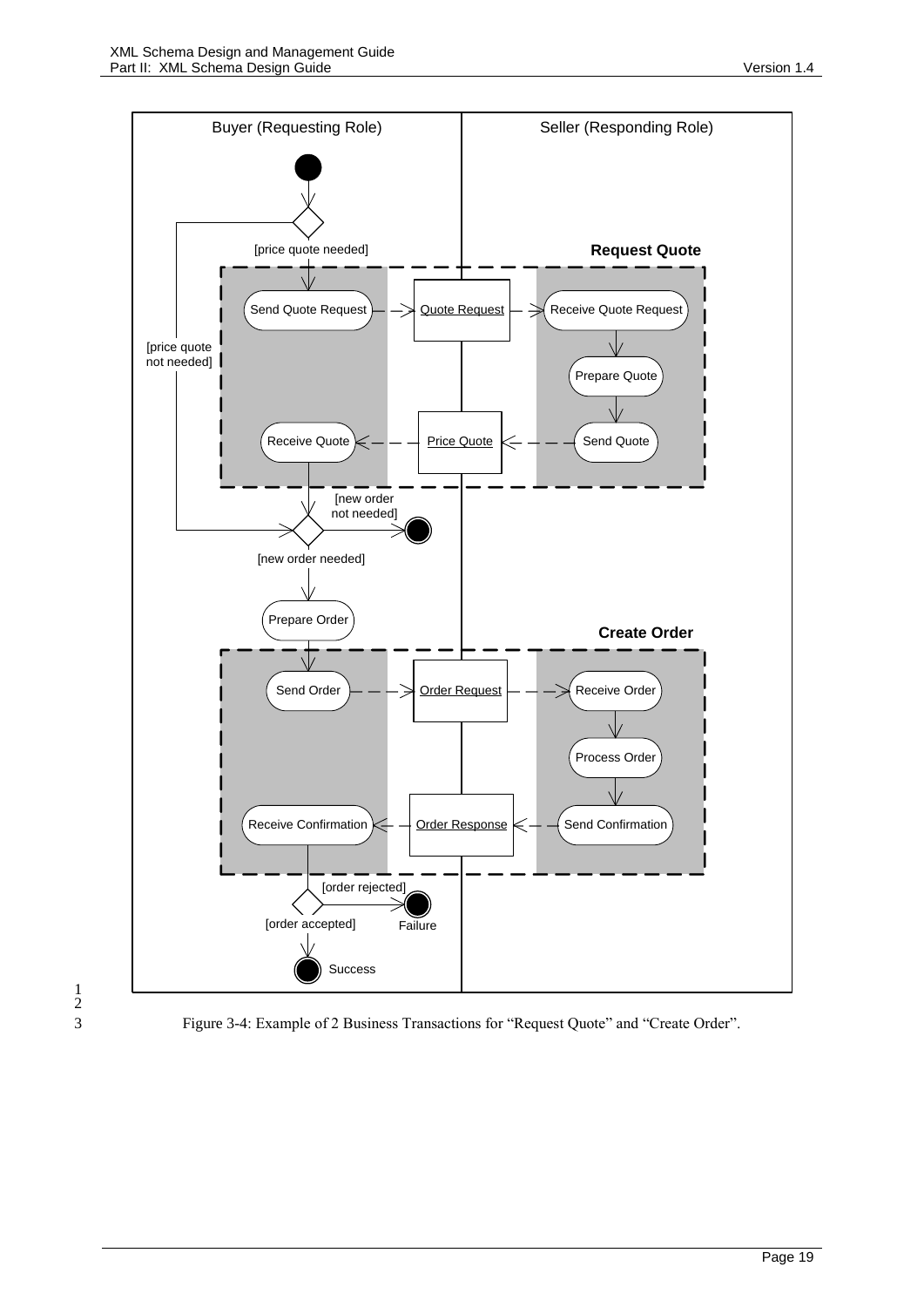

<span id="page-19-0"></span> $\frac{1}{2}$ 

2 Figure 3-5: UML sequence diagram of the "Create Order" Business Transaction example.

3 A UML sequence diagram can also be used to present a simplified view of the Business Transaction as

4 shown i[n Figure 3-5,](#page-19-0) in which only the DFs are indicated. The sequence diagram in [Figure 3-5](#page-19-0) shows

5 that the "Create Order" BT is a two-way BT, consisting of both the Request DF and the Response DF.

6 The "Buyer" first sends an "Order Request" message (Request DF) to the "Seller". After the "Seller"

7 has processed the order request, it replies to the "Buyer" with an "Order Response" message that

8 indicates either an acceptance" (Positive Response DF) or a rejection (Negative Response DF) for the

9 order.

10 [Table 3-1](#page-19-1) shows the documents to be exchanged in the "Create Order" BT. The "Order Request"

11 message (Request DF) will package two Requesting Documents, namely "Purchase Order" and "Price

12 Quote", and the "Order Response" message (Response DF) will package two Responding Documents

13 namely, "Order Confirmation" and "Purchase Order". The "Purchase Order" document in the "Order 14 Response" message is the original purchase order document in the "Order Request" message. On the

15 other hand, the "Order Confirmation" document will be used to indicate whether the "Order

16 Response" message is a Positive Response DF or a Negative Response DF.

17 As a result, a total of three documents (i.e. "Purchase Order", "Price Quote" and "Order

18 Confirmation") that need to be exchanged in this BT have been identified. By repeating this exercise

19 to identify and analyze all BTs in a joined-up service, a business analyst can discover all documents

- 20 for exchange.
- <span id="page-19-1"></span>

21 Table 3-1: Specification of a Business Transaction example.

| <b>Business Transaction</b>                                                                        |                                             |                                                                      |  |  |  |
|----------------------------------------------------------------------------------------------------|---------------------------------------------|----------------------------------------------------------------------|--|--|--|
| <b>BT</b> Name:                                                                                    |                                             | Create Order                                                         |  |  |  |
| <b>Request Document Flow</b>                                                                       |                                             |                                                                      |  |  |  |
| <b>Requesting Documents:</b>                                                                       | Purchase Order: a request to place an order |                                                                      |  |  |  |
|                                                                                                    |                                             | Price Quote: the price quote referenced by the order request         |  |  |  |
| <b>Response Document Flow</b>                                                                      |                                             |                                                                      |  |  |  |
| <b>Positive Responding</b>                                                                         |                                             | Order Confirmation: an indication that the order request is accepted |  |  |  |
| Documents:                                                                                         |                                             | Purchase Order: the original order request                           |  |  |  |
| Order Confirmation: an indication that the order request is rejected<br><b>Negative Responding</b> |                                             |                                                                      |  |  |  |
| Documents:                                                                                         |                                             | Purchase Order: the original order request                           |  |  |  |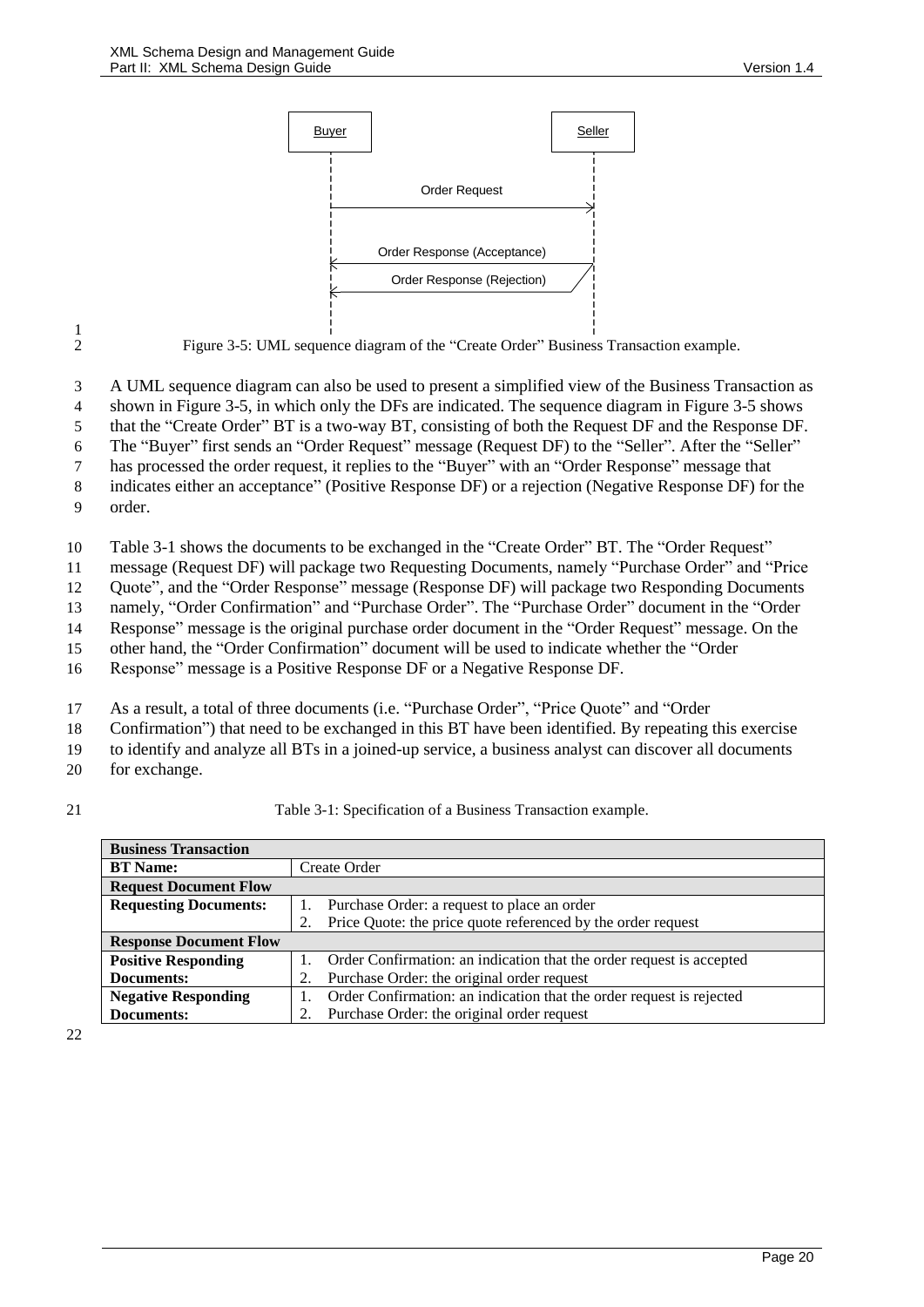# <span id="page-20-1"></span>1 4 Business Information Modelling (BIM)

### <span id="page-20-0"></span>**4.1. Scope**

 $\overline{\phantom{a}}$ 

 This section provides the business information modelling methodology for business analysts to model business information that needs to be exchanged with other parties. Business analysts should apply this methodology to capture the requirements on the business information that needs to be exchanged in joined-up services and specify the requirements as information models. The information models shall be used as the input for programmers to develop XSDs or for software tools (e.g. the modelling spreadsheets) to generate XSDs using the mechanism provided in Section [5.](#page-39-1) This BIM methodology is based on industry good practices for data and schema standardization, including **ISO 11179**, **Core Components Technical Specification (CCTS)<sup>6</sup>** , and **Universal Business Language (UBL)**, for construction of information models. The objectives of applying this BIM methodology are as follows: 13 • To model and specify data elements in an unambiguous, complete, organized and systematic manner to enhance their shareability; and To provide a methodology for programmers to develop quality, consistent, and reusable Project Schemas through a systematic mechanism. Based on the ISO 11179 standard, this methodology identifies a data element in its three parts: the **object class**, the **property**, and the **representation**. (See Section [4.3.1.](#page-23-1)) It has also adopted CCTS and introduces the following types of information models: **Business Document**: a model that represents an electronic document as a unit for business information exchange; a root Aggregate Business Information Entity is used to provide the representation of the document. **Aggregate Business Information Entity (ABIE)**: a model that represents an object class and aggregates Basic and Association Business Information Entities as the properties. **Association Business Information Entity (ASBIE)**: a model that represents a complex property in an object class. **Basic Business Information Entity (BBIE)**: a model that represents a singular property in an object class. **• Core Component Type (CCT)**: a model that provides the basic data structure to realize the representation of a Basic Business Information Entity. **This BIM methodology is optional to follow when designing data exchange interfaces of cross departmental systems in order to comply with this Guide.**

This BIM methodology is primarily adapted from the Core Components Technical Specification.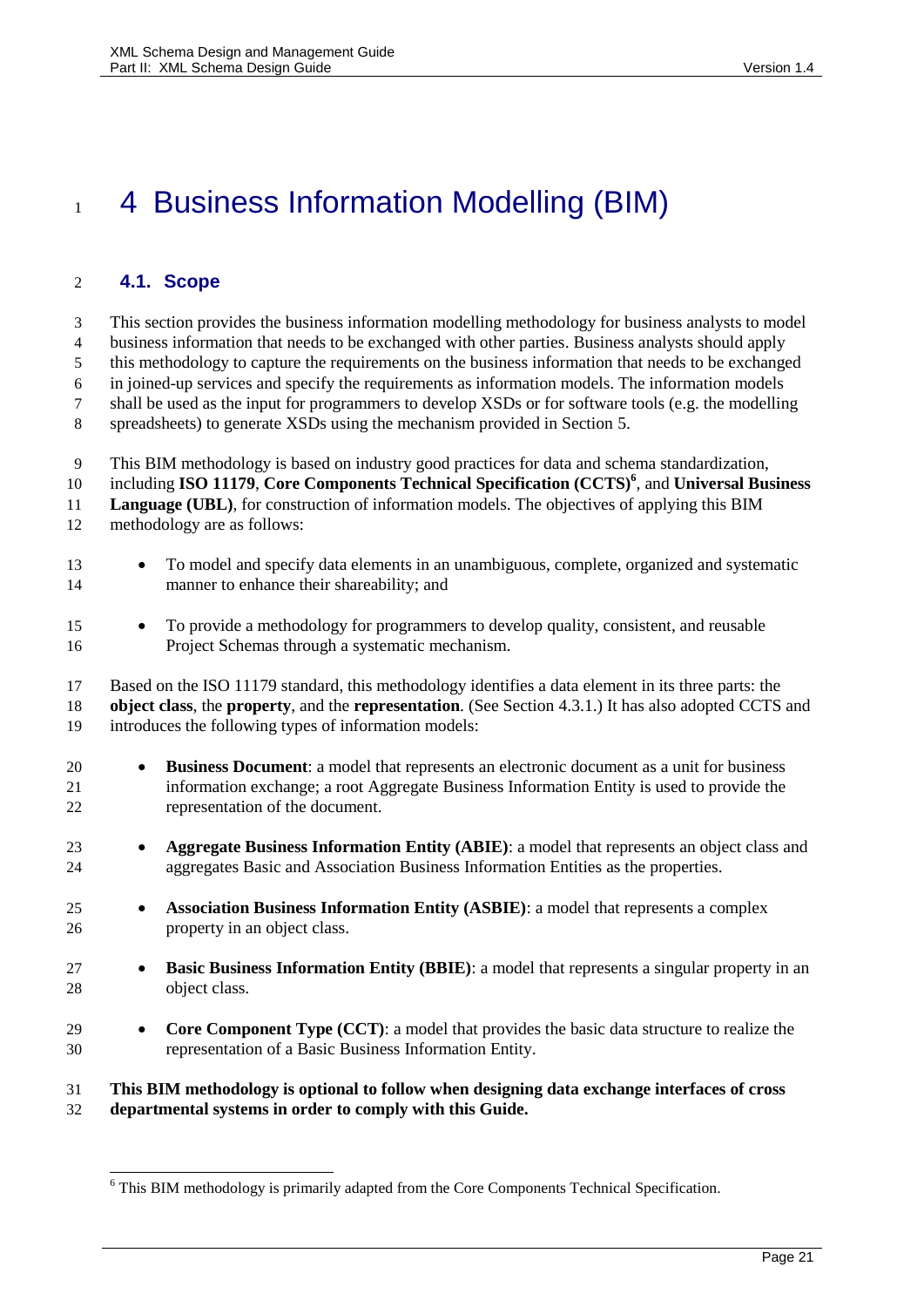## <span id="page-21-0"></span>**4.2. Background of BIM Methodology**

This methodology provides a consistent and systematic way to (1) describe the characteristics of data

elements as information models, and (2) decompose a complex document into modular components or

data elements to enhance reusability of data elements. The ISO 11179 standard provides the principles

on describing data elements while the CCTS provides the conceptual models to decompose complex

documents into modular and reusable data elements. This methodology also references the UBL

methodology to realize the CCTS conceptual models as concrete models for development of XSDs.

### <span id="page-21-1"></span>*4.2.1. ISO 11179*

 The ISO 11179 standard, specification and standardization of data elements, serves as the framework for this methodology to describe data elements in an unambiguous and consistent way. Among the six 11 parts of the standard, Part 1, Part 3, Part 4, and Part 6 are particularly applicable. Part  $1^7$  provides the

high-level principles that suggest a data element be described in its three parts: the object class, the

13 property, and the representation. Part  $3<sup>8</sup>$  suggests the concepts and guidelines for specifying attributes

14 of data elements. Part 4<sup>9</sup> provides additional rules for constructing definitions for data elements. Part

6<sup>10</sup> provides guidelines on registration of data elements for sharing.

### <span id="page-21-2"></span>*4.2.2. Core Components Technical Specification (CCTS)*

The Core Components Technical Specification (CCTS) provides the approach to decompose complex

documents into modular and reusable data elements and to document these data elements as Business

Information Entities.

CCTS suggests that business information be modelled as Core Components and Business Information

Entities. A **Core Component (CC)** is a building block for creating a semantically correct and

meaningful information exchange package. It contains only the information pieces necessary to

describe a specific concept. CCs are business context neutral.

 A **Business Information Entity (BIE)** is a piece of business data or a group of pieces of business data with a unique business semantic definition. The key differentiator between a CC and a BIE is the

concept of business context. When a CC is used in a real business situation (business context), it

serves as the basis of a BIE. The BIE is the result of refining a CC for a specific business context. For

example, a generic "Postal Address" can be modelled as a CC. A BIE can be modelled for the "Hong

Kong Postal Address" to have all properties in the "Postal Address" CC except the "Postal Code"

property. In this case, the geopolitical context is "Hong Kong SAR".

CCTS is a syntax neutral information modelling approach that can be used to generate different

syntaxes of electronic messages, e.g. EDIFACT and XML. Also because of this, it does not provide

any mechanism to generate a specific syntax schema, e.g. XML Schema, from the information models.

When an organization applies CCTS to design electronic message formats, it must develop a syntax-

binding mechanism to convert CCTS information models to concrete message formats. For example,

this Design Guide has presented a syntax-binding mechanism (i.e. XSD development mechanism) in

Sectio[n 5](#page-39-1) to convert the information models into XSDs. [Figure 4-1](#page-22-1) shows how the syntax neutral

models defined in CCTS are related to concrete electronic message formats.

<sup>9</sup> ISO 11179-4: Rules and Guidelines for the Formulation of Data Definitions

 7 ISO 11179-1: Framework

<sup>&</sup>lt;sup>8</sup> ISO 11179-3: Basic attributes of data elements

<sup>&</sup>lt;sup>10</sup> ISO 11179-6: Registration of data elements.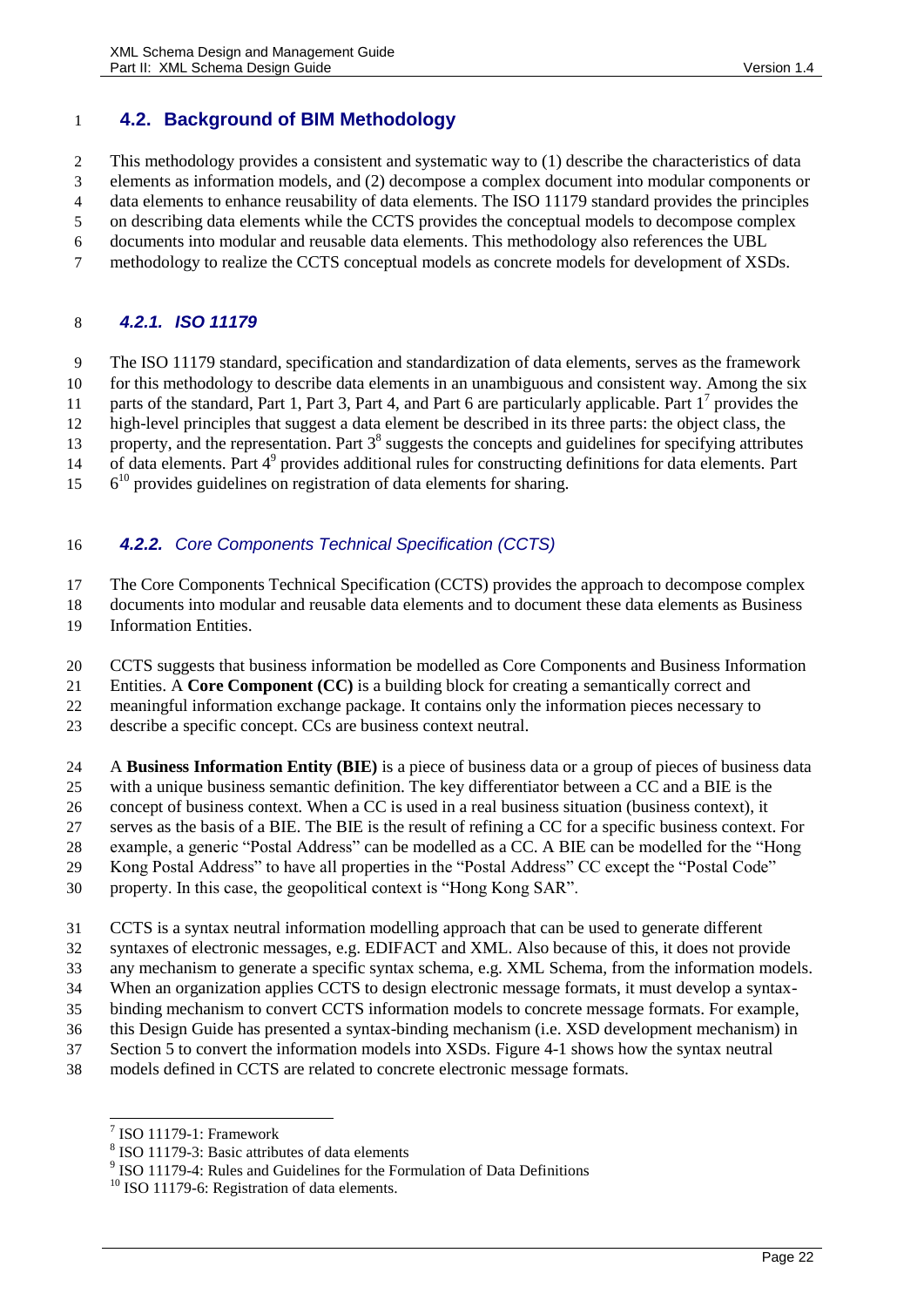

# <span id="page-22-1"></span> $\frac{1}{2}$

3 The Copyright Statement of the CCTS is as follows :

4

Copyright © UN/CEFACT 2003. All Rights Reserved.

This document and translations of it may be copied and furnished to others, and derivative works that comment on or otherwise explain it or assist in its implementation may be prepared, copied, published and distributed, in whole or in part, without restriction of any kind, provided that the above copyright notice and this paragraph are included on all such copies and derivative works. However, this document itself may not be modified in any way, such as by removing the copyright notice or references to UN/CEFACT except as required to translate it into languages other than English.

<span id="page-22-0"></span>5

### 6 *4.2.3. Universal Business Language*

7 The Universal Business Language (UBL) has developed the guidelines to apply CCTS and provide its 8 syntax-binding mechanism to produce its XML Schema library. The UBL methodology has also 9 simplified the CCTS approach by considering a CC being a context-free BIE (or a BIE without

10 business context). This way, modellers need not distinguish between CCs and BIEs and only need to

11 model BIEs. This has significantly simplified the understanding and the use of CCTS specifically for

- 12 XML Schema design.
- 13 The business information modelling methodology provided in this section follows the UBL approach
- 14 by substituting CCs by context-free BIEs. This BIM methodology is differentiated from the UBL
- 15 methodology in its explicit segregation of business analyst and programmer duties. The UBL
- 16 methodology is designed for use by the UBL Library Content team, which is a specialized team with
- 17 both business and technical expertise. This BIM methodology explicitly divides the schema design
- 18 process into different sub-processes. All tasks in each sub-process are specially designed for either
- 19 business analysts or programmers. This way, non-technical business analysts can apply the
- 20 methodology only to construct the information models without programming XML Schema. Then,
- 21 programmers can use the models to develop XSDs using the syntax-binding mechanism provided in 22 Sectio[n 5.](#page-39-1)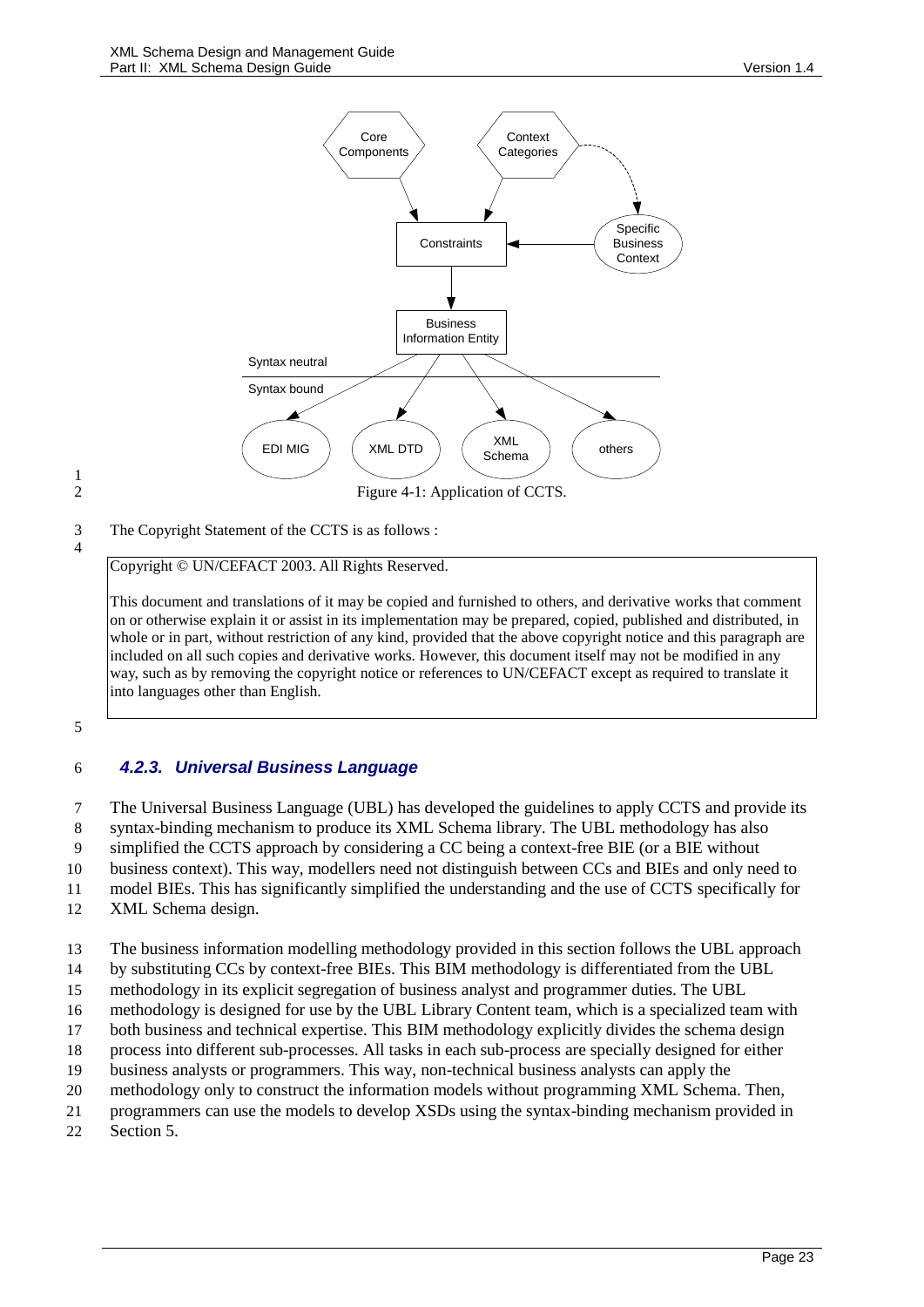## <span id="page-23-0"></span>**4.3. BIM Methodology**

### <span id="page-23-1"></span>*4.3.1. Object Class, Property, and Representation*

- Based on ISO 11179-1, a data element is represented in the following three parts:
- **Object class**: a set of ideas, abstractions, or things in the real world that can be identified with explicit boundaries and meaning, and whose properties and behaviour follow the same rules.
- **Property**: a peculiarity common to all members of an object class.
- **Representation**: how the data is represented, i.e. the combination of a value domain, data type, and, if necessary, a unit of measure or a character set.

 Object classes are the things about which data is collected and stored. Examples of object classes are "Car", "Person", "Household", and "Employee". A Business Document (e.g. "Purchase Order") can

also be modelled as an object class.

- Properties are attributes humans use to distinguish or describe objects. Examples of properties are
- "Colour", "Model", and "Price" of a "Car", and "Name", "Address", and "Income" of a "Person".
- The most important aspect of the representation part of a data element is the value domain. A value
- domain is a set of permissible values for a data element. A data element may have different
- representations. For example, the data element representing "Annual Household Income" may be a
- monetary amount. A monetary amount carries a non-negative decimal number as its primary content
- and a currency (e.g. "Hong Kong Dollar") as its supplementary content. On the other hand, the
- "Annual Household Income" may have another representation, which is a code indicating one of the
- predefined income levels, e.g. "high", "medium", and "low".
- [Figure 4-2](#page-23-2) is the class diagram to illustrate the relationship among the concepts of object class,
- property, and representation. That is, an object class has one or more properties, and each property can have multiple representations.
- For more information on the above concepts, please refer to ISO11179-1.



<span id="page-23-2"></span>Figure 4-2: Relationship among the object class, the property, and the representation.

### *4.3.1.1. Singular Property and Complex Property*

A property of an object class can be a singular property or a complex property. A singular property is a

single piece of information that is bound to a data type and a value domain as its representation. A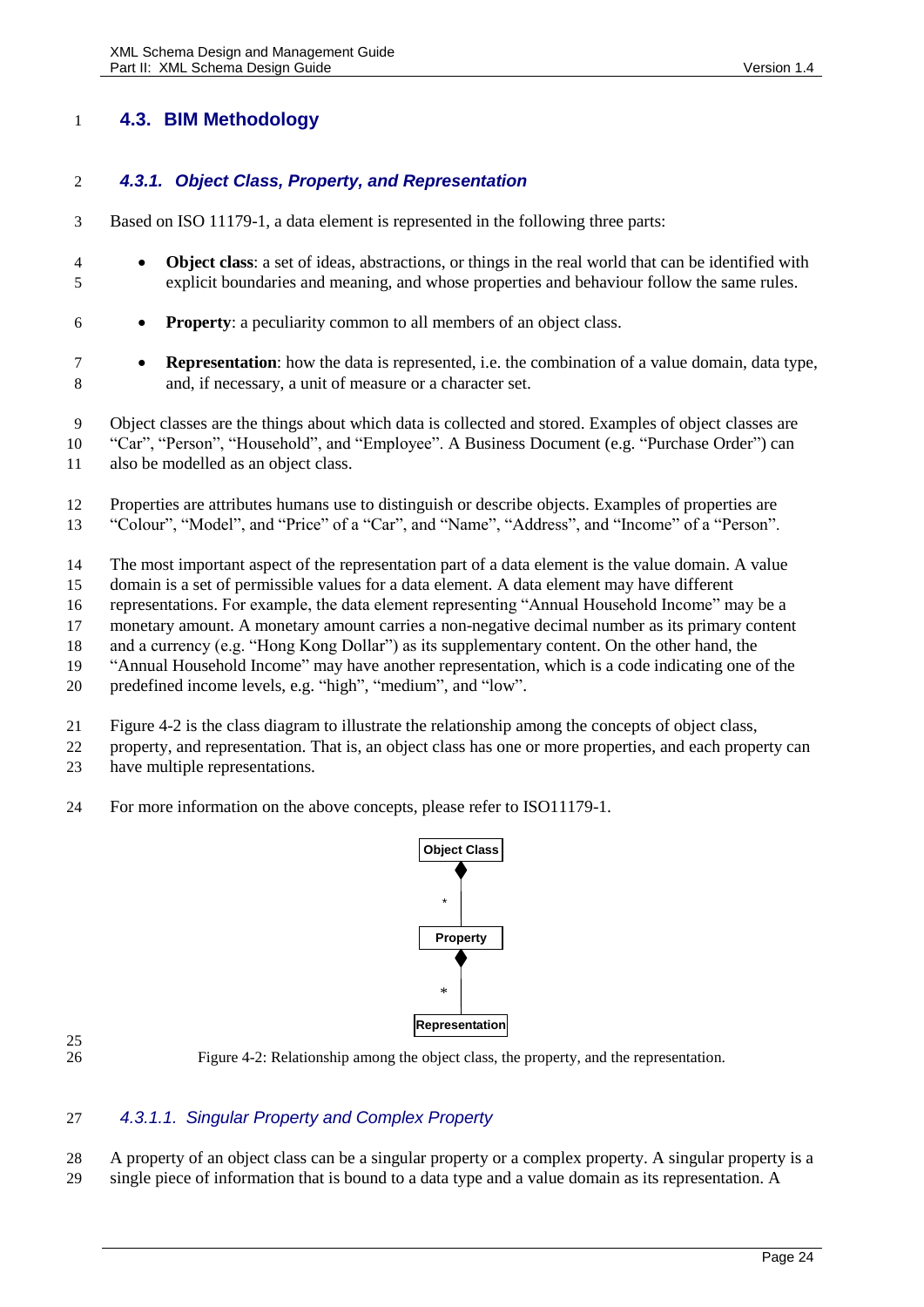1 singular property may carry some supplementary information that gives additional definition to the

2 representation. For example, "Colour" can be a singular property of an object class called "Car". The 3 representation of the "Colour" property can be a "Code". The "Code" has a character string as its data

4 type and a code list as its value domain. One piece of the supplementary information may be the

- 5 source of that code list (e.g. the URL that points to a Webpage that defines the code list). This example
- 6 is illustrated graphically in [Figure 4-3.](#page-24-1)



<span id="page-24-1"></span> $\begin{array}{c} 7 \\ 8 \end{array}$ 

Figure 4-3: Singular property example.

- 9 A complex property of an object class is a collection of information pieces represented by another
- 10 object class. For example, "Delivery Address" is a complex property of an object class called
- 11 "Purchase Order". The "Delivery Address" property itself can be represented by another object class

12 called "Physical Address", which has other properties such as "Street", "City", and "Country". This

13 example is illustrated graphically in [Figure 4-4.](#page-24-2)



14

<span id="page-24-2"></span>15 Figure 4-4: Complex property example.

### <span id="page-24-0"></span>16 *4.3.2. Modelling a Business Document*

17 A **Business Document** (or simply called "Document") is a unit of business information exchange in a

18 Business Transaction. A Document is an organization of data elements, each of which represents a

19 piece of business information for exchange. A BIE is used to specify a data element described in

20 ISO11179 standard. A Document can be organized as a hierarchy of data elements and in turn can be

21 modelled as a hierarchy of BIEs.

### 22 There are three types of BIEs: **Aggregate BIE (ABIE)**, **Basic BIE (BBIE)**, and **Association BIE**

- 23 **(ASBIE)**. An ABIE models an object class and aggregates one or more BBIEs or ASBIEs as the
- 24 properties of that object class.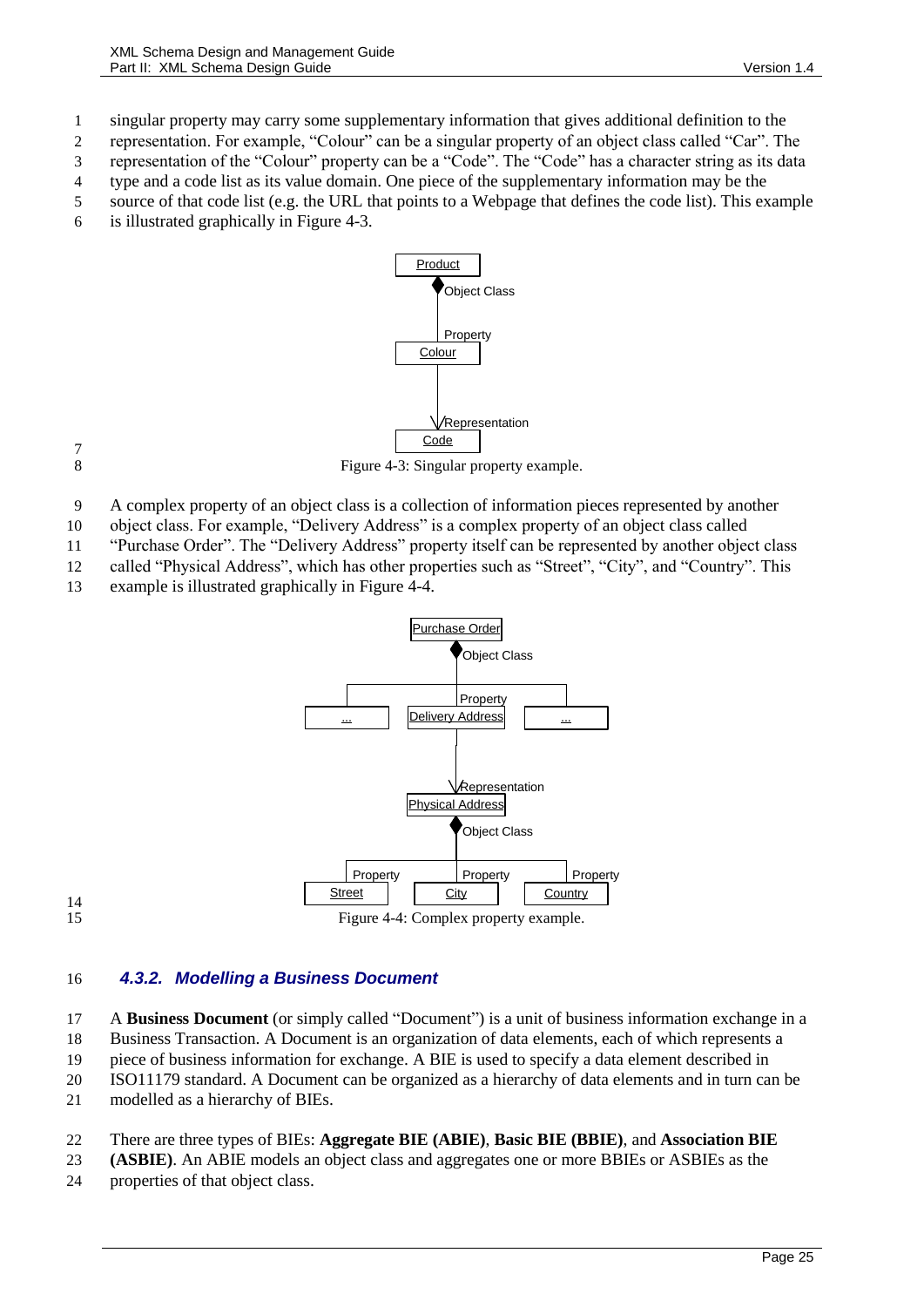A BBIE models a singular property. An appropriate **Core Component Type (CCT)** is used to provide

the data structure for the representation of the property. The CCT is selected from a registered set of

pre-defined CCTs in the Central Registry.

An ASBIE models a complex property. Since the complex property is represented by another object

class, the ASBIE is associated with another ABIE which models that object class. An ASBIE provides

the association between an aggregating ABIE and an aggregated ABIE.

[Figure 4-5](#page-25-0) illustrates an example of using a hierarchy of BIEs to model a "Purchase Order" Document.

The "Purchase Order" Document itself is represented by a root ABIE. That root ABIE contains a

number of BBIEs, such as "Delivery Date", and ASBIEs, such as "Delivery Address". The "Delivery

Date" BBIE is associated with a CCT called "Date". The "Delivery Address" ASBIE is associated

with another ABIE called "Physical Address". The "Physical Address" ABIE contains other BBIEs,

such as "Street", "City", and "Country", each of which is also associated with an appropriate CCT.



# 

<span id="page-25-0"></span>Figure 4-5: Example of modelling a purchase order document.

The illustration in [Figure 4-5](#page-25-0) is based on the UML object diagram. Each object (a document or a BIE

or a CCT) is represented by a rectangle. The **composition association** (a line with a solid diamond)

represents an aggregation of an ASBIE or BBIE model in an ABIE model. A **navigable association** 

 (an arrow line) represents a relation between two information models, i.e. between a BBIE and a CCT, between an ASBIE and a Representation ABIE or an Externally-defined Entity (shown as 'External' in

the above figure), or between the Document and the root ABIE. The **qualifier** (a small rectangle on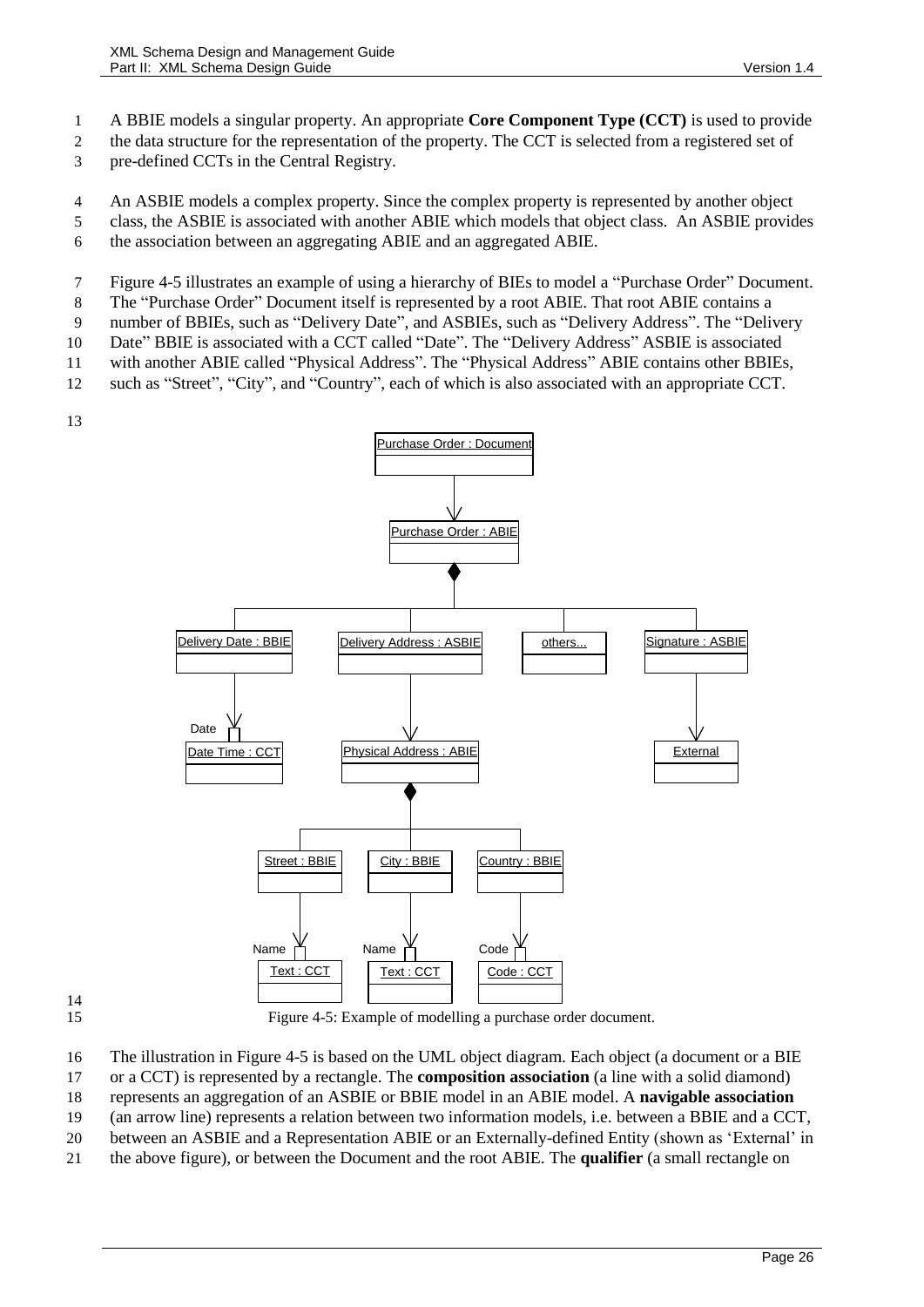1 the object symbol) attached to a CCT object specifies the Representation Term (see Sectio[n 4.3.3.1\)](#page-28-0)

2 that is referenced when the CCT is used by a BBIE.

### <span id="page-26-0"></span>3 *4.3.3. Core Component Type*

 A CCT is a model that provides the basic data structure to realize the representation of a singular property in an object class. A CCT has one Content Component and a specified list of Supplementary Components. The Content Component carries the actual content of the data element. A Supplementary Component gives an extra definition to the Content Component. For the "Amount" CCT that represents a monetary amount, the Content Component carries the number of the monetary units (e.g. "100"). A Supplementary Component is the "Currency Code", which defines the currency of the monetary units (e.g. "HKD" [Hong Kong Dollar]). A Supplementary Component can be mandatory or optional in the CCT. For example, the "Currency Code" is a mandatory Supplementary Component in the "Amount" CCT.

- 
- 13 A recommended list of CCTs and corresponding Supplementary Components is given in [Table 4-1.](#page-26-1)
- 14 These recommended CCTs are created by customizing the CCTs provided by CCTS and UBL to meet
- 15 the needs of modelling data elements for HKSARG joined-up services. This CCT list is registered and
- 16 maintained in the Central Registry and may be updated to meet current modelling needs.
- 

<span id="page-26-1"></span>17 Table 4-1: Core Component Types and corresponding Supplementary Components.

| Core                              | <b>Definition</b>                                                                               | Supplementary                | Mandatory/      | <b>Definition</b>                                                                                                 |
|-----------------------------------|-------------------------------------------------------------------------------------------------|------------------------------|-----------------|-------------------------------------------------------------------------------------------------------------------|
| Component                         |                                                                                                 | <b>Components</b>            | <b>Optional</b> |                                                                                                                   |
| <b>Type Name</b><br><b>Amount</b> | A number of monetary units<br>specified in a currency where<br>the unit of currency is explicit | Currency Code                | Mandatory       | A 3-letter alphabetic<br>currency code in the<br>UN/ECE Rec. 9 code list.                                         |
|                                   | or implied.                                                                                     | Code List<br>Version         | Optional        | The version of the<br>UN/ECE Rec. 9 code list.                                                                    |
| <b>Binary</b><br>Object           | A set of finite-length sequences<br>of binary octets.                                           | <b>Character Set</b><br>Code | Optional        | The character set of the<br>binary object if the mime<br>type is text. Reference<br>IETF RFC 2045, 2046,<br>2047. |
|                                   |                                                                                                 | <b>Encoding Code</b>         | Optional        | The decoding algorithm<br>of the binary object.<br>Reference IETF RFC<br>2045, 2046, 2047.                        |
|                                   |                                                                                                 | Filename                     | Optional        | The filename of the<br>encoded binary object.<br>Reference IETF RFC<br>2045, 2046, 2047.                          |
|                                   |                                                                                                 | Format                       | Optional        | The format of the binary<br>content.                                                                              |
|                                   |                                                                                                 | Mime Code                    | Optional        | The mime type of the<br>binary object. Reference<br>IETF RFC 2045, 2046,<br>2047.                                 |
|                                   |                                                                                                 | Object URI                   | Optional        | The Uniform Resource<br>Identifier that identifies<br>where the binary object is<br>located.                      |
| Code                              | A character string (letters,<br>figures or symbols) that for<br>brevity and/or language         | Agency ID                    | Optional        | The identification of the<br>agency that maintains the<br>code list.                                              |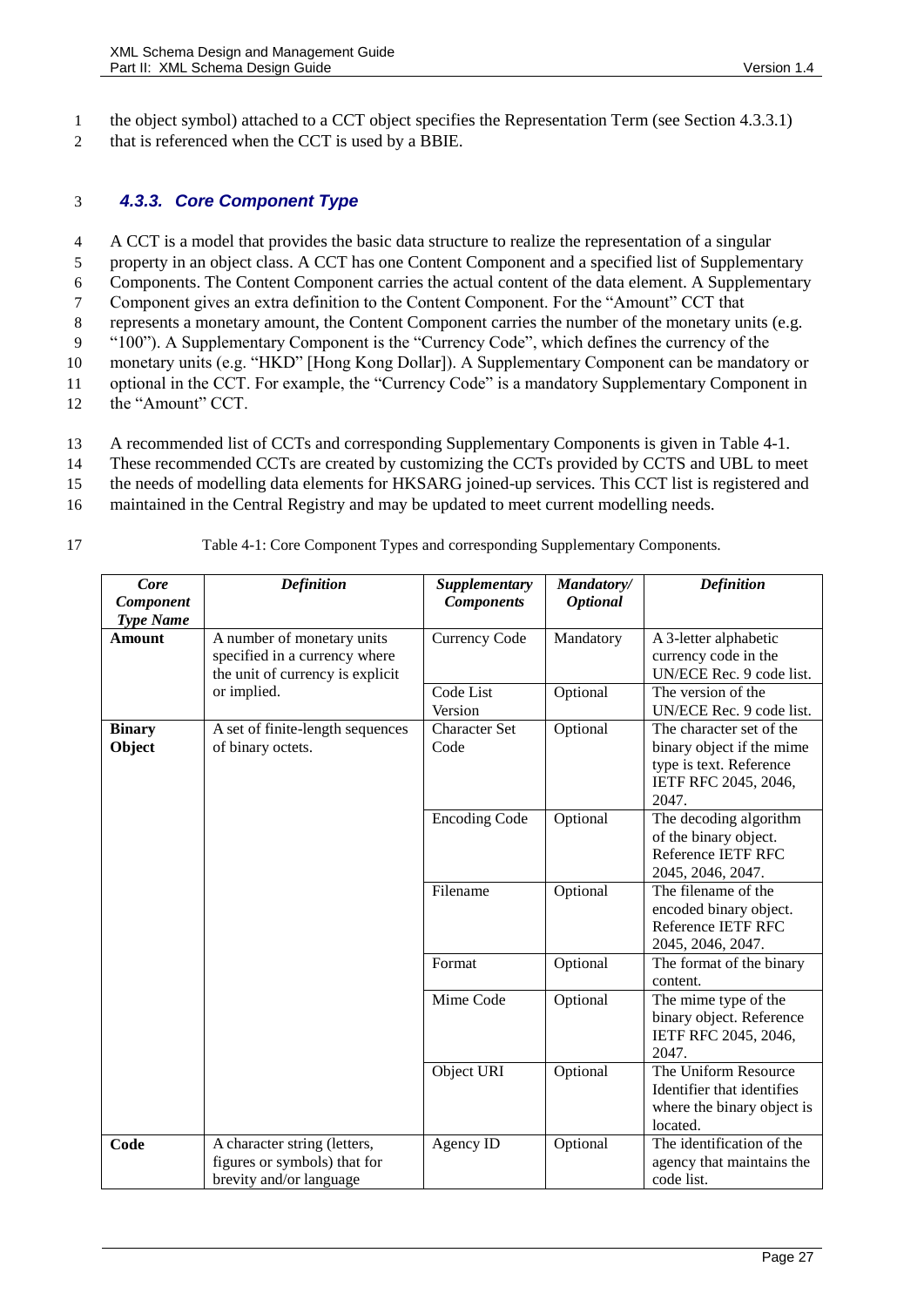| Core<br>Component | <b>Definition</b>                                                                                                                                                        | Supplementary<br><b>Components</b> | Mandatory/<br><b>Optional</b> | <b>Definition</b>                                                                                                               |
|-------------------|--------------------------------------------------------------------------------------------------------------------------------------------------------------------------|------------------------------------|-------------------------------|---------------------------------------------------------------------------------------------------------------------------------|
| <b>Type Name</b>  | independence may be used to<br>represent or replace a definitive<br>value or text of an attribute.                                                                       | <b>Agency Name</b>                 | Optional                      | The name of the agency<br>that maintains the code<br>list.                                                                      |
|                   |                                                                                                                                                                          | Code List ID                       | Optional                      | The identification of the<br>code list, e.g. the URL of<br>a source that publishes<br>the code list.                            |
|                   |                                                                                                                                                                          | Code List Name                     | Optional                      | The name of the code list.                                                                                                      |
|                   |                                                                                                                                                                          | Code List<br>Version               | Optional                      | The version of the code<br>list.                                                                                                |
|                   |                                                                                                                                                                          | Code Name                          | Optional                      | The textual equivalent of<br>the code content.                                                                                  |
| <b>Date Time</b>  | A particular point in the<br>progression of time.                                                                                                                        |                                    |                               |                                                                                                                                 |
| <b>Identifier</b> | A character string to uniquely<br>identify and distinguish one<br>instance of an object in an                                                                            | Agency ID                          | Optional                      | The identification of the<br>agency that maintains the<br>identification scheme.                                                |
|                   | identification scheme from all<br>other objects in the same<br>scheme.                                                                                                   | <b>Agency Name</b>                 | Optional                      | The name of the agency<br>that maintains the<br>identification scheme                                                           |
|                   |                                                                                                                                                                          | Scheme ID                          | Optional                      | The identification of the<br>identification scheme,<br>e.g. the URL of a source<br>that publishes the<br>identification scheme. |
|                   |                                                                                                                                                                          | Scheme Name                        | Optional                      | The name of the<br>identification scheme.                                                                                       |
|                   |                                                                                                                                                                          | <b>Scheme Version</b>              | Optional                      | The version of the<br>identification scheme.                                                                                    |
| <b>Indicator</b>  | A list of two mutually exclusive<br>Boolean values that express the<br>only possible states of a<br>Property.                                                            |                                    |                               |                                                                                                                                 |
| <b>Measure</b>    | A numeric value determined by<br>measuring an object along with<br>the specified unit of measure.                                                                        | Code List<br>Version               | Optional                      | The version of the<br>UN/ECE Rec. 20<br>measure unit code list.                                                                 |
|                   |                                                                                                                                                                          | Unit Code                          | Mandatory                     | The unit code as defined<br>in UN/ECE Rec. 20.                                                                                  |
| <b>Numeric</b>    | Numeric information that is<br>assigned or is determined by<br>calculation, counting, or<br>sequencing. It does not require a<br>unit of quantity or unit of<br>measure. |                                    |                               |                                                                                                                                 |
| Quantity          | A number of non-monetary<br>units possibly including<br>fractions.                                                                                                       | Agency ID                          | Optional                      | The identification of the<br>agency that maintains the<br>quantity unit code list.                                              |
|                   |                                                                                                                                                                          | <b>Agency Name</b>                 | Optional                      | The name of the agency<br>which maintains the<br>quantity unit code list                                                        |
|                   |                                                                                                                                                                          | Code List ID                       | Optional                      | The identification of the<br>quantity code list, e.g. the<br>URL of a source that<br>publishes the code list.                   |
|                   |                                                                                                                                                                          | Code List<br>Version               | Optional                      | The version of the<br>quantity code list.                                                                                       |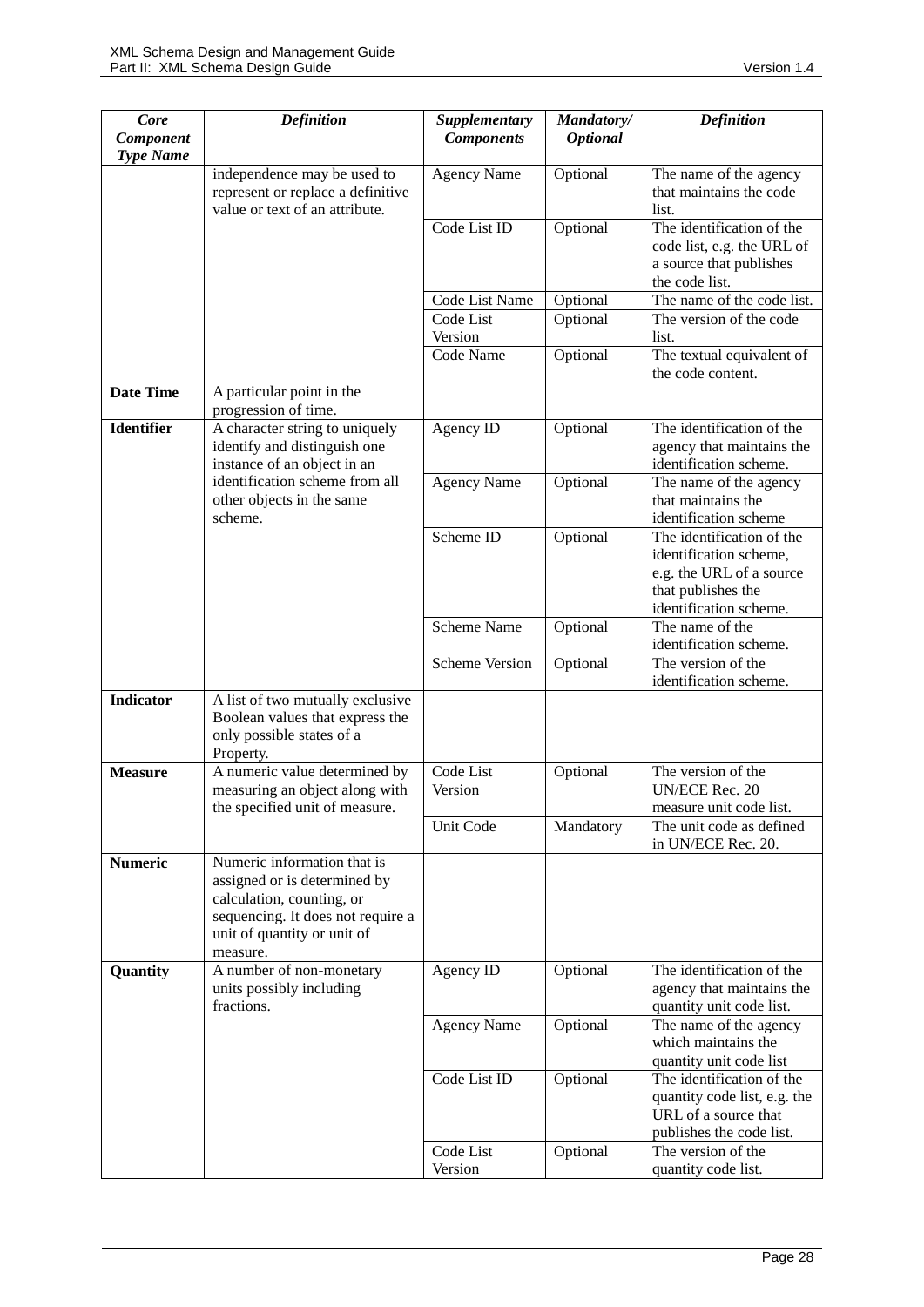| Core<br><b>Component</b>            | <b>Definition</b>                                                                                           | <b>Supplementary</b><br><b>Components</b> | Mandatory/<br><b>Optional</b> | <b>Definition</b>                                                                                                            |
|-------------------------------------|-------------------------------------------------------------------------------------------------------------|-------------------------------------------|-------------------------------|------------------------------------------------------------------------------------------------------------------------------|
| <b>Type Name</b>                    |                                                                                                             |                                           |                               |                                                                                                                              |
|                                     |                                                                                                             | Unit Code                                 | Optional                      | The quantity unit code.                                                                                                      |
| Text                                | A character string (i.e. a finite<br>set of characters) generally in<br>the form of words of a<br>language. | Language Code                             | Optional                      | The code of the language<br>used in the corresponding<br>text as defined in ISO<br>639.                                      |
| <b>Electronic</b><br><b>Address</b> | An address for electronic<br>communication, such as email<br>address, URL.                                  | Protocol Code                             | Optional                      | The code that specifies<br>the communication<br>protocol used. Reference<br><b>Official IANA Registry</b><br>of URI Schemes. |

### <span id="page-28-0"></span>1 *4.3.3.1. Representation Term of Core Component Type*

2 A CCT has one or more permissible Representation Terms (RTs). The particular Representation Term

3 referenced determines the form in which the CCT is used. For example, the "Date Time" CCT has

4 three RTs: "Date Time", "Date", and "Time". When a CCT is used by referencing the "Date Time"

5 RT, the Content Component carries the information on both date and time. When the "Date" RT or

6 "Time" RT is referenced, the Content Component carries only the date part or only the time part

7 respectively. In other words, the selection of an RT can affect the value domain of the Content

8 Component. However, this does not affect the list of Supplementary Components. A CCT has a fixed

9 list of Supplementary Components regardless of which RT is referenced.

10 The Content Component is also bound to a primitive data type depending on which RT is referenced.

11 The Content Component for the "Date Time" CCT is bound to the type "Date Time" when the "Date

12 Time" RT is referenced. It is bound to the type "Date" or "Time" when the "Date" RT or the "Time"

13 RT is referenced respectively. It is possible that the Content Component can be bound to the same

14 primitive data type for all RTs. For example, the Content Component of the "Numeric" CCT is bound

15 to the "Decimal" type for all RTs: "Numeric", "Percent", "Rate", and "Value". The available primitive

16 data types for the Content Component are listed in [Table 4-2.](#page-28-1) The permissible RTs of each CCT and

17 the corresponding primitive data types for the Content Component are listed in [Table 4-3.](#page-28-2)

### <span id="page-28-1"></span>18 Table 4-2: Primitive data types for the Content Component.

| <b>Primitive Data Type for</b> | <b>Definition</b>                              |  |
|--------------------------------|------------------------------------------------|--|
| <b>Content Component</b>       |                                                |  |
| <b>Binary</b>                  | Binary data.                                   |  |
| <b>Boolean</b>                 | Binary-valued logic of true or false.          |  |
| Date                           | A specific date.                               |  |
| <b>Date Time</b>               | A specific date and time.                      |  |
| <b>Time</b>                    | A specific time of day.                        |  |
| <b>Decimal</b>                 | A decimal number.                              |  |
| <b>Integer</b>                 | An integer                                     |  |
| <b>String</b>                  | A character string.                            |  |
| <b>URI</b>                     | A Uniform Resource Identifier Reference (URI). |  |

19

20 Table 4-3: Permissible Representation Terms of Core Component Types.

<span id="page-28-2"></span>

| <b>Core Component Type Name</b> | <b>Permissible</b><br><b>Representation Term</b> | <b>Primitive Data Type of Content</b><br><b>Component</b> |
|---------------------------------|--------------------------------------------------|-----------------------------------------------------------|
| Amount                          | Amount                                           | Decimal                                                   |
| <b>Binary Object</b>            | <b>Binary Object</b>                             | Binary                                                    |
|                                 | <b>Graphics</b>                                  |                                                           |
|                                 | Picture                                          |                                                           |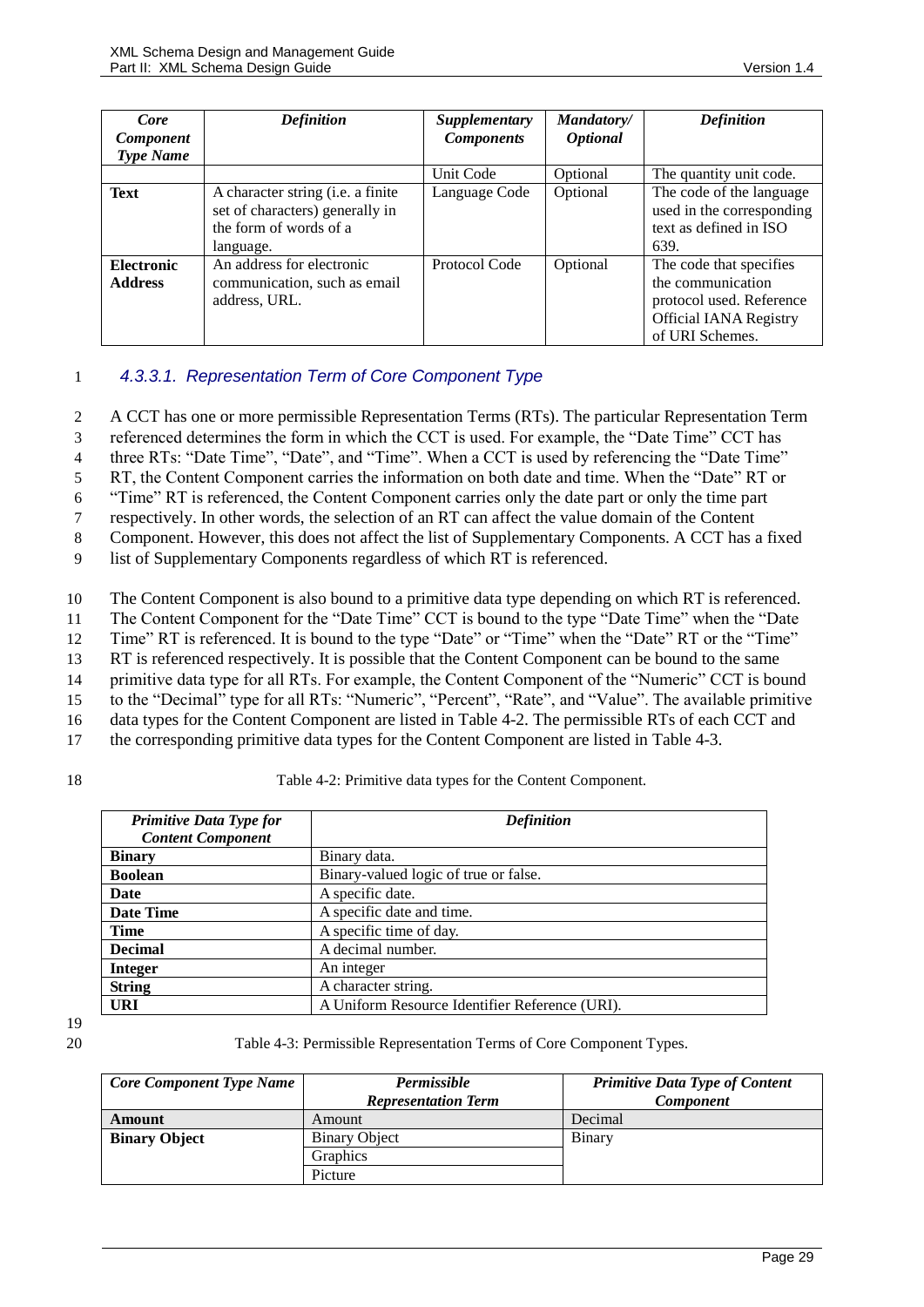| <b>Core Component Type Name</b> | <b>Permissible</b>         | <b>Primitive Data Type of Content</b> |
|---------------------------------|----------------------------|---------------------------------------|
|                                 | <b>Representation Term</b> | Component                             |
|                                 | Sound                      |                                       |
|                                 | Video                      |                                       |
| Code                            | Code                       | String                                |
| <b>Date Time</b>                | Date                       | Date                                  |
|                                 | Date Time                  | Date Time                             |
|                                 | Time                       | Time                                  |
| <b>Identifier</b>               | Identifier                 | String                                |
| <b>Indicator</b>                | Indicator                  | String                                |
|                                 | Boolean                    | Boolean                               |
| <b>Measure</b>                  | Measure                    | Decimal                               |
| <b>Numeric</b>                  | Numeric                    | Decimal                               |
|                                 | Percent                    |                                       |
|                                 | Rate                       |                                       |
|                                 | Value                      |                                       |
| Quantity                        | Quantity                   | Decimal                               |
|                                 | Count                      | Integer                               |
| <b>Text</b>                     | Name                       | <b>String</b>                         |
|                                 | Text                       |                                       |
| <b>Electronic Address</b>       | <b>Electronic Address</b>  | String                                |
|                                 | <b>URI</b>                 | <b>URI</b>                            |

### <span id="page-29-0"></span>1 *4.3.4. Basic Business Information Entity*

2 A BBIE is an information model that represents a singular property of an object class. A BBIE is

3 defined based on an Object Class Term, a Property Term, and the Representation Term. These three

4 Terms name the object class, the property, and the representation respectively. The Object Class Term

5 of a BBIE is the same as the Object Class Term of the Aggregating ABIE which aggregates the BBIE.

6 The Property Term is a meaningful name identifying the property. A BBIE uses a Core Component

7 Type (CCT) to provide the representation and references one of the permissible RTs of CCT. The

8 Representation Term is the name of the referenced RT.

9 A BBIE may apply some format restrictions on the Content Component of the CCT to constrain the

10 value domain of the representation. A BBIE may also supply a list of possible values for each

11 Supplementary Component.

12 In the example shown in [Figure 4-5,](#page-25-0) the BBIE labelled "Delivery Date" models the first property,

13 which is a singular property, of the "Purchase Order" object class. The Property Term of this BBIE is

14 "Delivery Date" and the Object Class Term is "Purchase Order". This BBIE uses the "Date Time"

15 CCT and references the "Date" RT, which provides the Representation for this singular property.

16 Similarly, the BBIE labelled "Street" models the singular property of a street description of the

17 "Physical Address" object class. The Property Term and the Object Class Term are thus respectively

18 "Street" and "Physical Address". This BBIE uses the "Text" CCT, referencing the "Name" RT, as the

19 representation of the property.

### 20 *4.3.4.1. Format Restriction on Content Component*

21 A set of format restrictions is provided to constrain the value domain of the Content Component of a

22 CCT that provides the representation in the BBIE. A format restriction is applicable to a specific

23 primitive data type as listed in [Table 4-2.](#page-28-1)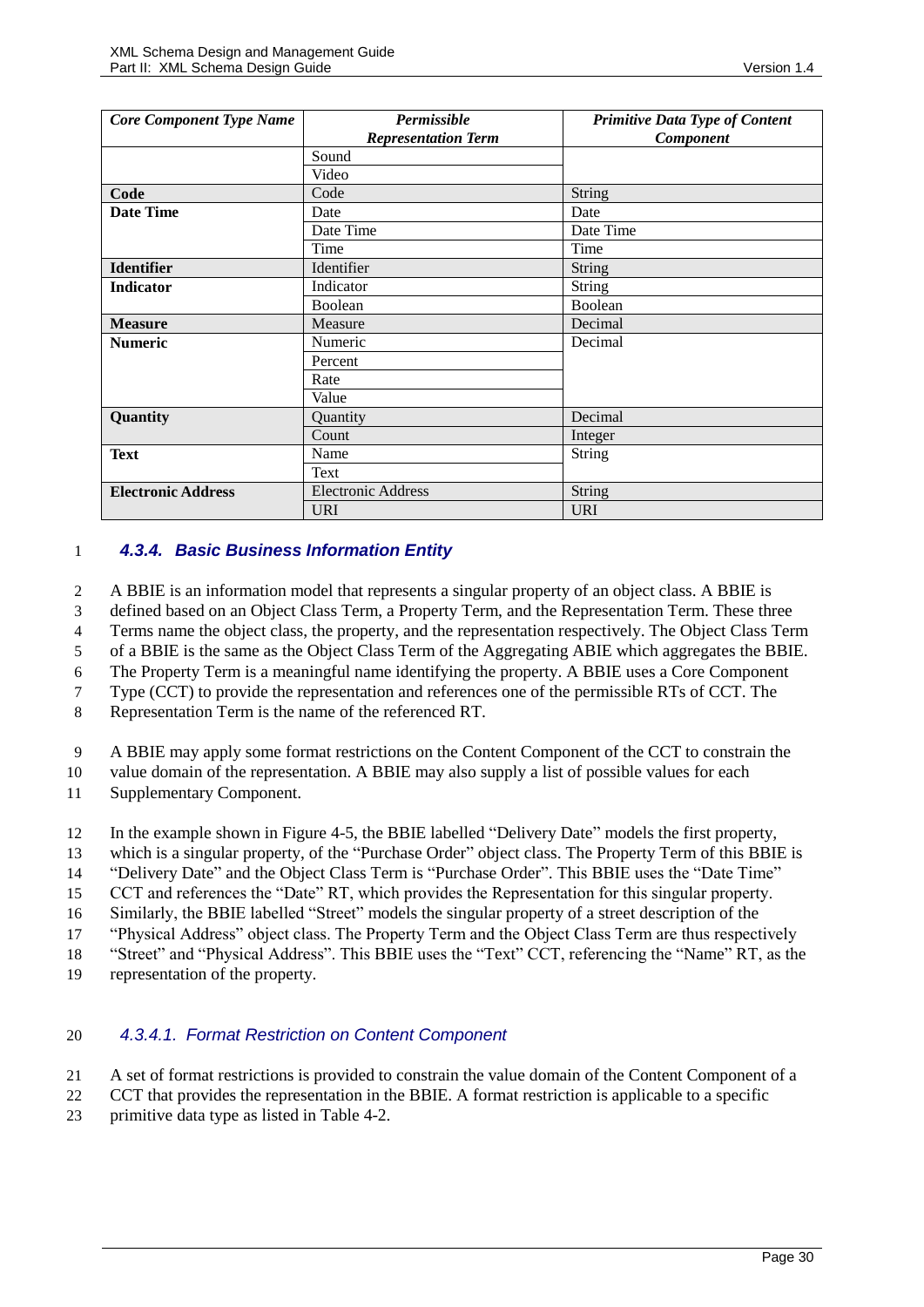- 1 For example, the "Length" format restriction can only be applied to the "String" primitive data type.
- 2 The available format restrictions are listed in [Table 4-4.](#page-30-0) For example, the possible format restrictions
- 3 for the Hong Kong Identity Card Number may be applied as shown in [Table 4-5.](#page-30-1)

<span id="page-30-0"></span>

4 Table 4-4: Format restrictions for different Primitive Data Types of Content Components.

| <b>Format</b>                      | <b>Definition</b>                                                                | <b>Primitive Data</b>   | <b>Remarks</b>                                                       |
|------------------------------------|----------------------------------------------------------------------------------|-------------------------|----------------------------------------------------------------------|
| <b>Restriction</b>                 |                                                                                  | <b>Types</b>            |                                                                      |
| <b>Expression</b>                  | The restricted combination of characters                                         | String<br>$\bullet$     | A textual description or a                                           |
|                                    | to represent the string value.                                                   |                         | regular expression can be used                                       |
|                                    |                                                                                  |                         | to specify this format restriction.                                  |
| Length                             | The required length of the string.                                               | String<br>$\bullet$     | This format restriction shall not                                    |
|                                    |                                                                                  |                         | be used in combination with the<br>Minimum Length and                |
|                                    |                                                                                  |                         | Maximum Length Format                                                |
|                                    |                                                                                  |                         | restrictions.                                                        |
| <b>Minimum</b>                     | The minimum length of the string.                                                | String<br>$\bullet$     | This format restriction shall not                                    |
| Length                             |                                                                                  |                         | be used in combination with the                                      |
|                                    |                                                                                  |                         | Length Format restriction.                                           |
| <b>Maximum</b>                     | The maximum length of the string.                                                | String<br>$\bullet$     | This format restriction shall not                                    |
| Length                             |                                                                                  |                         | be used in combination with the                                      |
|                                    |                                                                                  |                         | Length Format restriction.                                           |
| <b>Enumeration</b>                 | The exhaustive list of the allowed values                                        | String<br>$\bullet$     |                                                                      |
|                                    | of the string or the URI.                                                        | <b>URI</b><br>$\bullet$ |                                                                      |
| <b>Total Digits</b>                | The maximum number of digits to be                                               | Decimal<br>$\bullet$    |                                                                      |
|                                    | used in the numeric value.                                                       | Integer<br>$\bullet$    |                                                                      |
| Fractional                         | The maximum number of fractional                                                 | Decimal<br>$\bullet$    |                                                                      |
| <b>Digits</b>                      | digits to be used in the decimal value.                                          |                         |                                                                      |
| <b>Minimum</b>                     | The lower limit of the range of the                                              | Date Time<br>$\bullet$  | This format restriction shall not                                    |
| <b>Inclusive</b>                   | allowed values of the numeric value, or                                          | Date<br>$\bullet$       | be used in combination with the                                      |
|                                    | date time. The lower limit is also an<br>allowed value.                          | Time<br>$\bullet$       | Minimum Exclusive format<br>restriction.                             |
|                                    |                                                                                  | Decimal<br>$\bullet$    |                                                                      |
|                                    |                                                                                  | Integer<br>$\bullet$    |                                                                      |
| <b>Maximum</b>                     | The upper limit of the range of the                                              | Date Time<br>$\bullet$  | This format restriction shall not<br>be used in combination with the |
| <b>Inclusive</b>                   | allowed values of the numeric value, or<br>date time. The upper limit is also an | Date<br>$\bullet$       | Maximum Exclusive format                                             |
|                                    | allowed value.                                                                   | Time<br>$\bullet$       | restriction.                                                         |
|                                    |                                                                                  | Decimal<br>$\bullet$    |                                                                      |
|                                    |                                                                                  | Integer<br>$\bullet$    |                                                                      |
| <b>Minimum</b><br><b>Exclusive</b> | The lower limit of the range of the<br>allowed values of the numeric value, or   | $\bullet$<br>Date Time  | This format restriction shall not<br>be used in combination with the |
|                                    | date time. The lower limit is not an                                             | Date<br>$\bullet$       | Minimum Inclusive format                                             |
|                                    | allowed value.                                                                   | Time<br>$\bullet$       | restriction.                                                         |
|                                    |                                                                                  | Decimal<br>$\bullet$    |                                                                      |
| <b>Maximum</b>                     | The upper limit of the range of the                                              | Integer<br>$\bullet$    | This format restriction shall not                                    |
| <b>Exclusive</b>                   | allowed values of the numeric value, or                                          | Date Time<br>$\bullet$  | be used in combination with the                                      |
|                                    | date time. The upper limit is not an                                             | Date<br>$\bullet$       | Maximum Inclusive format                                             |
|                                    | allowed value.                                                                   | Time<br>$\bullet$       | restriction.                                                         |
|                                    |                                                                                  | Decimal<br>$\bullet$    |                                                                      |
|                                    |                                                                                  | Integer<br>٠            |                                                                      |

5

<span id="page-30-1"></span>6 Table 4-5: Possible format restrictions to specify Hong Kong Identity Card Number.

| Data Type:                | String                                                                                   |
|---------------------------|------------------------------------------------------------------------------------------|
| <b>Format Restriction</b> | <i>Value</i>                                                                             |
| <b>Expression</b>         | The first one or two characters are alphabets. The next 6 characters are numeric. The    |
|                           | next character is "(". The next character is an alphanumeric. The last character is ")". |
| <b>Maximum Length</b>     |                                                                                          |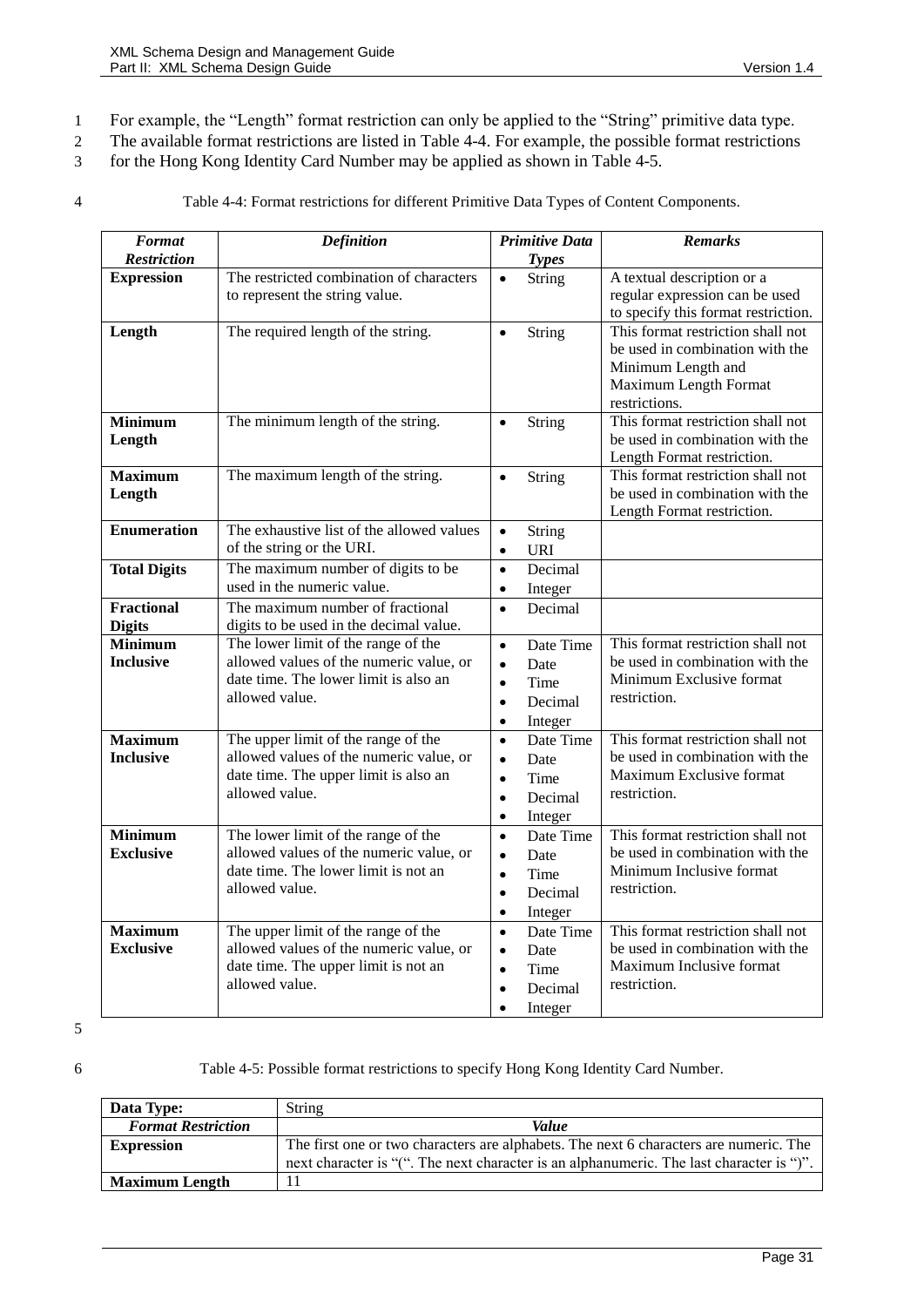| Data Type:                | String |
|---------------------------|--------|
| <b>Format Restriction</b> | Value  |
| <b>Minimum Length</b>     | 10     |

### *4.3.4.2. Possible Values on Supplementary Component*

- An optional list of possible values may be supplied as the valid values for a Supplementary
- Component of the CCT that provides the representation in the BBIE. The Supplementary Component
- may have one optional default value selected from the possible value list. When the Supplementary
- Component is not supplied, the default value shall be used.
- For example, a BBIE that represents the height of a person may use the "Measure" CCT as the
- representation. It is possible to constrain the measure unit to be "meter" or "centimeter", where
- "meter" is the default unit. In this case, the possible values for the "Unit Code" Supplementary
- Component are "MTR" and "CMT" (i.e. measure unit codes for "meter" and "centimeter" in the
- UN/ECE Rec. 20 code list), and the default value is "MTR".

### <span id="page-31-0"></span>*4.3.5. Association Business Information Entity*

An ASBIE represents a complex property of an object class. An ASBIE is defined based on an Object

Class Term, a Property Term, and a Representation Term. The three Terms name the object class, the

- property, and the representation respectively.
- An ASBIE provides the association between two ABIEs, or between an ABIE and an Externally-
- Defined Entity. An Externally-Defined Entity is not modelled in BIM but is defined by an external
- schema, such as an industry standard (e.g. W3C XML Signature, W3C XHTML). (For details, see
- Sectio[n 5.](#page-39-1))
- When an ASBIE is used to associate two ABIEs. One ABIE is the Aggregating ABIE, which
- aggregates the ASBIE as the complex property. The other ABIE is the Representation ABIE, which

provides the representation for the complex property. The Object Class Term uses the Object Class

Term of the Aggregating ABIE. The Property Term is assigned with a meaningful name for the

- property represented by the ASBIE. The Representation Term uses the Object Class Term of the
- Representation ABIE.
- In the example shown in [Figure 4-5,](#page-25-0) the second property, labelled "Delivery Address", of the
- "Purchase Order" Aggregating ABIE is a complex property represented by an ASBIE. The ASBIE is
- associated with a Representation ABIE called "Physical Address" (Object Class Term) that provides

the representation of this complex property. The Object Class Term, Property Term, and the

- Representation Term of that ASBIE are thus "Purchase Order", "Delivery Address", and "Physical
- Address" respectively.
- When an ASBIE is used to associate an ABIE and an Externally-Defined Entity, the ABIE is the
- Aggregating ABIE, which aggregates the ASBIE as the complex property. The Externally-Defined
- Entity provides the representation of the complex property. The Object Class Term uses the Object
- Class Term of the aggregating ABIE. The Property Term is assigned with the name of the property
- represented by the ASBIE. The Representation Term should be assigned with "External".
- In the example shown in [Figure 4-5,](#page-25-0) the last complex property, labelled "Signature", of the "Purchase
- Order" Aggregating ABIE is represented by an ASBIE. The "Signature" property is associated with a
- data structure that encodes a digital signature for authenticating the issuer of the "Purchase Order". An
- Externally-Defined Entity is used to encode the digital signature, of which the schema is externally
- defined by the XSD of the W3C XML Signature. The Object Class Term, Property Term, and the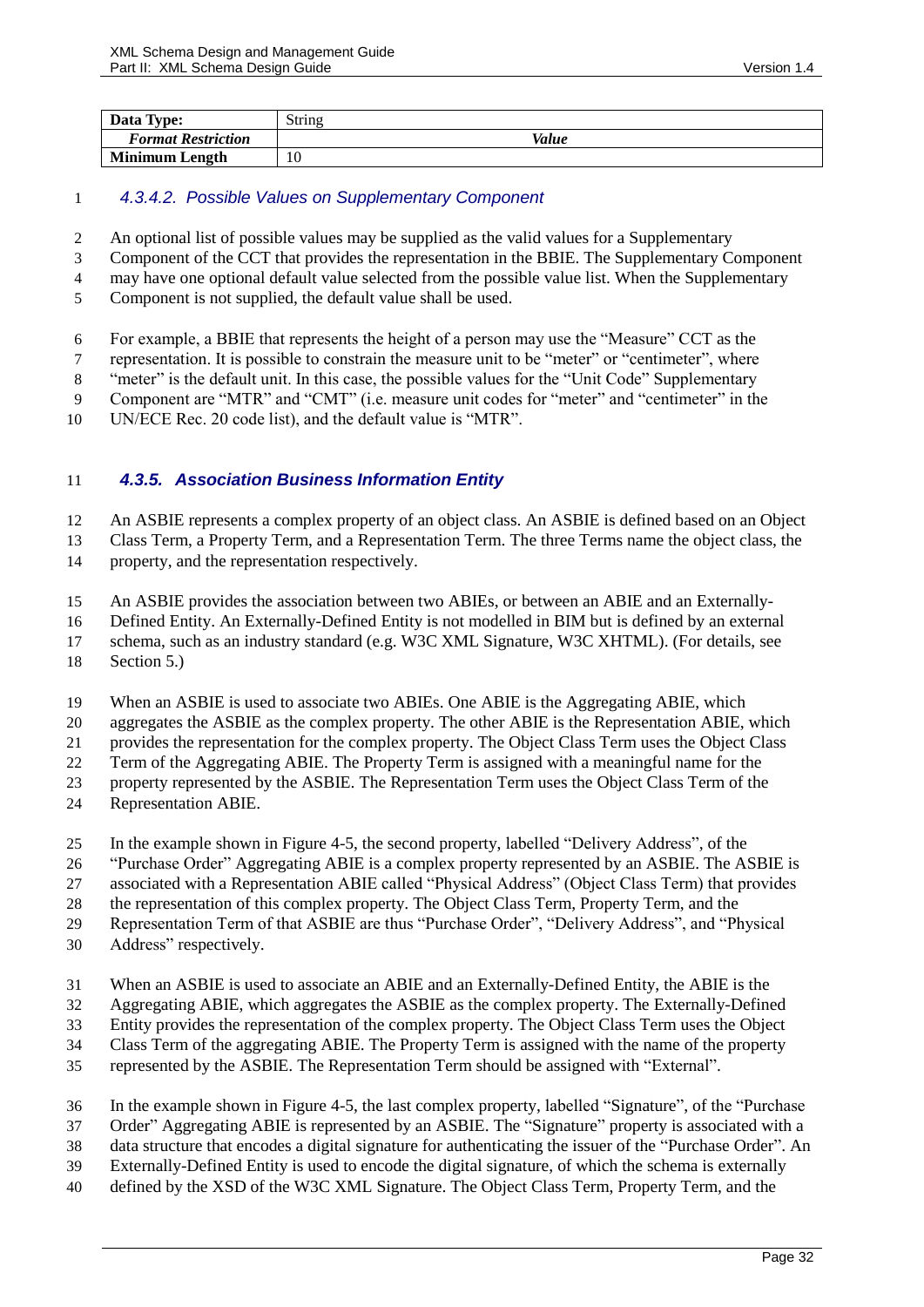Representation Term of that ASBIE are thus "Purchase Order", "Signature", and "External" respectively.

## <span id="page-32-0"></span>*4.3.6. Aggregate Business Information Entity*

An ABIE represents an Object Class and is defined based on an Object Class Term. An ABIE

- aggregates one or more Basic Business Information Entities (BBIEs) and Association Business
- Information Entities (ASBIEs) that represent the properties of the object class.
- Each aggregated BBIE or ASBIE has a cardinality that specifies the number of its occurrences in the
- ABIE. For example, the cardinality for a line item in a purchase order can have a range of 1-99,
- meaning that the purchase order has at least one and at most 99 line items.
- An ABIE shall never aggregate—directly or at any nested level—an ASBIE as a mandatory (i.e.
- cardinality greater than 1) property that is associated with this ABIE itself. Otherwise, an infinite number of nested levels of referencing this ABIE would be created.
- In the example shown in [Figure 4-5,](#page-25-0) "Physical Address" is an ABIE. It aggregates three BBIEs,
- namely "Street", "City" and "Country". Each aggregated BBIE has a cardinality of 1.

### <span id="page-32-1"></span>*4.3.7. Business Document*

A Business Document (or Document) represents a basic unit of information exchange in a Business

Transaction. A root Aggregate Business Information Entity (ABIE) is identified to provide the

representation of the Document. The root ABIE directly and indirectly aggregates a hierarchy of BIEs

that collectively represent all data elements included in the Document. A Business Document has a

Document name, which is equivalent to the Object Class Term of the root ABIE.

- In the example shown in [Figure 4-5,](#page-25-0) the Business Document is called "Purchase Order" and is
- associated with the root ABIE called "Purchase Order" (as the Object Class Term). This ABIE
- aggregates a number of BBIE, such as "Delivery Date", and ASBIE, such as "Delivery Address", as
- the properties for the "Purchase Order" object class.

### **4.3.7.1. Graphical Presentation of a Document Model**

It is useful to present the model of a Business Document graphically so that the project team can

- visualize the structural relations among the information models to ease modelling and understanding.
- There can be many possible formats and styles to graphically present a document model provided that
- the presentation is consistent with the BIM methodology. One recommended way is to use the UML
- class diagram or the object diagram to present a Document model.
- [Figure 4-5](#page-25-0) is an example of using a UML object diagram to present the "Purchase Order" document model.

### <span id="page-32-2"></span>*4.3.8. Different Languages of BIEs*

- One single BIE can be designed to represent information in two or more different languages when
- there is no need to have different representations, e.g. in terms of the data structure and format,
- restrictions for different languages of information. For example, the "Organization Name" BIE can be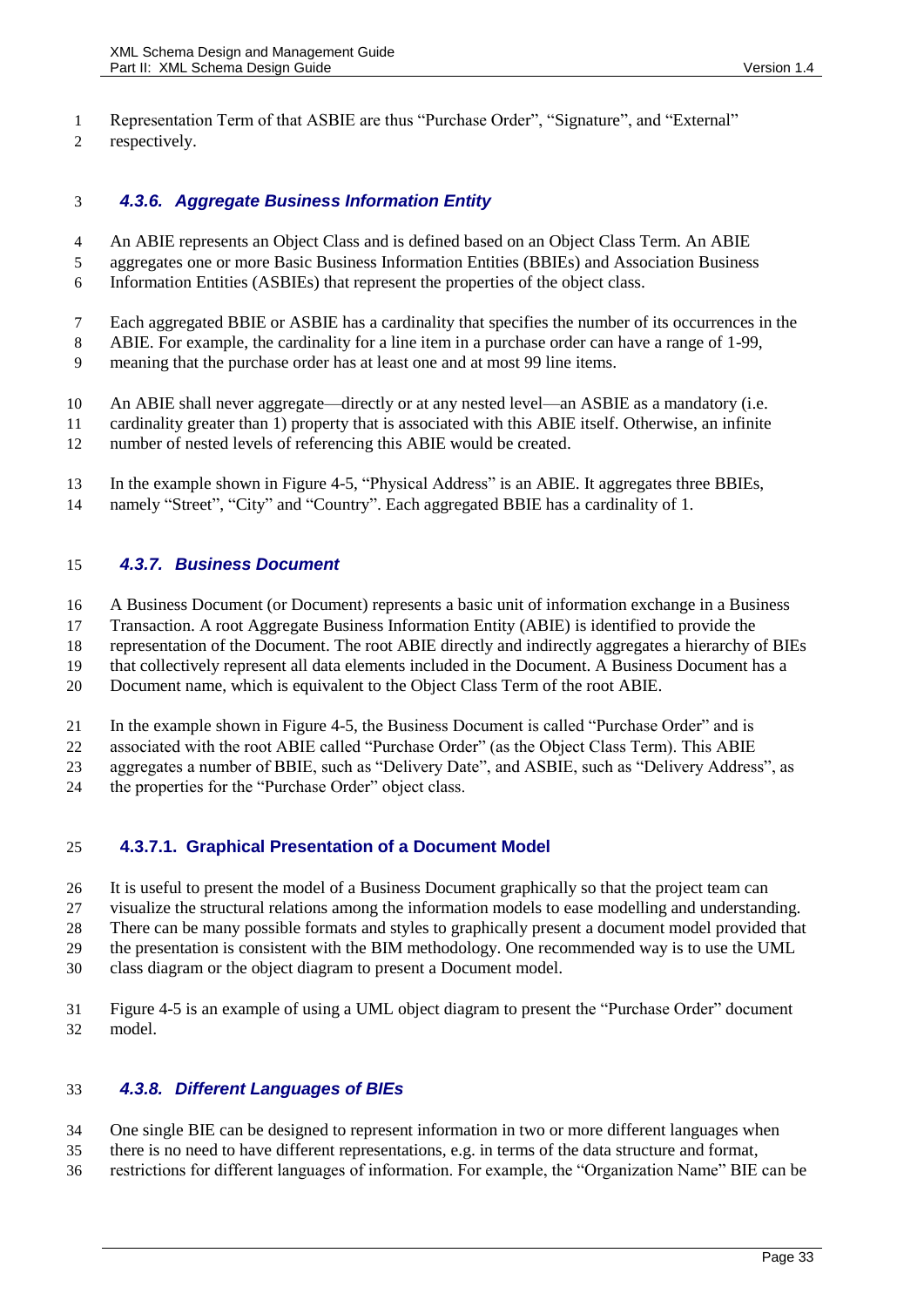- modelled as a "Text" CCT of maximum length of 100 characters to represent both Chinese and
- English names.

However, there are cases that BIEs of two different languages require different representations. For

example, the "Chinese Person Name" can be modelled as an ABIE that aggregates two BBIEs of the

Text CCT, namely "First Name" (maximum length of 2 characters) and "Last Name" (maximum

length of 2 characters). On the other hand, the "English Person Name" can be modelled as another

ABIE that aggregates three BBIEs of the Text CCT, namely "First Name", "Last Name", and "Middle

Name", each of which have a maximum length of 25 characters.

Note that in XML, the maximum length of a piece of text specifies the maximum number of characters

(either English or Chinese) that the data element can accommodate, regardless of the character

encoding (BIG5 or UTF-8) used.

### <span id="page-33-0"></span>*4.3.9. Multiple Versions of BIEs*

Multiple versions of BIEs may exist because of the evolution of information models. A BIE is

assigned with a version number, which identifies its version. (See Section [4.4.1.](#page-35-0)) Therefore, the

aggregation of the BBIEs by an ABIE or the association between an aggregating ABIE and its

Representation ABIEs by an ASBIE must refer to specific versions of BIEs. (See Sectio[n 4.4.1.](#page-35-0)) This

can be done by referencing either the Dictionary Entry Unique Identifiers (UIDs) or the Dictionary

Entry Names together with the Version identifiers of the BIEs involved in an aggregation or

association. Similarly, a Business Document should also be associated with the root ABIE by UID.

### <span id="page-33-1"></span>*4.3.10. Business Context*

Every BBIE, ABIE, or Document has a business context that determines what business situation the

information model should be used. The business context can be specified through assigning values

(Context Values) to a suggested list of Context Categories listed i[n Table 4-6.](#page-34-2) This suggested list is

formed by customizing the CCTS Context Categories. Each Context Category may be assigned

multiple Context Values. For an ABIE or Business Document, the default Context Values listed in

[Table 4-6](#page-34-2) are implicitly used for any Context Category not explicitly assigned any value. For a BBIE,

the default Context Values are inherited from those of the ABIE that aggregates this BBIE.

The Context Values provide useful information for business analysts to understand in what business

situation they should apply a BIE. They also serve as the meta-data for classifying and organizing

BIEs in the Central Registry so that business analysts can locate and adopt suitable BIEs, and correctly

apply the BIEs in a specific project. Thus, Context Values are the mandatory information of the

registered BIEs of Common Schemas in the Central Registry.

For Project Schema design, it is not compulsory to assign Context Values to project-defined BIEs to

ease the design process since the business context information is not required for programming XML

Schema.

A Context Value shall be a controlled vocabulary. That is, a Context Value must be selected from a

pre-defined code list registered in the Central Registry. See Section [4.3.11.](#page-34-1)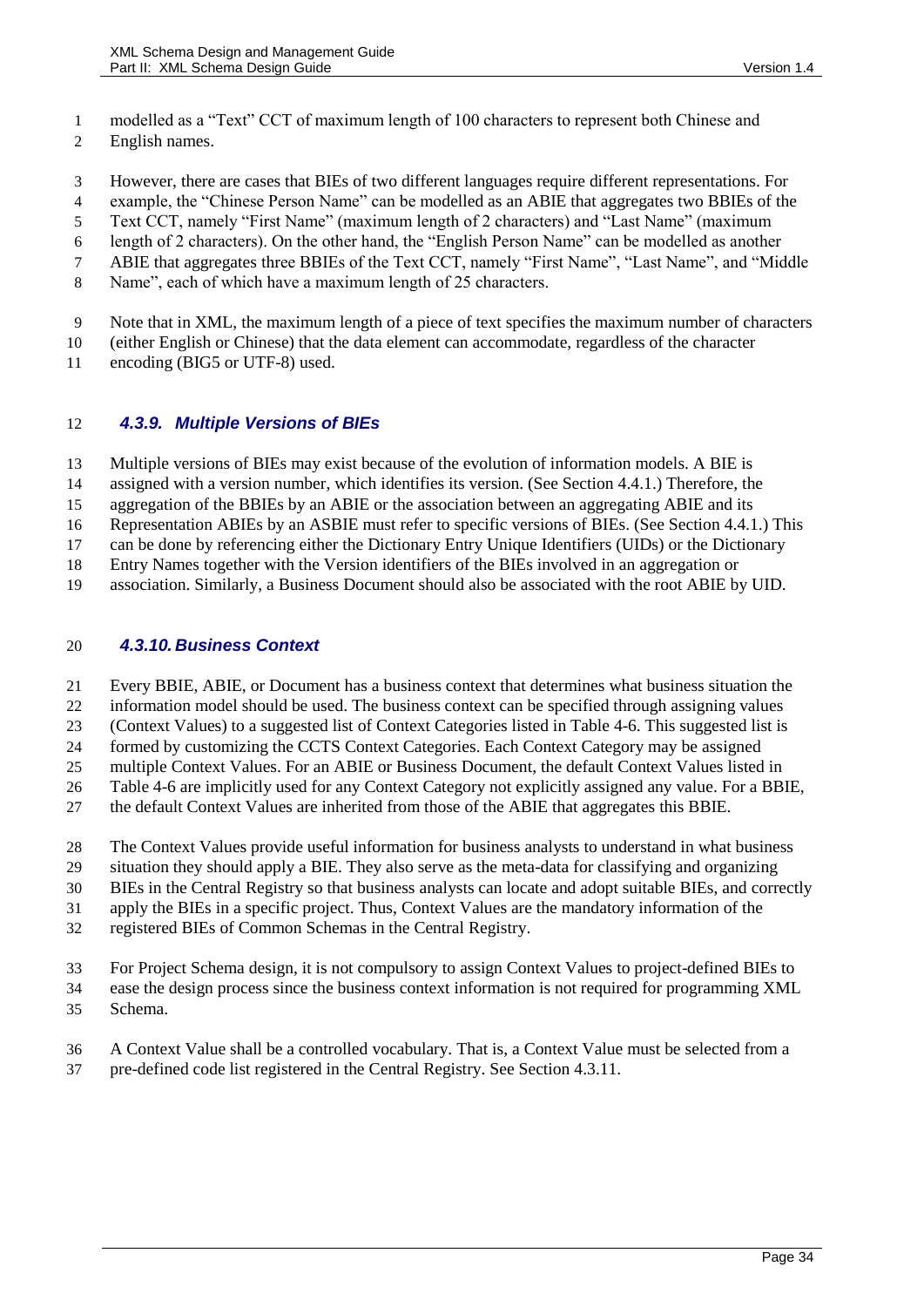<span id="page-34-2"></span>

#### Table 4-6: Context Categories.

| <b>Context Category</b>                 | <b>Definition</b>                                           | Default         |
|-----------------------------------------|-------------------------------------------------------------|-----------------|
|                                         |                                                             | Value for       |
|                                         |                                                             | <b>ARIE</b>     |
| <b>Business Process Classification</b>  | The Business Process to which the information described by  | In all contexts |
|                                         | this BIE is specific.                                       |                 |
| <b>Service / Product Classification</b> | The classification of products or services to which the     | In all contexts |
|                                         | information described by this BIE is specific.              |                 |
| <b>Industry Classification</b>          | The industry vertical to which the information described by | In all contexts |
|                                         | this BIE is specific.                                       |                 |
| Geopolitical                            | The geographical location to which the information          | In all contexts |
|                                         | described by this BIE is specific.                          |                 |
| <b>Official Constraints</b>             | The legal and contractual constraint to which the           | None            |
|                                         | information described by this BIE is specific.              |                 |

### <span id="page-34-1"></span>2 *4.3.11. Controlled Vocabulary*

3 A **controlled vocabulary** refers to a pre-defined set of the values for a data element and the value set 4 is controlled by an authority. A **code list** is a typical controlled vocabulary that defines a set of

5 permissible values for a code-style data element. A code list is a list of [**code value**, **code name**] value

6 pairs. A code value is a permissible value for a data element and a code name is the description that

7 this code value stands for. For example, the BBIE of "Hong Kong District", which is based on a Code

8 CCT, may use a code list to define its permissible values, e.g. ["WC", "Wanchai"], ["CT", "Central"],

9 etc.

10 Other controlled vocabularies include Context Values and code-style Supplementary Components (e.g. 11 quantity unit code).

12 When a business analyst needs to establish a code list for a BBIE or a Supplementary Component in a

13 Project Schema, he/she should first consider to reference any suitable code list that is already defined

14 by a relevant industry standard (e.g. UN/ECE Rec. 20 for quantity unit code) or is already registered in

15 the Central Registry. If no such code list is available, the business analyst should define a project-

16 specific code list for that BBIE. When a business analyst submits a BIE for concerted alignment, the

17 business analyst should attach all associated code lists with the request.

18 All code lists for Common Schemas must be centrally defined and published in the Central Registry

19 except the code lists that are industry standards. The controlled vocabulary for the Context Value in

20 each Context Category as listed in [Table 4-6](#page-34-2) shall also be published and maintained in the Central

21 Registry.

### <span id="page-34-0"></span>22 **4.4. Data Dictionary**

23 A data dictionary is a database for organizing the information models that define all relevant data

24 elements for use within a specific scope. (The XSDs developed for the information models can also be 25 referenced in the dictionary.) A data dictionary is either part of the Project Registry for Project

26 Schema design or part of the Central Registry for Common Schema design.

- 27 The sophistication of a dictionary implementation varies from a modelling spreadsheet to a
- 28 sophisticated database system that allows the information models to be searched and browsed. This

29 sub-section is not intended to cover the physical implementation of a data dictionary but only to

30 discuss its logical functions.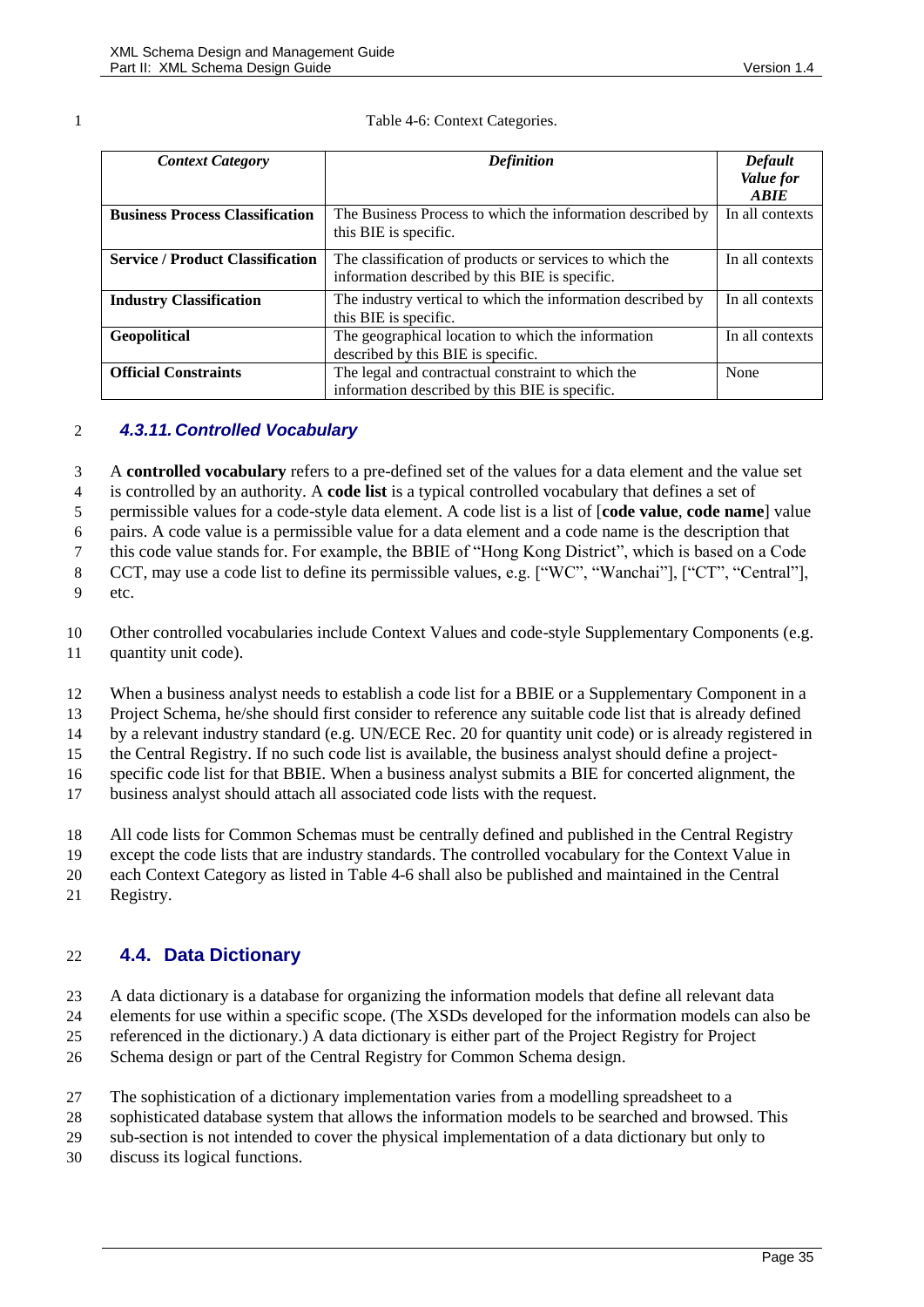### <span id="page-35-0"></span>*4.4.1. Dictionary Entry Information*

Each information model is stored as a dictionary entry. In a dictionary, all entries must be uniquely

defined and identified. An entry may only reference other entries within the same dictionary. Refer to

Part III: XML Schema Management Guide, Section 5 for the information maintained for each

- dictionary entry.
- Examples of the dictionary entry information for an information model include:
- **Unique Identifier (UID)**: an identifier that uniquely identifies a dictionary entry.
- 8 **Dictionary Entry Name:** the official name of the dictionary entry. The naming rules provided in Section [4.4.2](#page-35-1) apply.
- **• Version**: the version identifier of the model. Evolution of a model may develop different model versions, which are stored in separate Entries and identified by different UIDs. The different model versions may share the same Dictionary Entry Name and definition. (See Sectio[n 5.4.3](#page-49-1) for the numbering convention for specifying versions.)
- **Definition**: the semantic business meaning of the Entry.
- **Business Terms**: the synonym terms under which the model is commonly known as and used in the business. A model may have several business terms.
- **Usage Rules**: the constraints that describe specific conditions applicable to the model. Usage rules can also describe any validation rules that cannot be supported by the XML Schema language but should be handled by system implementations, e.g. the existence of the HKID number must be validated.

### <span id="page-35-1"></span>*4.4.2. Dictionary Content Rules*

 The following rules are provided for preparing and organizing the dictionary content in an unambiguous and consistent manner.

### *4.4.2.1. General Rules*

 1. The dictionary content, with the exception of Business Terms, shall be in the English language following the primary Oxford English Dictionary English spellings to assure unambiguous spelling. 2. The Dictionary Entry Unique Identifier (UID) shall be unique in the dictionary. 3. The definition shall be consistent with the requirements of ISO 11179-4 and will provide an understandable meaning, which should also be translatable to other languages. 4. Whenever both the definite (i.e. "the") and indefinite article (i.e. "a") are possible in a definition, preference shall be given to an indefinite article (i.e. "a"). 5. The Dictionary Entry Name shall be concise and shall not contain consecutive redundant words. 6. The Dictionary Entry Name and all its components shall be in singular form unless the concept itself is plural.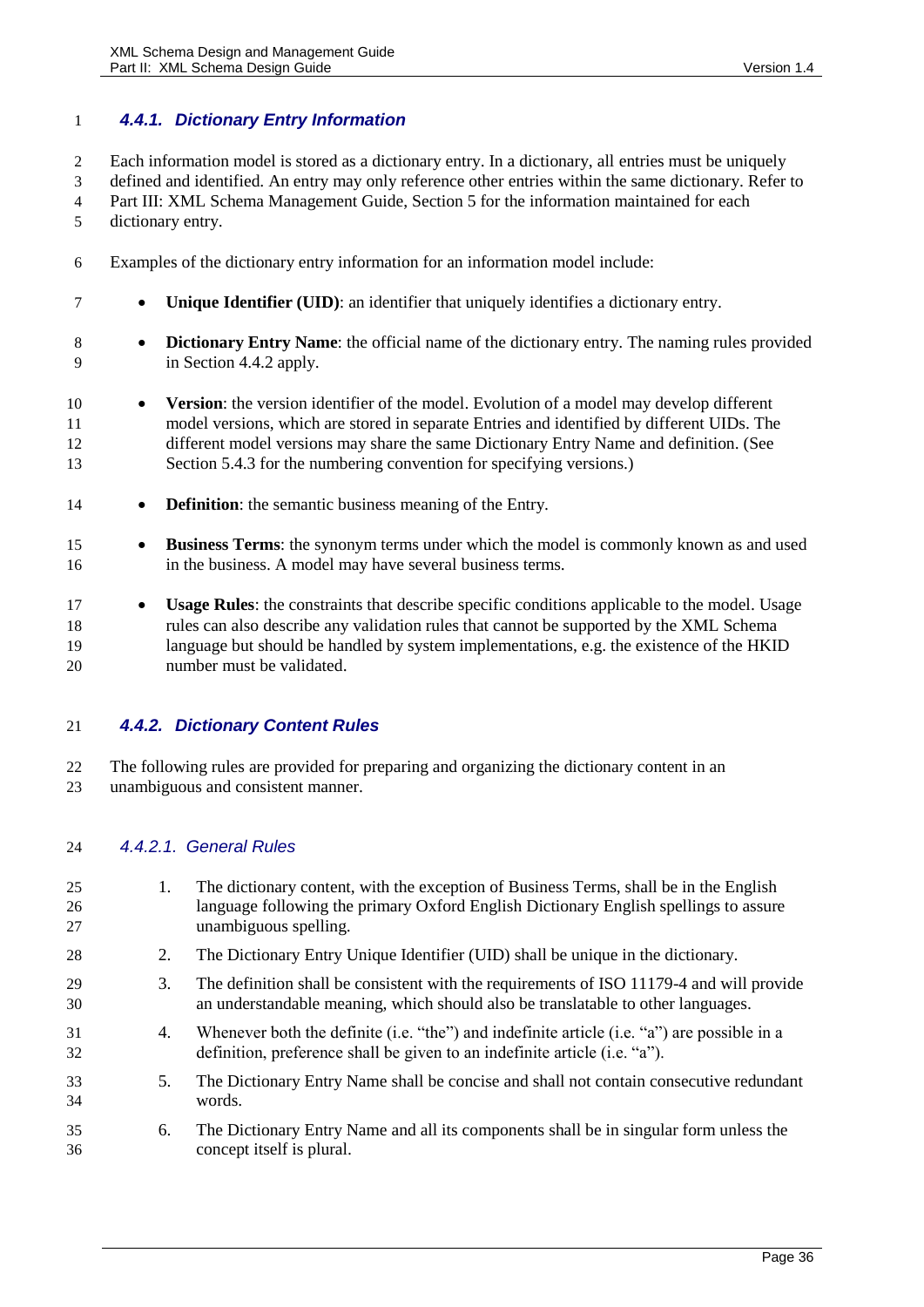- 7. The Dictionary Entry Name shall only contain verbs, nouns and adjectives (i.e. no words 2 like "and", "of", "the", etc.). This rule shall be applied to the English language, and may be applied to other languages as appropriate.
- 8. Abbreviations and acronyms that are part of the Dictionary Entry Name shall be expanded or explained in the definition.

### *4.4.2.2. Dictionary Entry Name for Core Component Type*

- [Note : Since all CCTs and their RTs are pre-defined and the corresponding XSDs have been generated and posted in the Central Registry for use by project teams, project teams should not create any CCT. The rule for naming CCT is described here for information only]
- 11 1. The Dictionary Entry Name of a CCT shall consist of two components. The first component shall be given by the Type name and the second component shall be the word "Type". The two components shall be separated by a dot. The space character shall be used to separate multi-word Type name. To allow spell checking of the words in the Dictionary Entry Name, a space character shall follow the dot after the first component. For example, "Amount. Type", "Measure. Type".

### *4.4.2.3. Dictionary Entry Name for Basic or Association Business Information Entity*

- 18 1. The Dictionary Entry Name of a BBIE or ASBIE shall consist of three components. The first, second, and third components shall be given by the Object Class Term, the Property Term, and the Representation Term respectively. The three components shall be separated by dots. The space character shall separate words in multi-word components. To allow spell checking of the words in the Dictionary Entry Name, a space character shall follow the dots after the first and second components. For example, "Postal Address. Street. Text".
- 2. For the Dictionary Entry Name of a BBIE or ASBIE, if the second component (Property Term) uses the same or equivalent word or words as the third component (Representation Term), the redundant word(s) in the second component shall be removed from the Dictionary Entry Name. If no word remains in the second component, the whole second component shall be removed. For example, "Postal Address. Postal Code. Code" is 30 modified to "Postal Address. Postal. Code"; "Country. Code. Code" is modified to "Country. Code".

### *4.4.2.4. Dictionary Entry Name for Aggregate Business Information Entity*

- 1. The Dictionary Entry Name of an ABIE shall consist of two components. The first component shall be given by the Object Class Term and the second component shall be the word "Details". The two components shall be separated by a dot. The space character shall be used to separate the multi-word first component. To allow spell checking of the words in the Dictionary Entry Name, a space character shall follow the dot after the first component. For example, "Postal Address. Details"
- *4.4.2.5. Dictionary Entry Name for Business Document*
- 1. The Dictionary Entry Name of a Business Document shall consist of two components. The first component shall be given by the Document name and the second component shall be the word "Document". The two components shall be separated by a dot. The space character shall be used to separate the multi-word Document name. To allow spell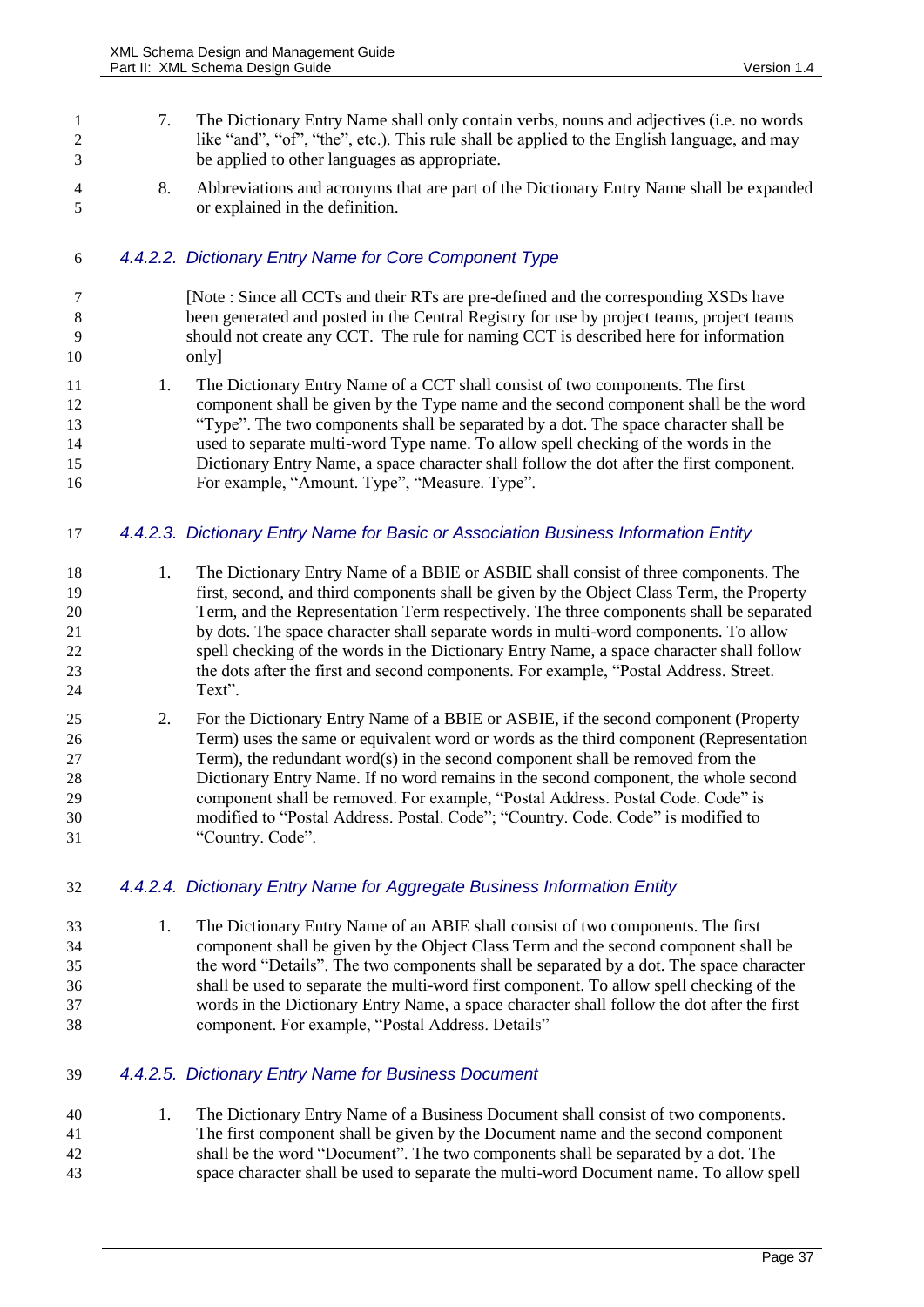1 checking of the words in the Dictionary Entry Name, a space character shall follow the 2 dot after the first component. For example, "Purchase Order. Document".

### <span id="page-37-1"></span>3 **4.5. Reuse of Common Schemas**

- 4 When a Common Schema BIE is reused in a project, a Project BIE must be created based on that
- 5 Common Schema BIE. The Project BIE should be placed in the Project Data Dictionary. This Project
- 6 BIE shall be assigned a new UID according to the naming convention specified by the project<sup>11</sup>. The
- 7 other dictionary entry information and modelling information of this Project BIE shall be copied from
- 8 the reused Common Schema and amended according to the following rules.
- 9 When a Common Schema ABIE is reused, all other BIEs directly and indirectly aggregated by this 10 ABIE shall also be reused
- 11 When a Common Schema BBIE is reused without its aggregating ABIE, the Project BBIE created
- 12 from that reused BBIE may need to be assigned a new Object Class Term and/or a new Property Term
- 13 because the Project BBIE is now aggregated in a different ABIE.
- 14 [Table 4-7](#page-37-0) shows an example of creating the Project BBIE for the "HKID" (Hong Kong Identity
- 15 Number) for an applicant from the Common Schema BBIE "Identification".

<span id="page-37-0"></span>

16 Table 4-7: Example of reusing a Common BBIE.



<sup>23</sup> "Hong Kong Identity Card".

 $\overline{a}$ <sup>11</sup> The UID of a Common Schema shall be assigned with a prefix of "COM" and the UID of a CCT shall be assigned with a prefix of "CCT". Project teams should not use these reserved prefixes in assigning the UIDs to their Project Schemas.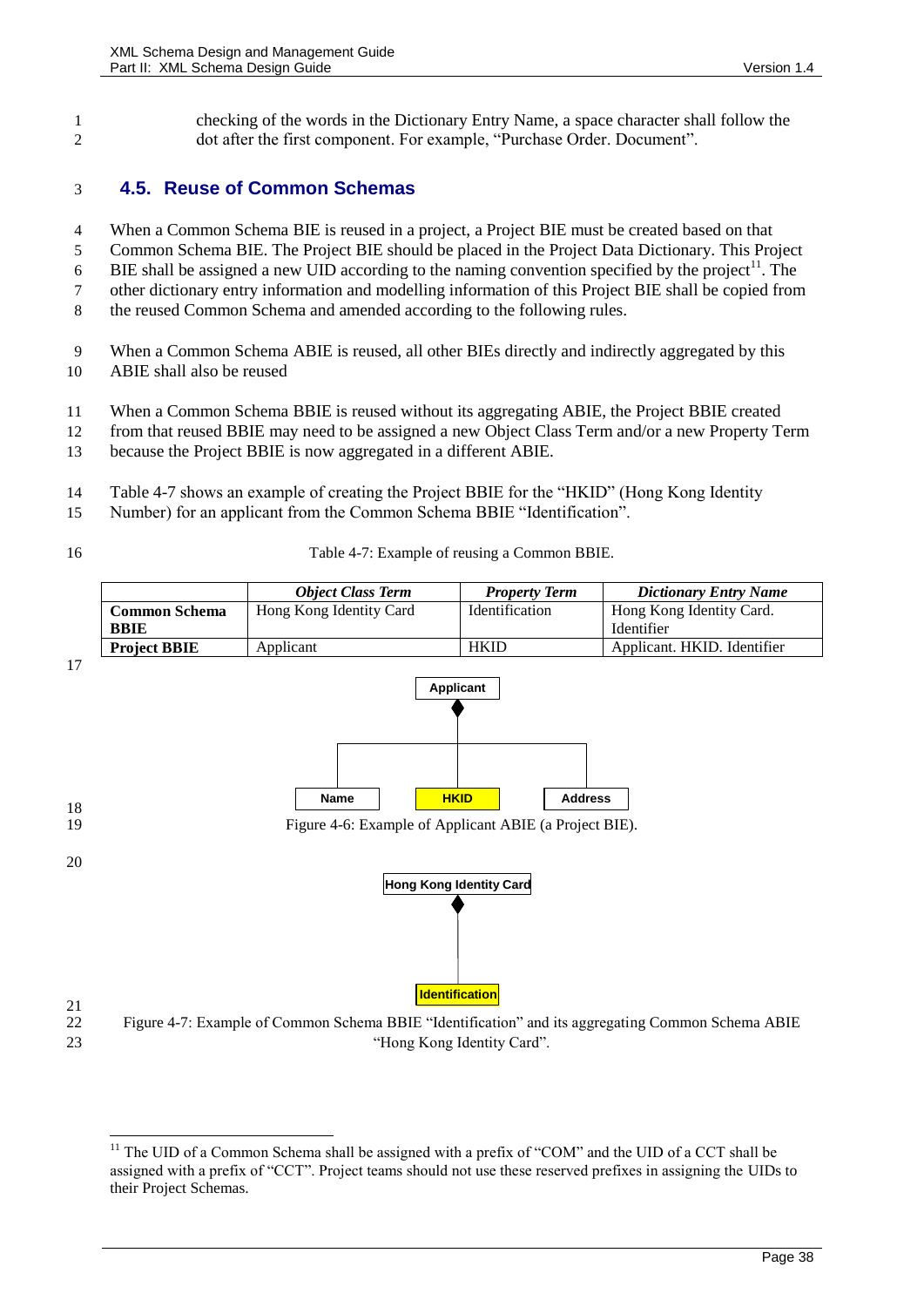- A Common Schema ASBIE should not be reused without reusing its aggregating ABIE because a
- Common ASBIE only represents an association and contains no other meaningful information for
- reuse.
- In reusing a Common Schema BIE in a Project or another Common Schema, a project team normally
- reuses the latest version of the Common Schema BIE. If this reused BIE is later updated to a new
- version, the project team need not update those Project or Common Schemas immediately to adopt the
- latest version of the updated BIE. The decision to update that Project or Common Schema to adopt a
- newer version of a BIE should be driven by business needs, e.g. when new business requirements
- come in.

 $\overline{a}$ 

- When a project team reuses a Common Schema, it should register reuse and the reuse details (e.g. B/D,
- project, contact information) in the Central Registry.<sup>12</sup> This registration information allows the project project
- team to be notified of subsequent changes to the Common Schema.

Project-specific CCTs should not be created. Approved CCTs in the Central Registry shall be used to

construct Project BIEs.

 If a project team has customized the BIEs of a Common Schema in its Project Schema, it is formally not considered to be a reuse. Nevertheless, the project team is also recommended to report this partial reuse to the Interoperability Framework Coordination Group (IFCG) Standing Office. If the customization is commonly needed by different project teams to develop their Project Schemas, it may be necessary to update the Common Schema to reflect this common customization.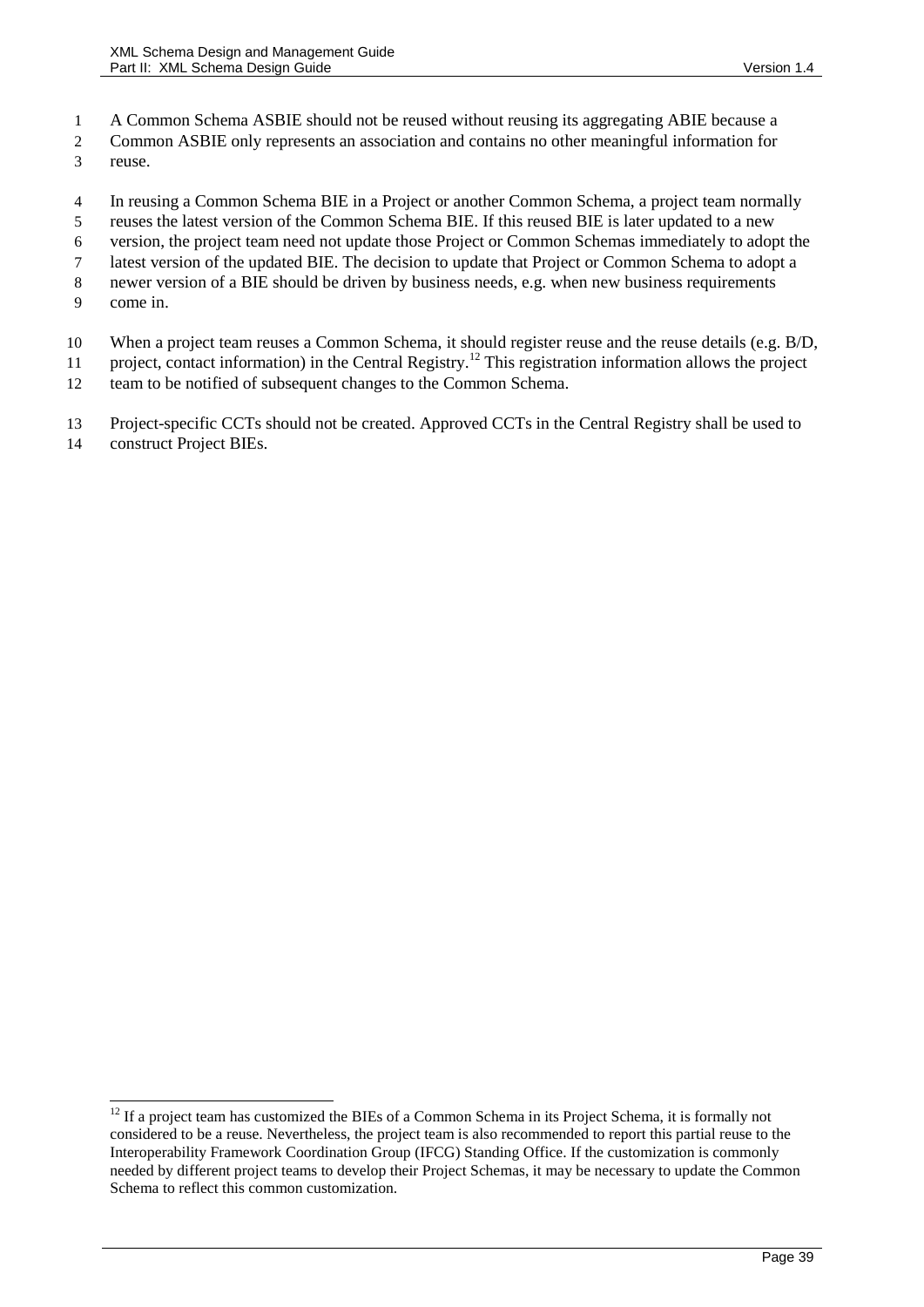# <span id="page-39-0"></span>1 5 XML Schema Definition Development

### **5.1. Scope**

This section provides the mechanism for programmers to develop the XML Schema Definitions

(XSDs) based on the information models constructed by business analysts using the BIM methodology

provided in Section [4.](#page-20-0) The mechanism is called a syntax-binding mechanism that binds the XML

syntax to the information models discussed in Section [4.](#page-20-0) Targeted readers of this section are

programmers who know XML Schema programming. Readers can follow the procedures and rules

provided in this section to convert the information models into XSDs. This mechanism is intended to

rely on minimal human decisions so that it is possible to develop software tools to automate the

conversion.

l

Procedures and rules are provided for programmers to convert the information models of Business

Document, Aggregate Business Information Entity (ABIE), Basic Business Information Entity (BBIE),

and Core Component Type (CCT) into XSD code. No conversion procedure is needed for Association

Business Information Entity (ASBIE) because the ABIE-to-XSD conversion has already covered the

use of the ASBIE information.

The conversions of information models to XSD code are outlined as follows:

- 17 A CCT has multiple Representation Terms (RTs). Each RT shall be converted into a schema 18 complex type (i.e. xs: complexType<sup>13</sup>). The Content Component shall be coded as the 19 schema simple content (i.e.  $xs:simpleContent)$  of that  $xs:complexType$ . Each Supplementary Component shall be coded as an XML attribute definition (i.e. xs:attribute) inside that xs:simpleContent.
- 22 A BBIE shall be converted into an  $xs:complexType$ . The BBIE content shall be coded as 23 the xs: simpleContent of that xs: complexType. The xs: simpleContent is a restriction (i.e. xs:restriction) based on xs:complexType of the used CCT. Each associated format restriction of the Content Component shall be coded as a schema facet (e.g. xs:pattern). Each Supplementary Component shall be coded as an XML attribute 27 definition (i.e. xs: attribute) inside that xs: simpleContent. The possible values for a Supplementary Component shall be coded as schema enumerated values (i.e. xs:enumeration) of the xs:attribute that represents the Supplementary Component.
- 30 An ABIE shall be converted into an  $xs:complexType$ . Each aggregated BBIE or ASBIE shall be coded as a child element definition (xs:element) or an xs:any, which allows any element to occur in the XML instance document.
- 33 
A Business Document is converted to an XML element definition (i.e.  $xs:$  element) based on the root ABIE.

 " $x$ s:" is assumed to be the prefix that is associated with the XML Schema namespace through the declaration, xmlns:xs="http://www.w3.org/2001/XMLSchema"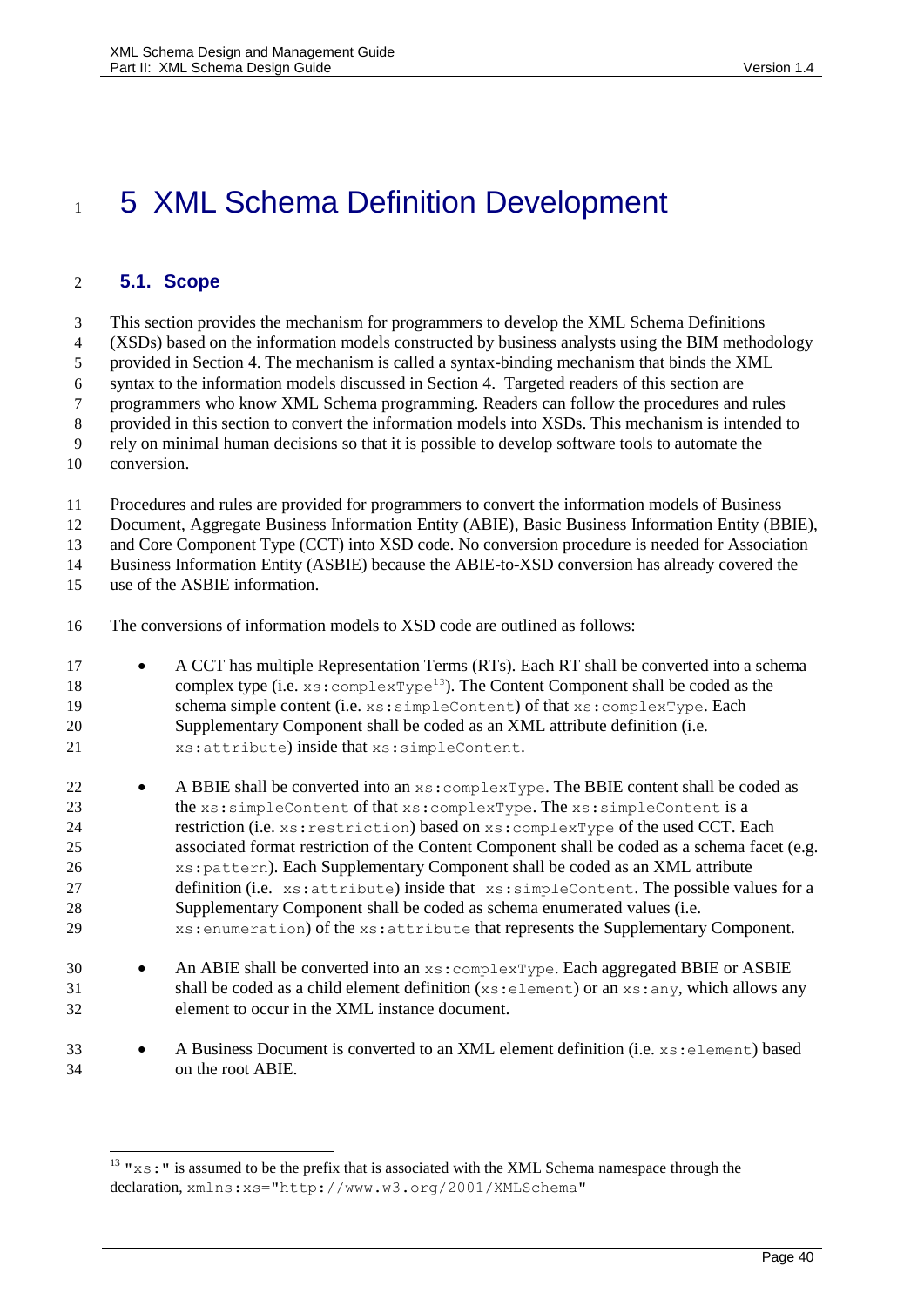- This section also provides the procedure for packaging XSD code fragments into a schema document
- (or simply called schema in this section). Guidelines on namespace assignment, schema versioning,
- and meta-data documentation are also provided.
- Programmers should follow the mechanism provided in this section to convert the information models
- constructed by business analysts into XSD schema documents. Software tools can also be produced to
- program the mechanism to automate the conversion. However, programmers are allowed to fine-tune
- the XSD code resulted from the manual or automatic execution of the conversion mechanism although
- this fine-tuning step is usually not necessary.

### **5.2. High-Level Procedure for Developing XSDs for Project Schemas**

- A programmer in a project team shall follow the procedure below to develop XSDs for Project Schemas:
- 12 1. Convert every BBIE into XSD code (see Section [5.3.2\)](#page-42-0)
- 2. Convert every ABIE into XSD code (see Section [5.3.3\)](#page-44-0)
- 3. Define a root element for every Business Document (see Section [5.3.4\)](#page-46-0)
- 4. Create a schema document (see Section [5.4\)](#page-46-1);
- The conversion procedure for CCT is also provided (Section [5.3.1\)](#page-40-0) for programmers to understand the
- conversion of CCTs into XSD code. However, programmers need not follow this procedure to do the
- conversion. A standard schema document of the approved CCTs (CCT schema) shall already be
- defined and published in the Central Registry for use by project teams. Programmers shall directly
- import the CCT schema to their Project Schemas.

### **5.3. Conversion Procedures**

### <span id="page-40-0"></span>*5.3.1. Core Component Type*

23 A CCT has multiple RTs. Each RT shall be converted into a schema complex type  $xs:complexType$ . The Content Component shall be coded as the xs:simpleContent of that xs:complexType. Each

Supplementary Component shall be coded as an xs:attribute inside that xs:simpleContent.

- 
- The procedure for converting an RT of a CCT into XSD code is as follows:
- 27 1. Define an  $xs:complexType$  for the RT. The  $xs:complexType$  name shall be translated from the RT name according to the naming rules in Section [5.5.1.](#page-50-0)
- 29 2. Declare an xs: simpleContent inside the xs: complexType to code the CCT content.
- 3. Extend the xs:simpleContent using xs:extension with an appropriate schema primitive data type based on the primitive data type of the Content Component. [Table 5-1](#page-41-0) should be referenced to choose the appropriate schema primitive data type.
- 4. Define an xs:attribute for each Supplementary Component. The xs:attribute name shall be translated from the Supplementary Component name according to [Table 5-2.](#page-41-1) (See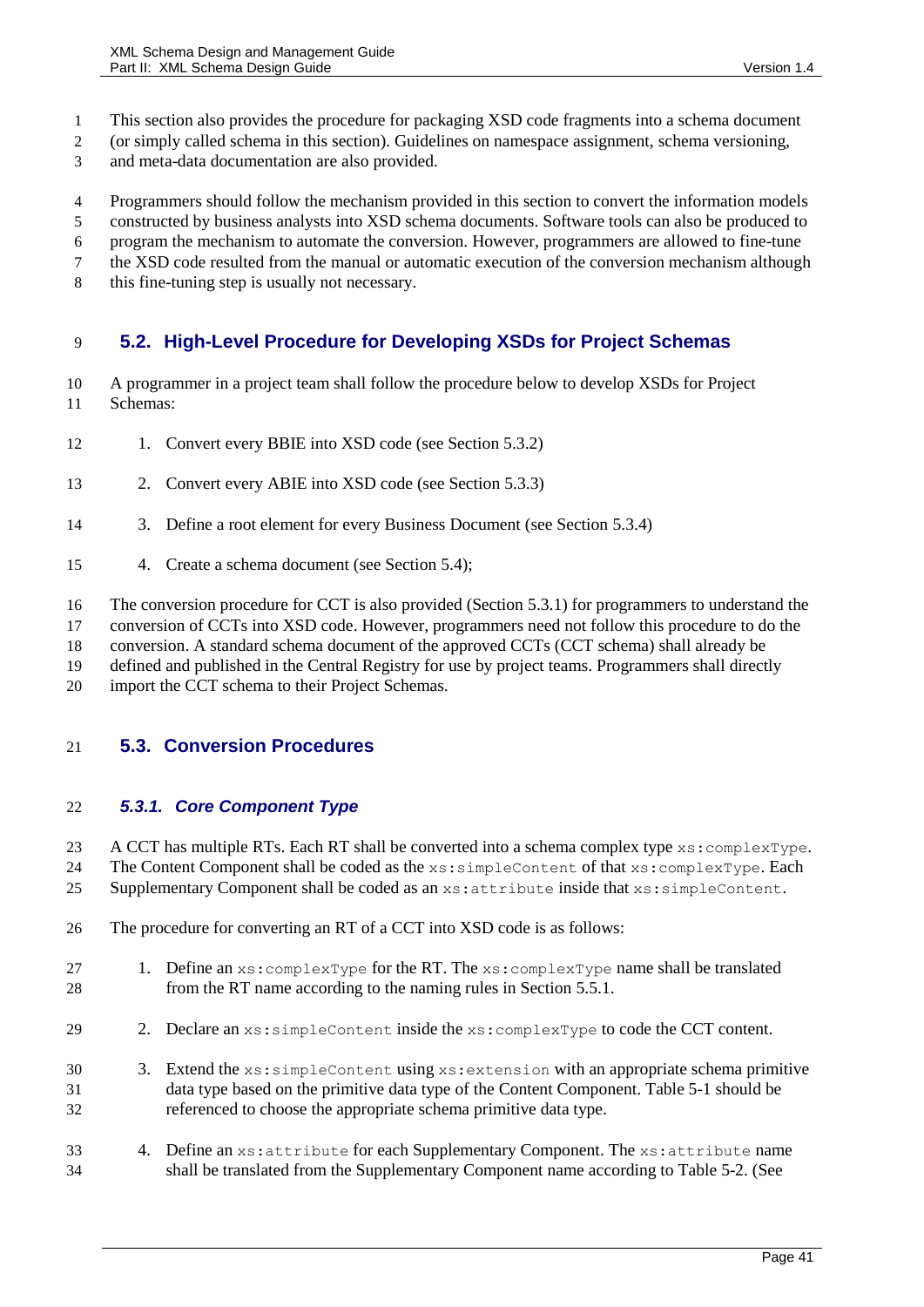1 also Section [5.5.3](#page-52-0) for the naming rule for  $xs:$  attribute.) [Table 5-2](#page-41-1) should be referenced to 2 assign an appropriate schema primitive data type to the xs: attribute. The occurrence of 3 the xs:attribute is (specified by the use attribute) is either required or optional, 4 which depends on whether the Supplementary Component is mandatory or optional (see [Table](#page-26-0)   $5 \t 4-1$ ).

- 6 [Listing 5-1](#page-42-1) shows the CCT schema file that contains "Quantity", "Count", and "Identifier" RTs.
- 

<span id="page-41-0"></span>7 Table 5-1: Recommended schema primitive data types for Content Component primitive data types.

| <b>Content Component primitive types</b> | <b>XML Schema Primitive Data Type</b> |
|------------------------------------------|---------------------------------------|
| Binary                                   | xs:base64Binary                       |
| Boolean                                  | xs:Boolean                            |
| Date                                     | xs:date                               |
| Date Time                                | xs:datetime                           |
| Time                                     | xs:time                               |
| Decimal                                  | xs:decimal                            |
| Integer                                  | xs:integer                            |
| <b>String</b>                            | xs:string                             |
| <b>URI</b>                               | xs:anyURI                             |

8

<span id="page-41-1"></span>9 Table 5-2: Recommended xs:attribute representations for Supplementary Components.

| <b>Supplementary Component</b> | <b>Attribute Name</b> | <b>Schema Primitve Datatype</b> |
|--------------------------------|-----------------------|---------------------------------|
| Agency ID                      | agencyId              | normalizedString                |
| <b>Agency Name</b>             | agencyName            | normalizedString                |
| <b>Character Set Code</b>      | characterSetCode      | token                           |
| Code List ID                   | codeListId            | normalizedString                |
| Code List Name                 | codeListName          | normalizedString                |
| Code List Version              | codeListVersion       | token                           |
| Code Name                      | codeName              | normalizedString                |
| <b>Currency Code</b>           | currencyCode          | token                           |
| <b>Encoding Code</b>           | encodingCode          | token                           |
| Filename                       | filename              | normalizedString                |
| Format                         | format                | normalizedString                |
| Language Code                  | languageCode          | language                        |
| <b>MIME</b> Code               | mimeCode              | token                           |
| Object URI                     | objectUri             | anyURI                          |
| Protocol Code                  | protocolCode          | token                           |
| Scheme ID                      | schemeId              | normalizedString                |
| Scheme Name                    | schemeName            | normalizedString                |
| <b>Scheme Version</b>          | schemeVersion         | token                           |
| Unit code                      | unitCode              | token                           |

```
<?xml version="1.0" encoding="UTF-8"?>
<xs:schema targetNamespace=" http://www.xml.gov.hk/schemas/cct" 
xmlns:xs="http://www.w3.org/2001/XMLSchema" 
xmlns:cct="http://www.xml.gov.hk/schemas/cct"
version="1.0"
elementFormDefault="qualified" 
attributeFormDefault="unqualified">
   <xs:complexType name="Quantity.CT">
     <xs:simpleContent>
        <xs:extension base="xs:decimal">
            <xs:attribute name="agencyId" type="xs:normalizedString" 
            use="optional"/>
            <xs:attribute name="agencyName" type="xs:normalizedString"
```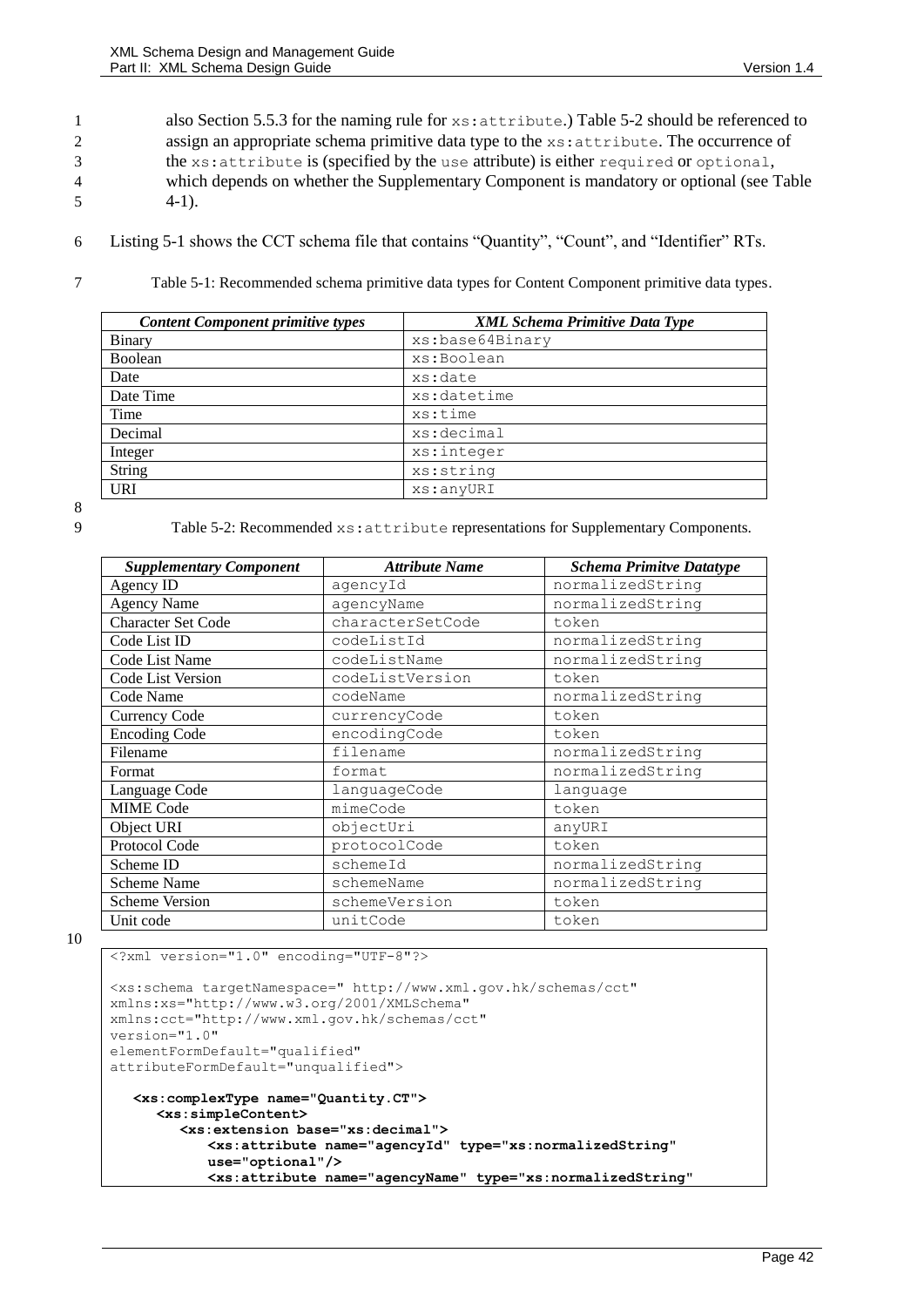```
use="optional"/>
           <xs:attribute name="codeListId" type="xs:normalizedString" 
           use="optional"/>
           <xs:attribute name="codeListVersion" type="xs:token" 
           use="optional"/>
           <xs:attribute name="unitCode" type="xs:token" use="optional"/>
        </xs:extension>
     </xs:simpleContent>
  </xs:complexType>
  <xs:complexType name="Count.CT">
     <xs:simpleContent>
        <xs:extension base="xs:integer">
           <xs:attribute name="agencyId" type="xs:normalizedString" 
           use="optional"/>
           <xs:attribute name="agencyName" type="xs:normalizedString" 
           use="optional"/>
           <xs:attribute name="codeListId" type="xs:normalizedString" 
           use="optional"/>
           <xs:attribute name="codeListVersion" type="xs:token" 
           use="optional"/>
           <xs:attribute name="unitCode" type="xs:token" use="optional"/>
        </xs:extension>
     </xs:simpleContent>
  </xs:complexType>
  <xs:complexType name="Identifier.CT">
     <xs:simpleContent>
        <xs:extension base="xs:string">
           <xs:attribute name="agencyID" type="xs:normalizedString" 
           use="optional"/>
           <xs:attribute name="agencyName" type="xs:normalizedString" 
           use="optional"/>
           <xs:attribute name="schemeID" type="xs:normalizedString" 
           use="optional"/>
           <xs:attribute name="schemeName" type="xs:normalizedString" 
           use="optional"/>
           <xs:attribute name="schemeVersion" type="xs:token" 
           use="optional"/>
        </xs:extension>
     </xs:simpleContent>
  </xs:complexType>
</xs:schema>
```
<span id="page-42-1"></span>

1 Listing 5-1: CCT schema that contains "Quantity", "Count", and "Identifier" RTs.

### <span id="page-42-0"></span>2 *5.3.2. Basic Business Information Entity*

 A BBIE shall be converted into an xs:complexType. The BBIE content shall be coded as the xs:simpleContent of that xs:complexType. The xs:simpleContent is a xs:restriction based on xs:complexType of the used CCT. Each associated format restriction of the Content Component shall be coded as a schema facet (e.g. xs:pattern). Each Supplementary Component shall be coded as an XML attribute definition (i.e. xs:attribute) inside that xs:simpleContent. The possible values for a Supplementary Component shall be coded in xs:enumeration of the xs:attribute that represents the Supplementary Component. The procedure for converting a BBIE into XSD code is as follows:

11 1. Define an  $xs:complexType$  for the BBIE. The  $xs:complexType$  name shall be translated 12 from the Dictionary Entry Name of the BBIE according to the naming rules in Section [5.5.1.](#page-50-0)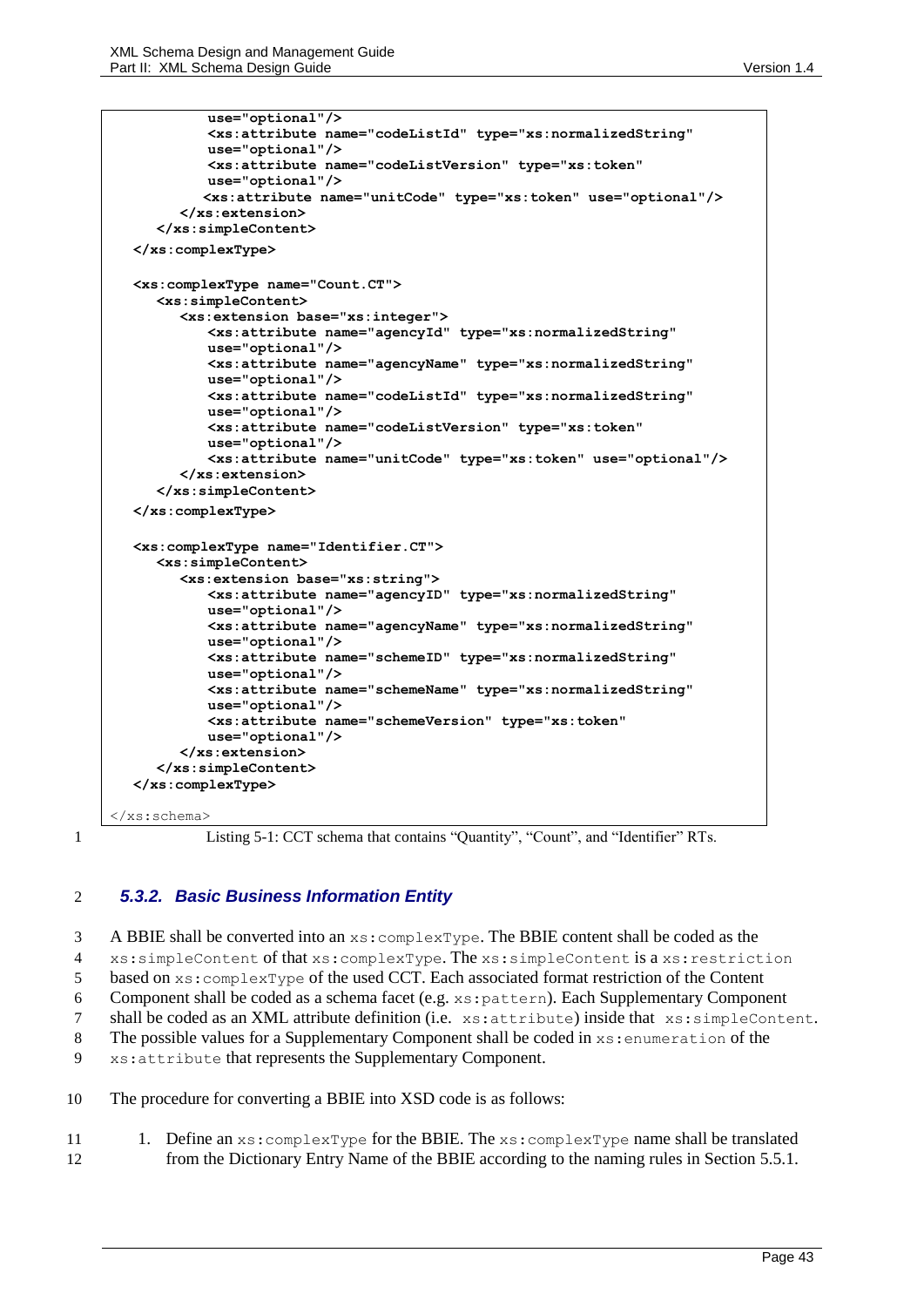| $\mathbf{1}$          | 2. Declare an xs: simpleContent inside the xs: complexType to code the BBIE content.                                                                                                                                                                                                                                                                                                                                         |
|-----------------------|------------------------------------------------------------------------------------------------------------------------------------------------------------------------------------------------------------------------------------------------------------------------------------------------------------------------------------------------------------------------------------------------------------------------------|
| 2<br>3                | 3. Restrict the xs: simpleContent using xs: restriction based on the xs: complexType<br>for the RT referenced by the BBIE.                                                                                                                                                                                                                                                                                                   |
| 4<br>5<br>6<br>7<br>8 | 4. Define a facet for each format restriction on the Content Component according to Table 5-3.<br>In most circumstances, the value of the format restriction can be directly used for the<br>corresponding facet. For the expression format restriction, the business analyst may provide a<br>textual description; in that case, the programmer should write an equivalent regular expression<br>for the xs: pattern facet. |
| 9<br>10               | 5. If there is any Supplementary Component that is given a default value and/or a list of possible<br>values, declare an xs: attribute to specify the details. The steps are as follows:                                                                                                                                                                                                                                     |
| 11<br>12              | a. Declare the xs: attribute that represents the Supplementary Component and assign<br>the default value if given. (See Table 5-2 and Section 5.5.3.)                                                                                                                                                                                                                                                                        |
| 13                    | b. Declare an xs: simpleType for the xs: attribute.                                                                                                                                                                                                                                                                                                                                                                          |
| 14<br>15              | c. Declare an xs: restriction based on the same schema data type of the<br>xs: attribute already defined in the RT xs: complexType.                                                                                                                                                                                                                                                                                          |
| 16<br>17              | d. Declare a list of $xs:$ enumerations to specify the given possible values (including<br>the default value).                                                                                                                                                                                                                                                                                                               |

<span id="page-43-0"></span>

Table 5-3: Use of schema facets for coding the format restrictions of a Content Component.

| <b>Content Component Format Restriction</b> | Facet             |
|---------------------------------------------|-------------------|
| Expression                                  | xs:pattern        |
| Length                                      | xs:length         |
| Minimum Length                              | xs:minLength      |
| Maximum Length                              | xs:maxLength      |
| Enumeration                                 | xs:enumeration    |
| <b>Total Digits</b>                         | xs:totalDigits    |
| <b>Fractional Digits</b>                    | xs:fractionDigits |
| Minimum Inclusive                           | xs:minInclusive   |
| Maximum Inclusive                           | xs:maxInclusive   |
| Minimum Exclusive                           | xs:minExclusive   |
| Maximum Exclusive                           | xs:maxExclusive   |

 [Listing 5-2](#page-44-1) lists the sample XSD code for the BBIE used to represent "United Nations Dangerous Goods Number" ("UNDG Number") as an example. A UNDG Number is a unique serial number assigned within the United Nations to substances and articles on a list of most commonly

carried dangerous goods. The BBIE is described as follows:

The Dictionary Entry Name of the BBIE is "Dangerous Goods. UNDG. Identifier".

 The Content Component is a four-decimal-digit identifier. The equivalent regular 26 expression to represent a four-decimal-digit string is " $\det$  4}".

27 • The "Agency ID" Supplementary Component is given only one possible value, which is also its default value: the URL of the United Nations (i.e. [http://www.un.org\)](http://www.un.org/).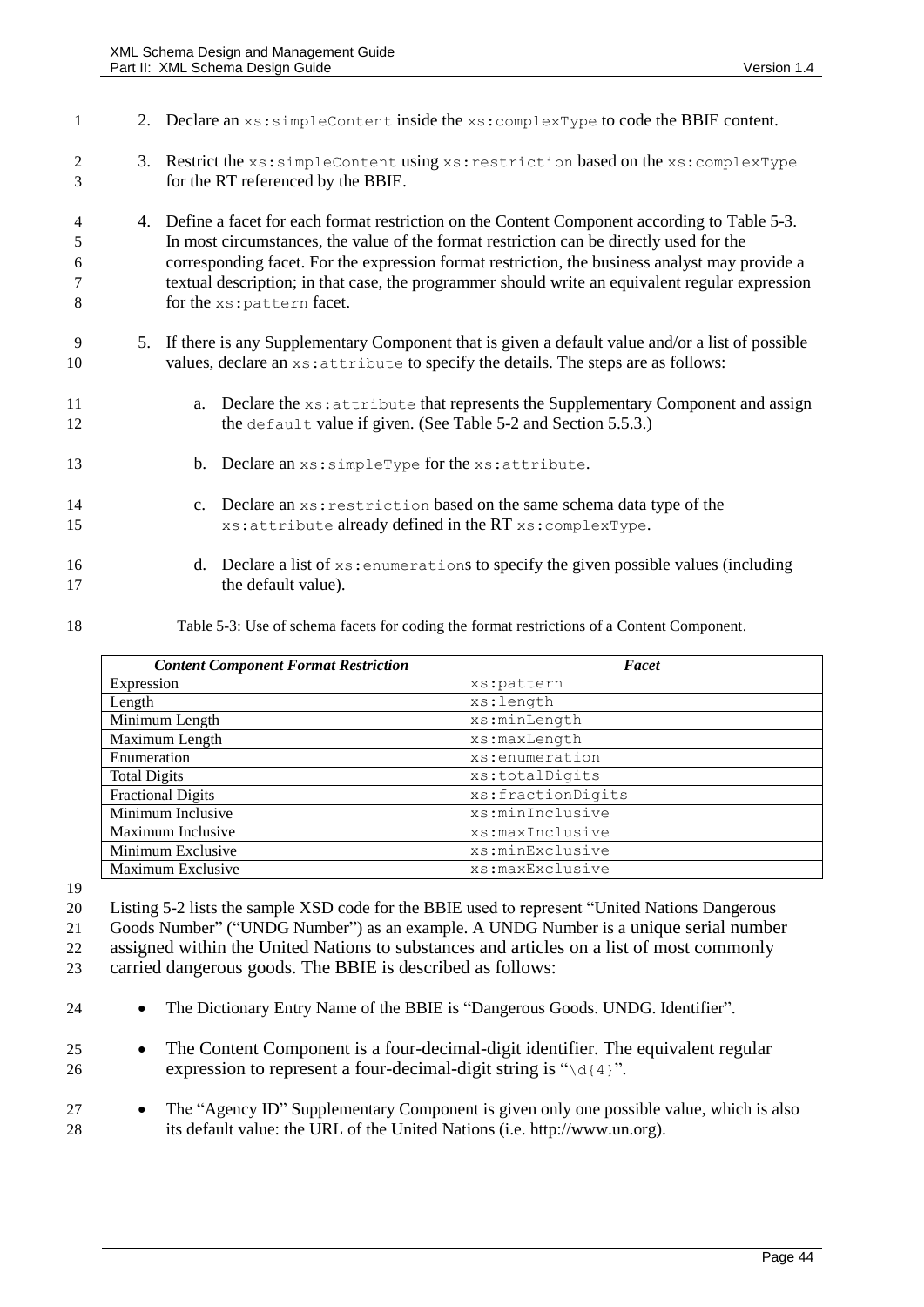```
<xs:complexType name="DangerousGoodsUndgIdentifier.CT">
  <xs:simpleContent>
     <xs:restriction base="cct:Identifier.CT">
        <xs:pattern value="\d{4}"/>
        <xs:attribute name="agencyId" default="http://www.un.org">
           <xs:simpleType>
              <xs:restriction base="xs:normalizedString">
                 <xs:enumeration value="http://www.un.org"/>
              </xs:restriction>
           </xs:simpleType>
        </xs:attribute>
     </xs:restriction>
  </xs:simpleContent>
</xs:complexType>
```
<span id="page-44-1"></span>

1 Listing 5-2: Sample XSD code fragment for the BBIE for "United Nations Dangerous Goods Number".

### <span id="page-44-0"></span>2 *5.3.3. Aggregate Business Information Entity*

3 An ABIE shall be converted into an xs: complexType. Each aggregated BBIE shall be coded as a 4 child xs: element of the xs: complexType. Each aggregated ASBIE shall be coded as a child 5 xs:element if it is associated with a Representation ABIE (including those Externally-Defined ones) 6 or xs:any if it is associated with an Undefined Entity as the representation of the property.

7 The procedure for converting an ABIE into XSD code is as follows:

| 1. Define an $xs:complexType$ for the ABIE. The $xs:complexType$ name shall be translated<br>$\,8\,$<br>from the Dictionary Entry Name of the ABIE by applying the naming rules in Section 5.5.1.<br>9<br>Declare a sequence (i.e. xs: sequence) or a choice (i.e. xs: choice) of child xs: elements.<br>10<br>2.<br>3. Define an xs: element or xs: any for every aggregated BBIE or ASBIE. Provide the values<br>11<br>for maxOccurs and minOccurs to reflect the cardinality of the aggregated BBIE/ASBIE in<br>12<br>the ABIE.<br>13<br>a. If the aggregated BIE is a BBIE, declare an xs: element of which the type is the<br>14<br>xs: complexType for the BBIE. Translate the xs: element name from the Property<br>15<br>Term of the BBIE by applying the naming rules in Section 5.5.2.<br>16<br>b. If the aggregated BIE is an ASBIE and the ASBIE is associated with a Representation<br>17<br>ABIE defined in the same data dictionary, declare an $xs$ : element of which the type<br>18<br>is the xs: complexType for the Representation ABIE. Translate the xs: element<br>19<br>name from the Property Term of the ASBIE by applying the naming rules in Section<br>20<br>5.5.2.<br>21<br>c. If the aggregated BIE is an ASBIE and the ASBIE is associated with an Externally-<br>22<br>Defined ABIE (e.g. defined by an industry standard schema), apply one of the<br>23<br>following three conversion rules:<br>24<br>i. Define an $xs$ : element of which the type is assigned with an<br>25<br>xs: complexType defined externally in an imported schema. Translate the<br>26<br>xs: element name from the Property Term of the ASBIE by applying the<br>27<br>naming rules in Section 5.5.2.<br>28 |  |  |
|-------------------------------------------------------------------------------------------------------------------------------------------------------------------------------------------------------------------------------------------------------------------------------------------------------------------------------------------------------------------------------------------------------------------------------------------------------------------------------------------------------------------------------------------------------------------------------------------------------------------------------------------------------------------------------------------------------------------------------------------------------------------------------------------------------------------------------------------------------------------------------------------------------------------------------------------------------------------------------------------------------------------------------------------------------------------------------------------------------------------------------------------------------------------------------------------------------------------------------------------------------------------------------------------------------------------------------------------------------------------------------------------------------------------------------------------------------------------------------------------------------------------------------------------------------------------------------------------------------------------------------------------------------------------------------------------------------------------------|--|--|
|                                                                                                                                                                                                                                                                                                                                                                                                                                                                                                                                                                                                                                                                                                                                                                                                                                                                                                                                                                                                                                                                                                                                                                                                                                                                                                                                                                                                                                                                                                                                                                                                                                                                                                                         |  |  |
|                                                                                                                                                                                                                                                                                                                                                                                                                                                                                                                                                                                                                                                                                                                                                                                                                                                                                                                                                                                                                                                                                                                                                                                                                                                                                                                                                                                                                                                                                                                                                                                                                                                                                                                         |  |  |
|                                                                                                                                                                                                                                                                                                                                                                                                                                                                                                                                                                                                                                                                                                                                                                                                                                                                                                                                                                                                                                                                                                                                                                                                                                                                                                                                                                                                                                                                                                                                                                                                                                                                                                                         |  |  |
|                                                                                                                                                                                                                                                                                                                                                                                                                                                                                                                                                                                                                                                                                                                                                                                                                                                                                                                                                                                                                                                                                                                                                                                                                                                                                                                                                                                                                                                                                                                                                                                                                                                                                                                         |  |  |
|                                                                                                                                                                                                                                                                                                                                                                                                                                                                                                                                                                                                                                                                                                                                                                                                                                                                                                                                                                                                                                                                                                                                                                                                                                                                                                                                                                                                                                                                                                                                                                                                                                                                                                                         |  |  |
|                                                                                                                                                                                                                                                                                                                                                                                                                                                                                                                                                                                                                                                                                                                                                                                                                                                                                                                                                                                                                                                                                                                                                                                                                                                                                                                                                                                                                                                                                                                                                                                                                                                                                                                         |  |  |
|                                                                                                                                                                                                                                                                                                                                                                                                                                                                                                                                                                                                                                                                                                                                                                                                                                                                                                                                                                                                                                                                                                                                                                                                                                                                                                                                                                                                                                                                                                                                                                                                                                                                                                                         |  |  |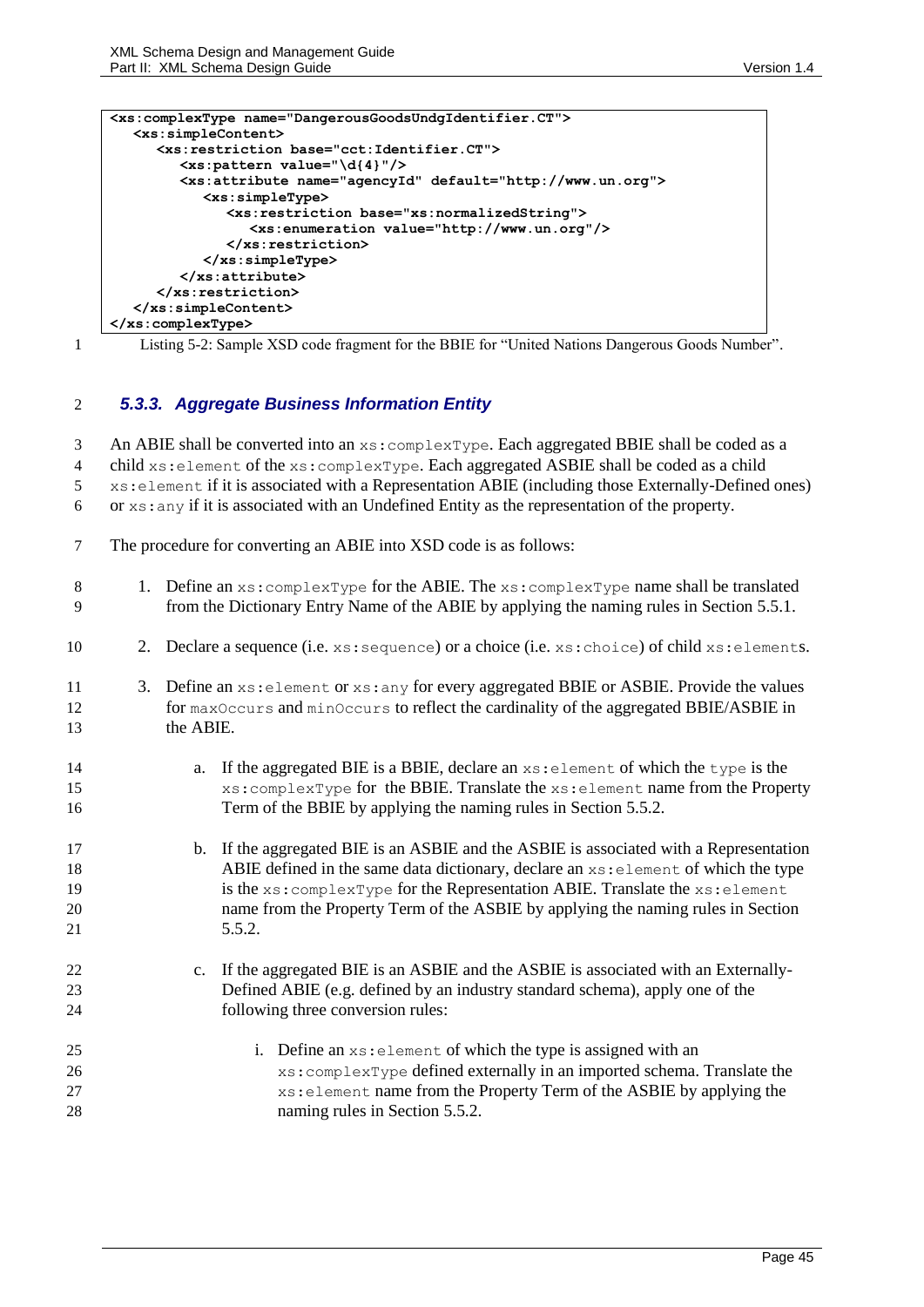| $\mathbf{1}$   | ii. Define an $xs:$ element which is referenced to an element defined externally |
|----------------|----------------------------------------------------------------------------------|
| 2              | in an imported schema. Note that it is not necessary to assign an $xs$ : element |
| 3              | name.                                                                            |
| $\overline{4}$ | iii. Declare an xs: any which allows any element to occur in the XML instance    |
| 5              | document. Refer to the W3C XML Schema specification to determine the             |
| 6              | values for the attributes namespace and processContents. Note that it is         |
| $\tau$         | not necessary to assign an $xs$ : element name.                                  |
|                |                                                                                  |

9 example. [Listing 5-3](#page-45-1) lists the converted XSD code<sup>14</sup>.

| ٠ | ۰.<br>۰. |
|---|----------|
|   |          |

<span id="page-45-0"></span>

| Table 5-4: Sample conversion from the ABIE for "Foreign Physical Address" to XSD code.<br>10 |  |
|----------------------------------------------------------------------------------------------|--|
|----------------------------------------------------------------------------------------------|--|

| <b>Dictionary</b><br>Entry<br><b>Name</b>          | BIE<br><b>Type</b> | Cardin-<br>ality | <b>Order</b>   | <b>Complex Type Name</b>                                                                                        | <b>Element</b><br><b>Name</b> | $Min-$<br>occurs | $Max-$<br>occurs |
|----------------------------------------------------|--------------------|------------------|----------------|-----------------------------------------------------------------------------------------------------------------|-------------------------------|------------------|------------------|
| Foreign<br>Physical<br>Address.<br>Details         | <b>ABIE</b>        | n/a              | n/a            | ForeignPhysicalAddressD<br>etails.CT                                                                            | n/a                           | n/a              | n/a              |
| Foreign<br>Physical<br>Address.<br>Street.<br>Text | <b>BBIE</b>        | 1                | $\mathbf{1}$   | ForeignPhysicalAddress<br>StreetText.CT                                                                         | Street                        | 1                |                  |
| Foreign<br>Physical<br>Address.<br>City.<br>Name   | <b>BBIE</b>        | 1                | $\overline{2}$ | ForeignPhysicalAddress<br>CityName.CT                                                                           | City                          | $\mathbf{1}$     | 1                |
| Foreign<br>Physical<br>Address.<br>Country         | <b>ASBIE</b>       | $\mathbf{1}$     | 3              | CountryDetails.CT<br>(the xs: complexType of the<br>Representation ABIE with which this<br>ASBIE is associated) | Country                       |                  | $\mathbf{1}$     |

11

|                                         | <xs:complextype name="ForeignPhysicalAddressDetails.CT"></xs:complextype>          |
|-----------------------------------------|------------------------------------------------------------------------------------|
| $\langle xs:sequence \rangle$           |                                                                                    |
|                                         | <xs:element name="Street" type="ForeignPhysicalAddressStreetText.CT"></xs:element> |
|                                         | <xs:element name="City" type="ForeignPhysicalAddressCityName.CT"></xs:element>     |
|                                         | <xs:element name="Country" type="CountryDetails.CT"></xs:element>                  |
| $\langle x s : \text{sequence} \rangle$ |                                                                                    |
|                                         |                                                                                    |
|                                         |                                                                                    |

<span id="page-45-1"></span>12 Listing 5-3: Sample XSD code fragment for the ABIE for "Foreign Physical Addresss".

13 [Table 5-5](#page-45-2) an[d Listing 5-4](#page-46-2) show the example of how XSD code shall be converted when an ABIE 14 aggregates an ASBIE that is associated with an Externally Defined Entity..

 $\overline{a}$ 

15 Table 5-5: Sample conversion from the ABIE for "Document Header" to XSD code.

<span id="page-45-2"></span>

| <b>Dictionary</b><br>Entry<br>Name | <b>BIE</b><br>Type | Cardin-<br>ality | <b>Order</b> | <b>Element Type or Element Reference or</b><br>xs:any | Min-<br>occurs | $Max-$<br>occurs |
|------------------------------------|--------------------|------------------|--------------|-------------------------------------------------------|----------------|------------------|
| Document<br>Header.<br>Details     | <b>ABIE</b>        | n/a              | n/a          | DocumentHeaderDetails.CT                              | n/a            | n/a              |
| Document<br>Header.<br>First       | <b>ASBIE</b>       |                  |              | type="ds:SignatureType"                               |                |                  |

<sup>14</sup> The XSD code for the  $xs:complexTypes$  of the child elements is not shown in the listing.

<sup>8</sup> The conversion from the "Physical Address" ABIE to XSD code is illustrated i[n Table 5-4](#page-45-0) as an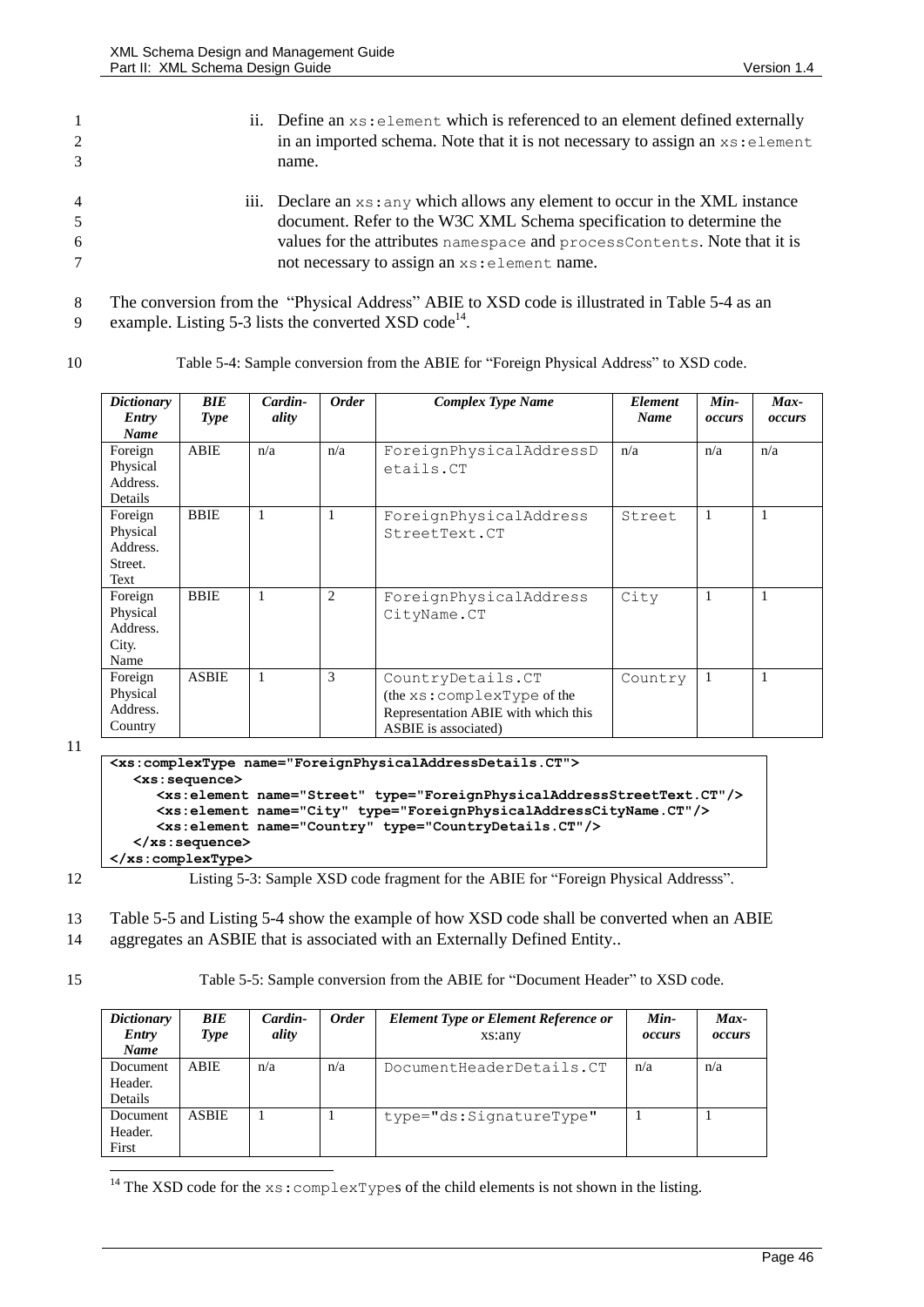| Signature. |              |   |                              |  |
|------------|--------------|---|------------------------------|--|
| External   |              |   |                              |  |
| Document   | <b>ASBIE</b> | 2 | ref="ds:Signature"           |  |
| Header.    |              |   |                              |  |
| Second     |              |   |                              |  |
| Signature. |              |   |                              |  |
| External   |              |   |                              |  |
| Document   | <b>ASBIE</b> | 3 | $\langle xs:any$ namespace=" |  |
| Header.    |              |   | http://www.w3.org/2000/09    |  |
| Third      |              |   | /xmldsig#"                   |  |
| Signature. |              |   | $processContents="lax"$ />   |  |
| External   |              |   |                              |  |

1

```
<xs:schema targetNamespace="http://www.xml.gov.hk/schemas/example"
xmlns:xs="http://www.w3.org/2001/XMLSchema" 
xmlns:ds="http://www.w3.org/2000/09/xmldsig#"
version="1.0"
elementFormDefault="qualified" 
attributeFormDefault="unqualified">
   <xs:import namespace="http://www.w3.org/2000/09/xmldsig#" 
schemaLocation="http://www.w3.org/TR/xmldsig-core/xmldsig-core-schema.xsd"/>
…
   <xs:complexType name="DocumentHeaderDetails.CT">
     <xs:sequence>
        <xs:element name="FirstSignature" type="ds:SignatureType"/>
        <xs:element ref="ds:Signature"/>
        <xs:any namespace="http://www.w3.org/2000/09/xmldsig#" 
processContents="lax"/>
     </xs:sequence>
   </xs:complexType>
…
</xs:schema>
```
<span id="page-46-2"></span>2 Listing 5-4: Sample XSD code fragment for the ABIE for "Document Header"

### <span id="page-46-0"></span>3 *5.3.4. Business Document*

4 A Business Document is converted to an xs:element definition based on the root ABIE. The

5 xs:element name shall be translated from the Document name by applying the naming rules in

6 Sectio[n 5.5.2.](#page-51-0) The  $xs$ : element type shall be assigned with the  $xs$ : complexType of the root ABIE.

7 [Listing 5-5](#page-46-3) shows an example of declaring the root xs:element for a "Purchase Order" Document

8 supposing the Dictionary Entry Name of the root ABIE is "Purchase Order. Details" (i.e. the

9 xs:complexType name of the root ABIE is "PurchaseOrderDetails.CT").

<span id="page-46-3"></span>**<xs:element name="PurchaseOrder" type="PurchaseOrderDetails.CT"/>**

10 Listing 5-5: Sample XSD code fragment for the ABIE for "Purchase Order".

### <span id="page-46-1"></span>11 **5.4. Creating a Schema Document**

12 The XSD code fragments for related BBIEs, ABIEs, and Business Documents in the Project Registry

13 should be concatenated and packaged in a schema document (i.e. an XSD file) for use in software

14 solutions.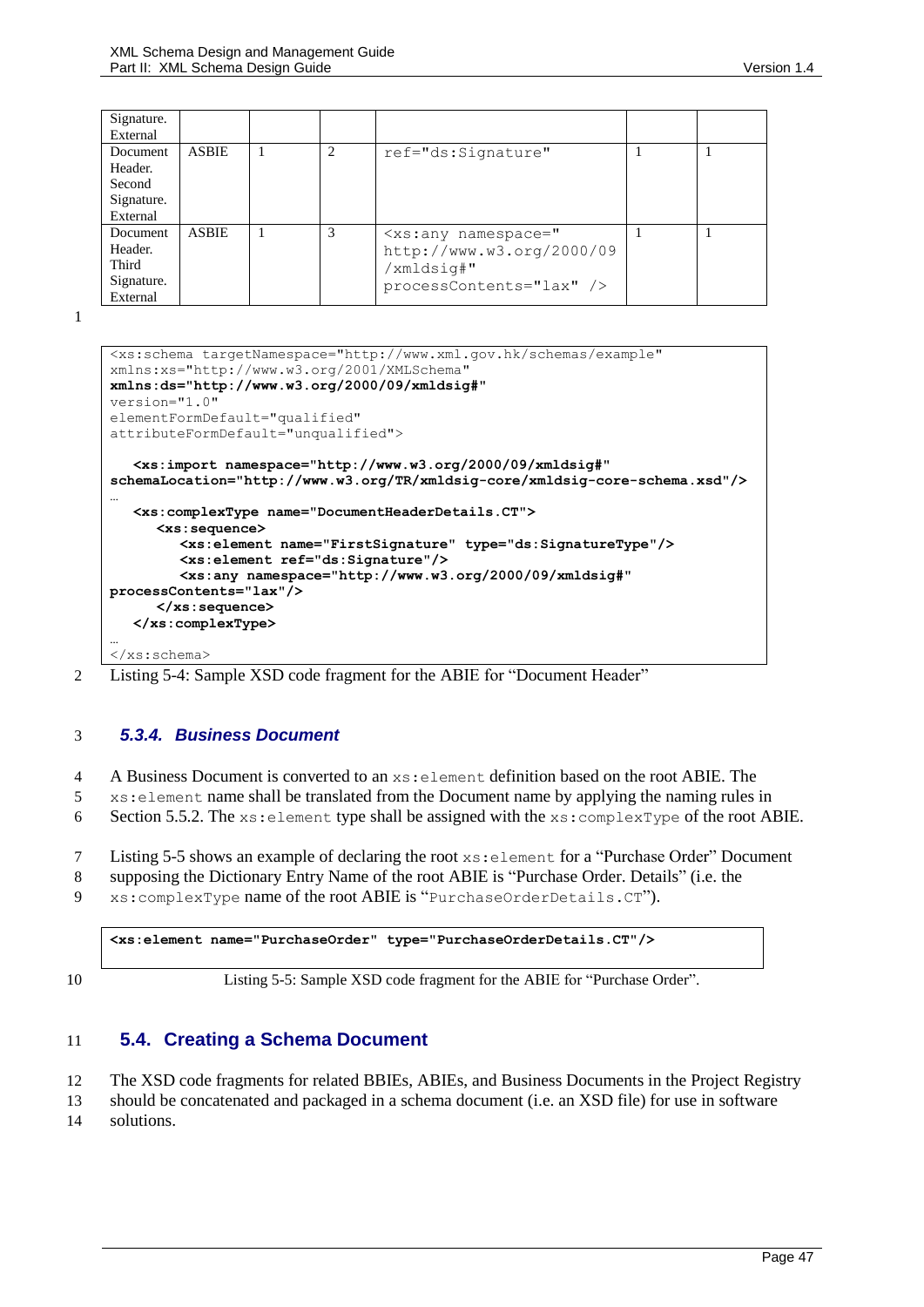```
<?xml version="1.0" encoding="UTF-8"?>
<xs:schema targetNamespace="http://www.xml.gov.hk/schemas/example" 
xmlns:xs="http://www.w3.org/2001/XMLSchema" 
xmlns:cct="http://www.xml.gov.hk/schemas/cct"
version="2.1"
elementFormDefault="qualified" 
attributeFormDefault="unqualified">
 <xs:import namespace="http://www.xml.gov.hk/schemas/cct" 
 schemaLocation="cct.xsd"/>
 <!-- The concatenation of the XSD code fragments for related Project BBIEs, 
 ABIEs, and Documents -->
</xs:schema>
```
<span id="page-47-0"></span>1 Listing 5-6: Declaring the xs: schema element in a valid XSD file.

2 The xs: schema element is the root element of a valid schema as shown in [Listing 5-6.](#page-47-0) It should be

declared to enclose all XSD code fragments converted from the information models in the Project

Registry. (When some Common Schemas are adopted, their BIEs and XSD code should have already

been imported to the Project Registry; therefore, the schema should have already included the XSD

code from the adopted Common Schemas.) The sequence of concatenating the XSD code fragments is

not significant but it is recommended to follow the sequence of the BIEs organized in the Project

Registry, i.e. by UID.

On the one hand, it is common to organize the XSDs for multiple business documents in a single

schema document when there are not too many XSDs. On the other hand, when the number of XSDs

is large, it is also possible to organize the XSDs for a project in multiple schema documents by usage

12 patterns. The xs:include schema element can be used to bring the XSDs defined in external schema

documents into the main schema document. (The including and included schemas must share one

effective target namespace. See Section [5.4.2.](#page-48-0))

### *5.4.1. Importing External Schemas*

External schema documents can be imported to a master schema document to allow external schema

definitions to be referenced. External schema definitions from an imported schema document are

referenced using a namespace different from the target namespace of master schema. It may be

necessary to import external schema documents to a master schema document in the following cases:

- **The schema for the approved CCTs (or CCT schema) should be imported to the schema**  of the Project Schemas as shown in [Listing 5-6.](#page-47-0) This is necessary because the xs:complexType definitions for the Project BBIEs need to reference the xs:complexType definitions for CCTs in the CCT schema. The CCT schema will be maintained in the Central Registry and will be accessible at http://www.xml.gov.hk/schemas/cct/cct.xsd. The target namespace of the CCT schema is <http://www.xml.gov.hk/schemas/cct>. **When a schema document contains XSD code converted from Externally-Defined** Entities and these Entities are defined in some external schemas (e.g. the W3C XML
- Signature XSD at http://www.w3.org/TR/xmldsig-core/xmldsig- core-schema.xsd), these external schema documents should be imported like the example shown i[n Listing 5-4.](#page-46-2)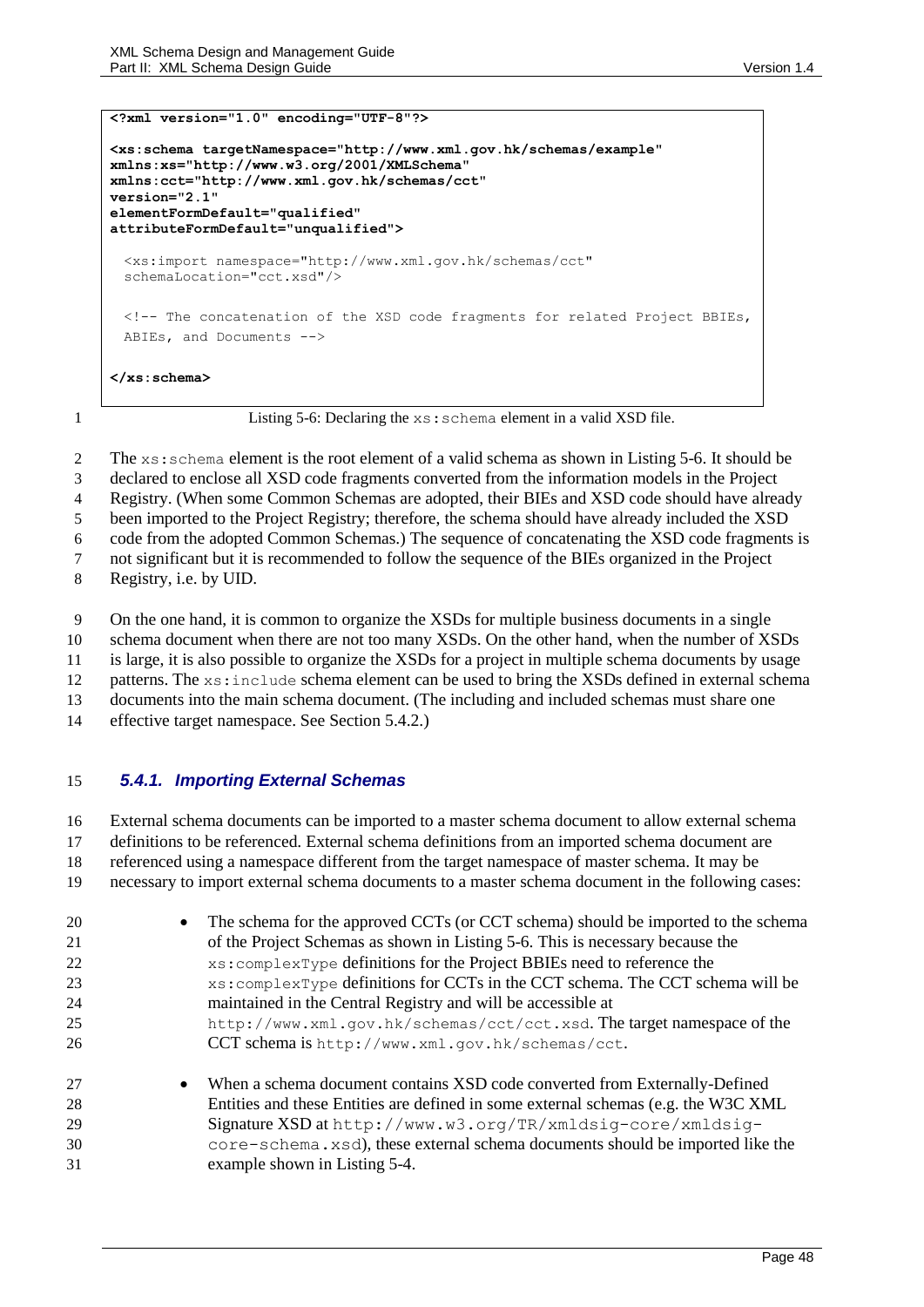1 • A large Project Schema may be specified by multiple external schema documents (with either different or same namespace) to ease maintenance of schema definitions, i.e. schema definitions for different business functions or domains are specified in different schema documents. If these schema documents are assigned different namespaces, a master schema document may import these external schema documents, each of which is assigned with a different namespace.<sup>15</sup> 6

### <span id="page-48-0"></span>7 *5.4.2. Namespaces*

### 8 *5.4.2.1. Registration of Namespace URIs*

9 A project team should request the IFCG Standing Office to assign a unique URI for defining the

- 10 namespaces used in its Project Schema and all assigned namespace URIs will be registered in the
- 11 Central Registry. The URI can be in the form of
- 12 http://www.xml.gov.hk/schemas/*project\_name* or the like. Using this registered URI, a
- 13 project team may define different URIs for different namespaces in the form of
- 14 http://www.xml.gov.hk/schemas/*project\_name*/*domain\_1*. An example namespace URI

15 can be http://www.xml.gov.hk/schemas/*ICJS*/*prosecution*, where ICJS is the project name

16 and prosecution identifies the business domain.

### 17 *5.4.2.2. Declaring Namespaces in Schema Document*

18 Proper namespace declarations should be included on the xs:schema element in a schema document.

19 The optional targetNamespace attribute of the xs:schema element can be used to assign a target

20 namespace to a schema. The targetNamespace is the namespace of all schema components in this

21 schema together with any schema documents included using the  $x_s$ : include. (Unlike an imported

22 schema documents, an included schema document must declare its target namespace same as the

- 23 including (master) schema or declare no target namespace at all.) For example, the target namespace
- 24 of the schema in [Listing 5-6](#page-47-0) is

l

25 targetNamespace="http://www.xml.gov.hk/schemas/example". The project team should

26 request for a centrally assigned target namespace as specified in the previous sub-section.

- 27 The xs:schema element must also declare the namespaces of the W3C XML Schema (i.e.
- 28 xmlns:xs="http://www.w3.org/2001/XMLSchema"), the CCT schema document (i.e.
- 29 xmlns:cct="http://www.xml.gov.hk/schemas/cct"), and other imported external schema
- 30 documents (e.g. xmlns:pros="http://www.xml.gov.hk/schemas/ICJS/prosecution").

<sup>&</sup>lt;sup>15</sup>. The primary objective of using multiple namespaces in a schema document is to avoid name clash in naming XML elements, attributes, and types. Since the project team has the control over the Project Schema design, the name clash can usually be avoided within a single namespace. For a regular-size project, it is recommended to have only the target namespace except the namespace of the imported CCT schema. (The namespace for the CCT schema will not appear in the XML instance documents since CCTs are only converted into types not elements.) For a large project, a few namespaces can be declared and used to segregate XML elements, attributes, and types representing different business functionalities or domains. If too many namespaces are used in a schema document, the instance documents conforming to that schema document could likely contain many different namespaces prefixed to the elements and attributes. This could make XML data processing difficult and complicate the software development.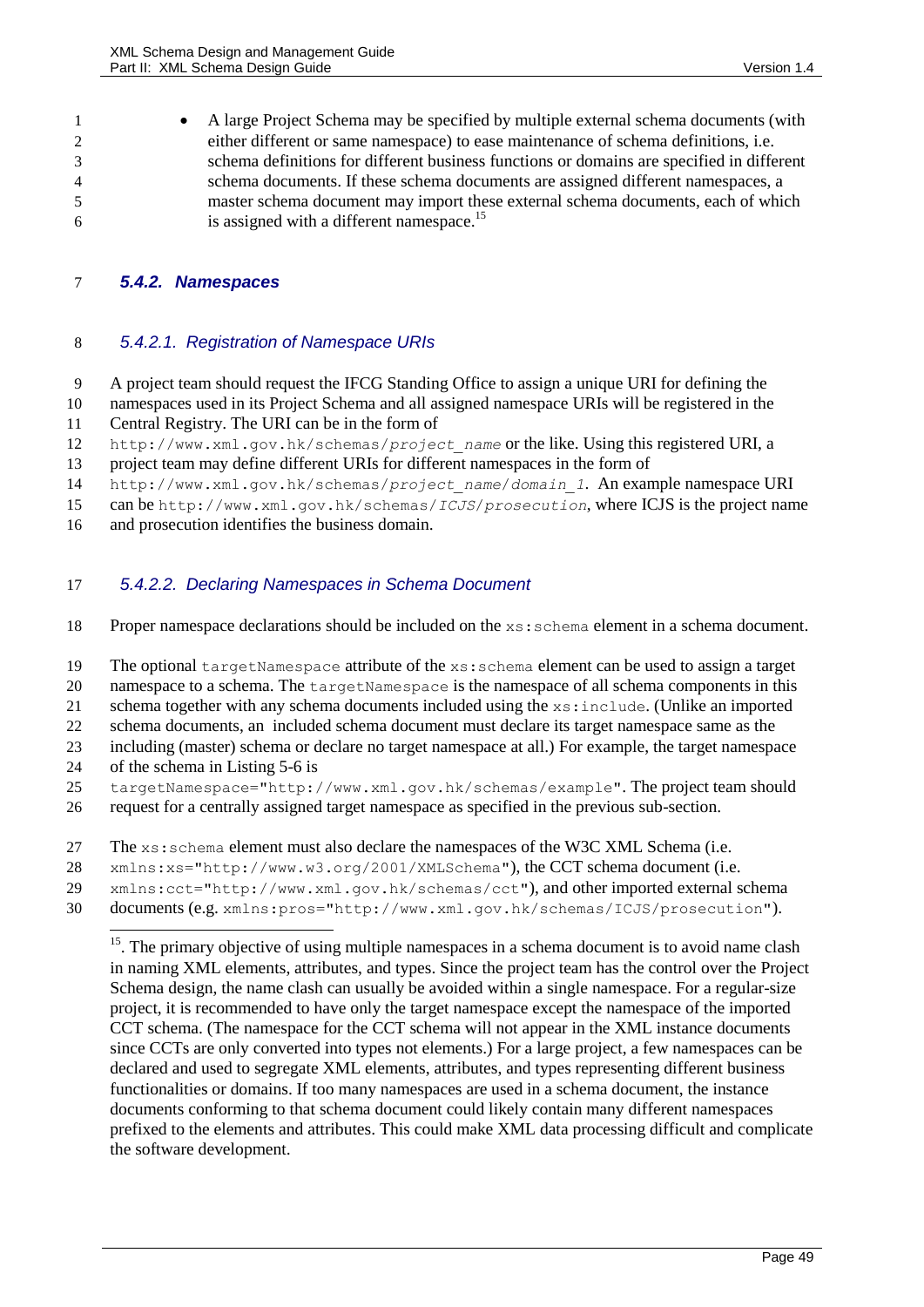### *5.4.3. Versioning*

- A schema should be assigned with a version number by using the version attribute of the
- xs:schema element as shown in [Listing 5-6.](#page-47-0) This allows different versions of a schema to be referenced and prevents an incorrect version of a schema from being used.
- 5 A released schema is recommended to have its version number in the form  $n \cdot m$  while a draft schema
- 6 is recommended to have its version number in the form  $n \cdot ma$ , where n and m is a decimal number and
- a is an alphabet. For instance, version 2.1 represents a released version while version 2.0b represents a
- draft version.
- n represents the major version number. It should be changed when the validation of the existing XML
- documents (compliant to the current schema) against the new schema fails. For example, if the new
- schema includes a new mandatory element, all existing XML documents become invalid with respect
- to the new schema.
- m represents the minor version number. It should be changed when the validation of existing XML
- documents against the new schema passes while the validation of new XML documents against the
- existing schema may fail. For example, if the new schema includes a new optional element, all
- existing XML documents remain valid with respect to the new schema while some new documents
- may be invalid with respect to the old schema.

### *5.4.4. Documentation of Meta-Data*

- Meta-data, such as Dictionary Entry Name, UID, Context Values, can be documented in a schema.
- When documentation of meta-data is needed, the xs:documentation element within the
- xs:annotation element is much preferred to XML comments (e.g. "<!-- this is an XML
- 22 comment.  $--$  >"). The meta-data documented within an  $xs:$  documentation can be processed by
- XML processors. For example, an XSL stylesheet can be used to present the meta-data in the schema.
- However, xs:documentation adds processing overhead when the schema is used to validate XML
- documents although it does not affect validation results. To strike a balance, the usage of
- xs:documentation should be limited to giving essential information, such as Dictionary Entry
- Name and UID.

### *5.4.5. Fine-tuning XSD Code*

- The mechanism for converting information models to XSD code is designed to be mechanical for
- potential software automation. However, programmers are allowed to fine-tune the XSD code resulted
- from the manual or automatic execution of the conversion mechanism although this fine-tuning step is
- usually not necessary.

### *5.4.6. Coding Reused Common Schemas*

- As discussed in Section [4.5,](#page-37-1) BIEs of reused Common Schemas are translated into Project Schema
- BIEs (where the original Object Class Terms and Property Terms may be renamed). Therefore, the
- XSD code converted from the Project Schema BIEs shall automatically include the XSD code for the
- reused Common Schemas. However, if the XSD code for the reused Common Schema has been fine-
- tuned (after conversion from the Common Schema BIEs), the XSD code converted from the Project
- Schema BIEs should be changed manually to incorporate the fine-tuning code.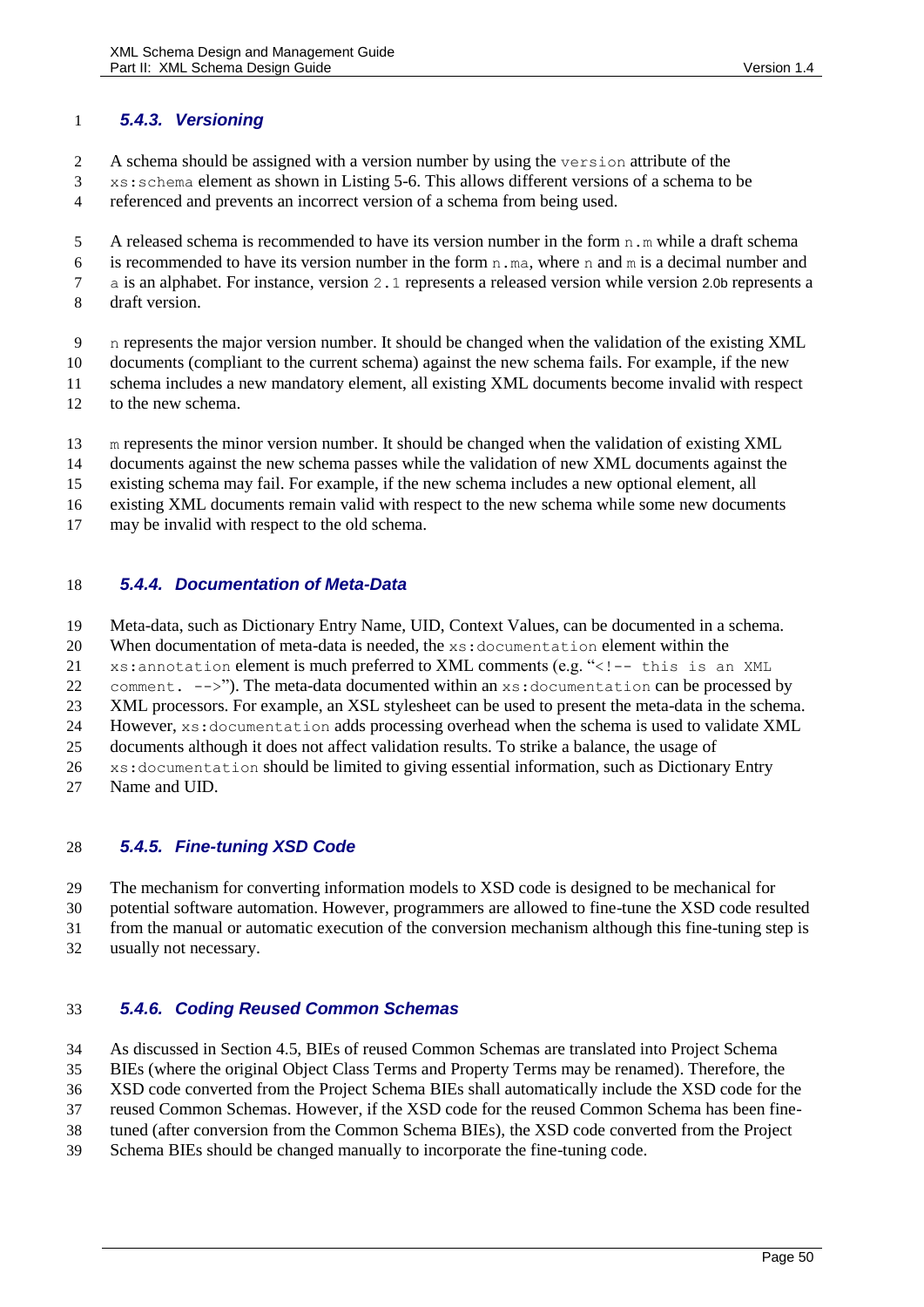- When the Object Class Term or Property Term needs to be renamed during the translation of a
- Common Schema BIE to a Project Schema BIE, the converted Project Schema XSD shall be different
- from the Common Schema XSD in the type name or element name translated from that Term.
- Although two Project Schemas that have reused the same Common Schema may have different XML
- Schema type names or XML element names in their XSDs, this is not significant data interoperability
- problem. It is because the XML data structures and representations for the Common Schema in the two Project Schemas are always the same. In other words, the element for the Common Schema in one
- Project Schema can be easily mapped to the corresponding element in another Project Schema despite
- their different element names. This is already a very high level of data interoperability.

### *5.4.7. Different approaches to reuse schemas*

- There are different ways to reuse schemas, the most common ways are copy code and include / import.
- Copy code is the "cleanest" way of reusing common schemas or other project schemas for the
- following reason : A common schema is adopted only to save the repetitive data alignment effort
- during the design of the project schema before using it to exchange data. Once the business partners
- agree upon the project schema, that project schema should not be changed and the business partners
- will build their applications according to that schema. If the project schema references or imports an
- externally controlled schema which may be updated from time to time, the project schema may also
- change without anticipation. The unanticipated change of project schema may break down the existing
- application.
- Having said that, if the externally controlled schemas have good version control (e.g. different schema
- versions are maintained in different files so that specific versions can always be located and imported,
- rather than having the new version overwrite the old version in the same file), then there is no harm
- importing those schemas.
- To summarize, (1) when we can consistently locate specific versions of an externally defined schema,
- then we can either use the copy code approach or the import approach. In the case of Common
- Schemas where not only XSDs but BIEs are available, we can even copy specific versions of the BIEs
- into our project information model to get a more complete model for easy reference. (2) When the
- specific version of the external schema we refer to may not be available in future, e.g. replaced by its
- new version, we should use the copy code approach.
- 

### **5.5. XML Naming Rules**

### <span id="page-50-0"></span>*5.5.1. Name a Complex Type*

- Ignoring the impact caused by different versions of a BIE, the name of the xs:complexType that represents a BBIE or ABIE shall be translated from the Dictionary Entry Name following the
- procedure below:
- 1. Remove all dot and space characters from the Dictionary Entry Name.
- 2. Apply the upper camel case convention: all words shall be concatenated with the first letter in every word in upper case and the other letters in lower case.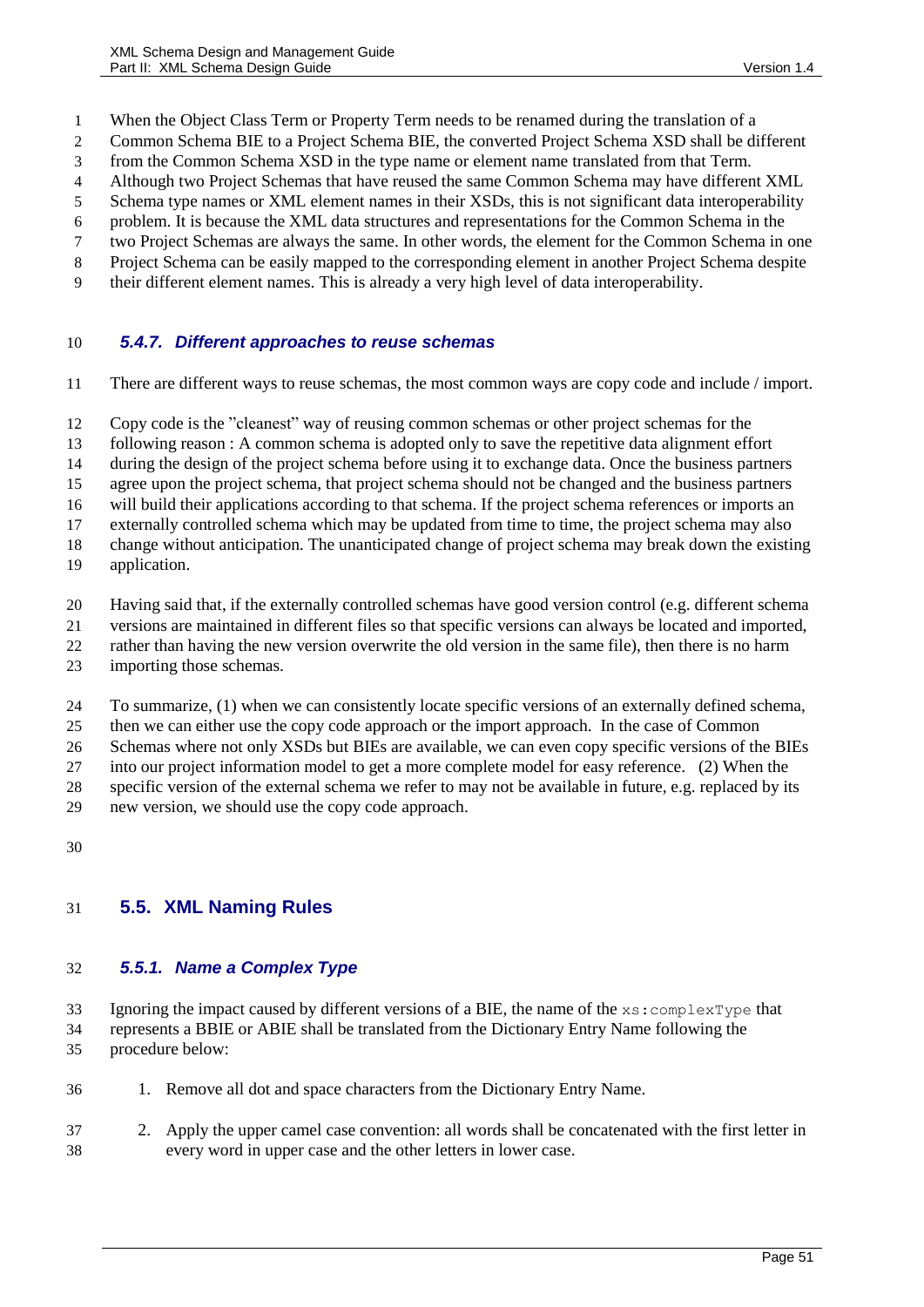1 3. Append ".CT" at the end to indicate it is an  $xs:complexType$ .

 For example, the xs:complexType name for the Dictionary Entry Name "Postal Address. Street. Text" is "PostalAddressStreetText.CT".

 When there are multiple dictionary entries for different versions of a BBIE or ABIE, it is possible that two or more different versions are used **within a single schema document**. Since two versions of the same BBIE or ABIE share the same dictionary entry name, they will be converted to two xs:complexTypes of the same name, which is not allowed. To cater for different versions of a BIE, xs:complexType names should be made unique by incorporating version number information as follows:

- 10 1. Remove all dot and space characters from the Dictionary Entry Name.
- 2. Apply the upper camel case convention: all words shall be concatenated with the first letter in every word in upper case and the other letters in lower case.
- 3. Append the version number of the BBIE or ABIE in form of "V*n.ma*", where "*n.ma*" is the version number.
- 4. Append ".CT" at the end to indicate it is an xs:complexType.
- For example, the xs:complexType name for the Dictionary Entry Name "Postal Address. Street.
- Text" and version "1.2a" is "PostalAddressStreetText.V1.2a.CT".
- [Note : for simplicity, all xs:complexTypes illustrated in this Guide will ignore the version
- information. Individual project teams should decide whether they incorporate version information in
- project-defined xs:complexTypes consistently or only when different versions exist. For the
- Common Schemas, version number information will be incorporated consistently when generating XSDs.]
- 23 The name of the xs: complexType that represents an RT of a CCT shall be translated from the RT name following the procedure below:
- 1. Apply the upper camel case convention: all words shall be concatenated with the first letter in every word in upper case and the other letters in lower case.
- 27 2. Append ". $CT$ " at the end to indicate it is an  $xs:complexType$ .
- 28 For example, the xs: complexType name for the RT name "Binary Object" is "BinaryObject.CT".

### <span id="page-51-0"></span>*5.5.2. Name an Element*

- 30 The name of the  $xs:$  element that represents the aggregation of a BBIE or ASBIE in an ABIE shall
- be translated from the Property Term of the BBIE/ASBIE by applying the upper camel case
- convention. For example, the xs:element name for the "Delivery Date" Property Term is
- "DeliveryDate".
- 34 The name of the root  $xs:$  element of a Business Document shall be translated from the Object Class
- Term of the root ABIE by applying the upper camel case convention. For example, the xs:element
- name for the "Purchase Order" Object Class Term is "PurchaseOrder".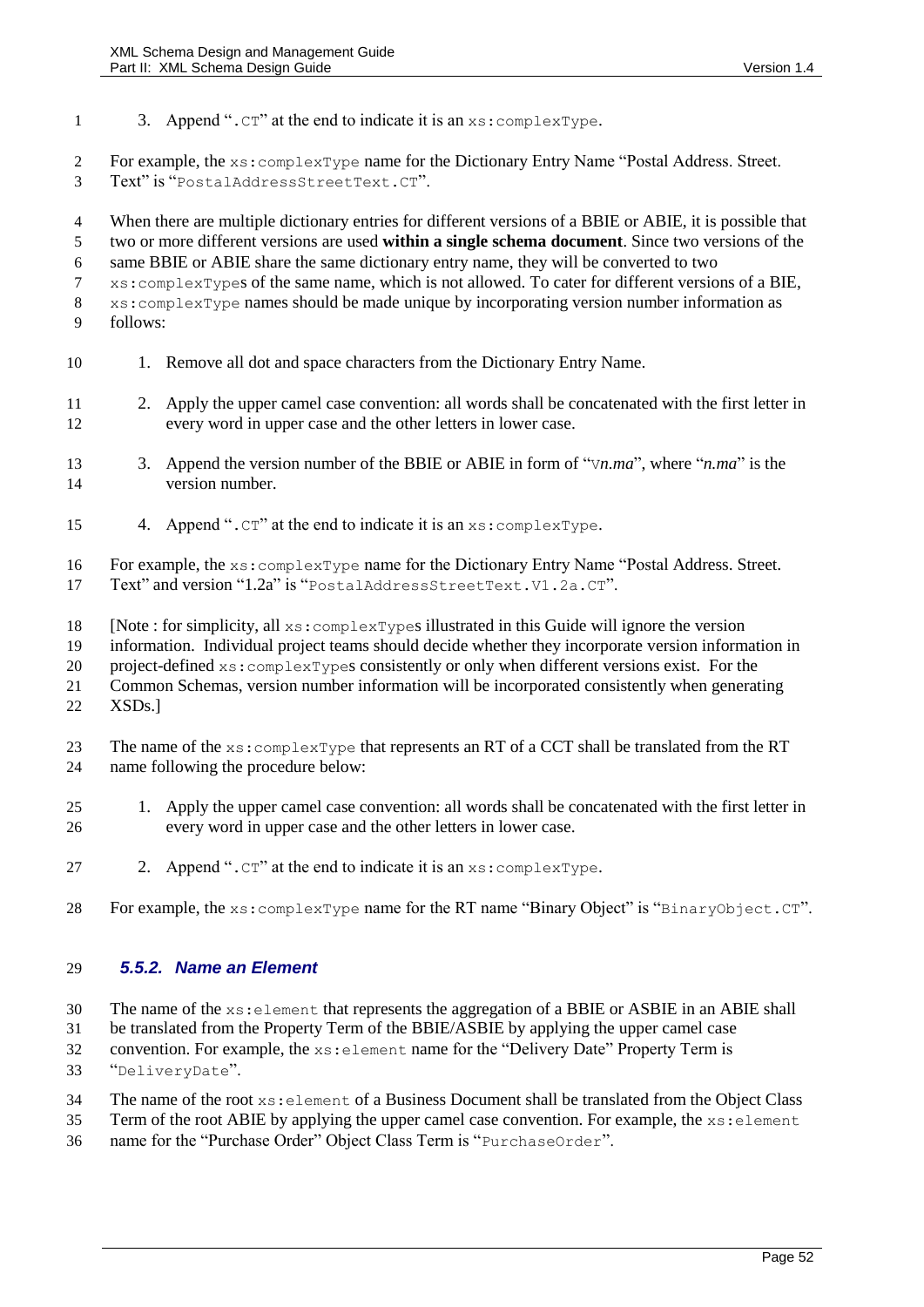### <span id="page-52-0"></span>1 *5.5.3. Name an Attribute*

2 The name of the xs: attribute that represents a Supplementary Component shall be translated from

- 3 the Supplementary Component name by applying the lower camel case convention: all words shall be
- 4 concatenated with the first letter in every word in upper case, except the first word, and the other
- 5 letters in lower case. For example, the xs:attribute name for the "Currency Code" Supplementary
- 6 Component is "currencyCode".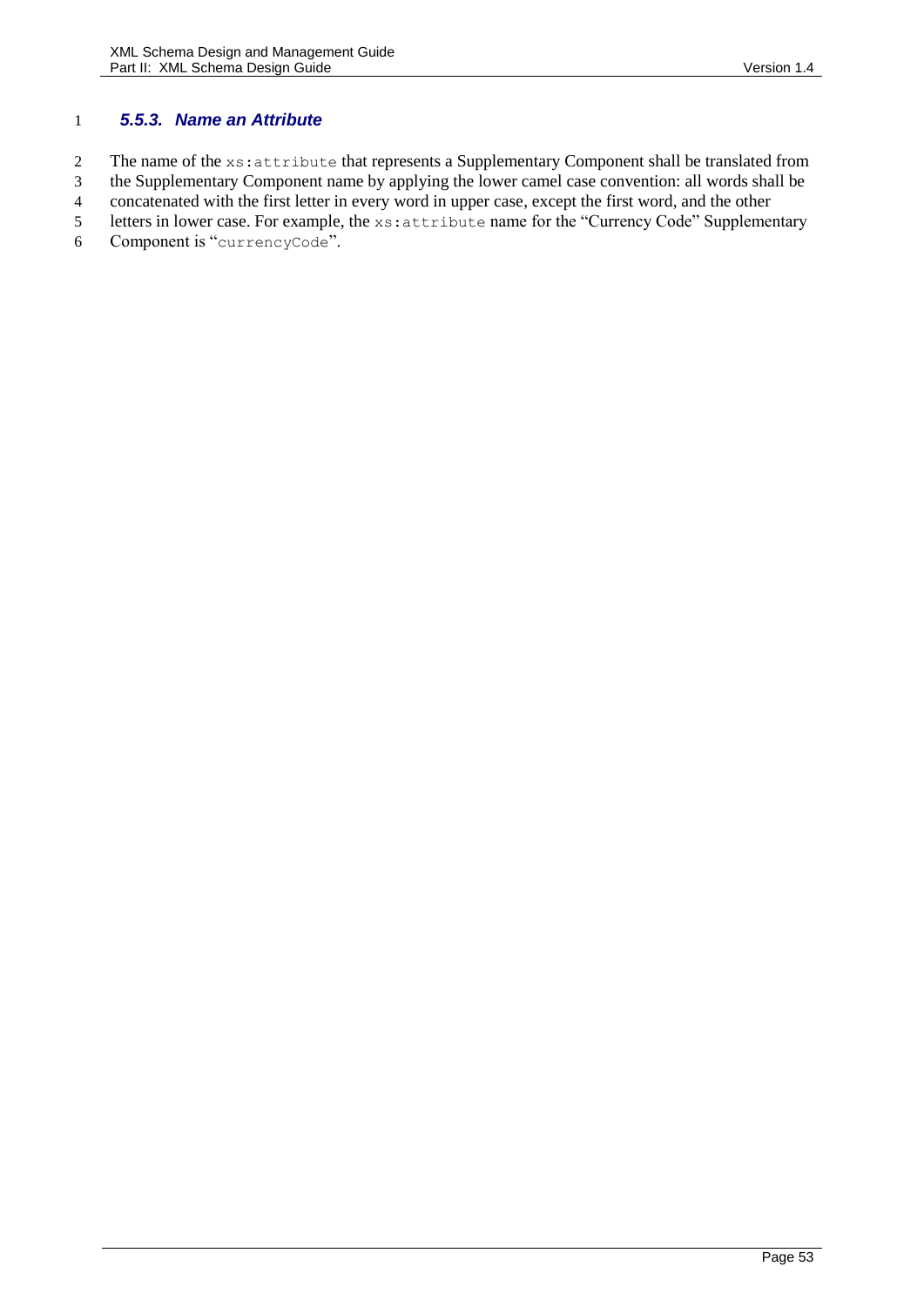# 1 6 Use of Modelling Worksheets

### **6.1. Scope**

This section provides seven process and information modelling worksheets to facilitate business

analysts to understand and apply BPM and BIM methodologies provided in Sections [3](#page-12-0) and [4.](#page-20-0) Each

worksheet serves a concrete presentation as well as a complete view on the business requirement

details to be captured for each of the process and information models. Theoretically, business analysts

can construct a particular model by filling in the corresponding worksheet with the necessary details.

- The worksheets created by business analysts are to be used by programmers to implement the software solution.
- During business information modelling, the business analysts may need to capture massive modelling

information for a large number of data elements. It would be very tedious for them to fill in a big pile

of worksheets. Therefore, the **data modelling spreadsheets** are recommended to substitute the

13 modelling worksheets to capture modelling information for BIM<sup>16</sup> because the modelling spreadsheets

allow easier data entry and can automate the conversion of modelling information into XSD code. The

modelling spreadsheets are published in the Central Registry for download.

- Each BIM worksheet has two parts: Part I Business Information Modelling, and Part II XML
- Schema Definition. Part II serves to guide a programmer to convert the information model specified in
- Part I to XSD code using the mechanism provided in Section [5.](#page-39-0)
- 

 $\overline{a}$ 

### **6.2. Modelling Worksheets**

- The following two BPM worksheets and five BIM worksheets are provided in this section:
- 1. Business Collaboration worksheet
- 2. Business Transaction worksheet
- 3. Business Document worksheet
- 4. Basic Business Information Entity (BBIE) worksheet
- 5. Aggregate Business Information Entity (ABIE) worksheet
- 6. Association Business Information Entity (ASBIE) worksheet
- 7. Core Component Type (CCT) worksheet

<sup>&</sup>lt;sup>16</sup> There is no BPM spreadsheet. Business analysts should use the first three worksheets included in this section to capture BPM information.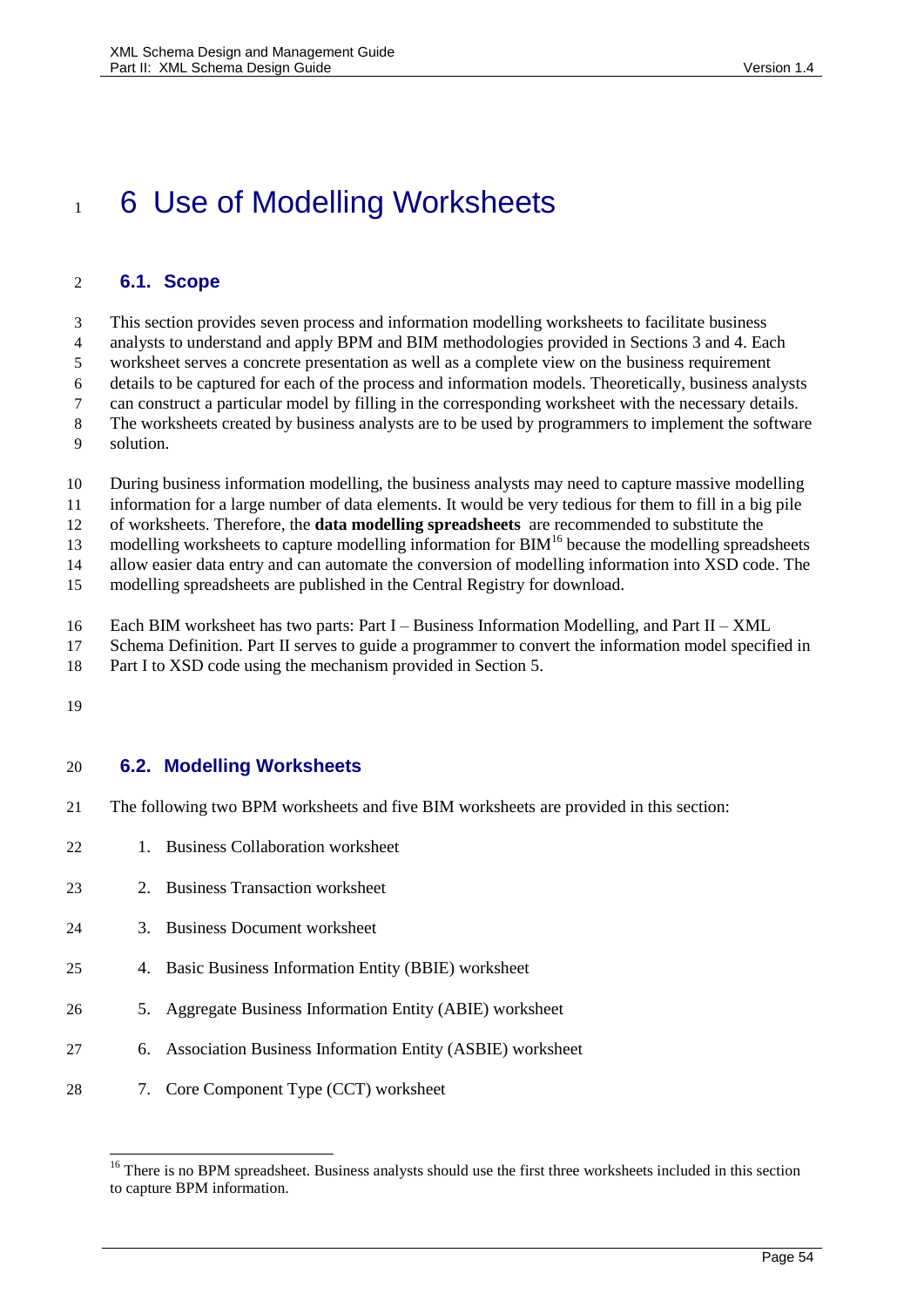- The Section A of each worksheet captures general worksheet information, including worksheet
- identifier, project identifier, technical and administrative contacts.
- The other sections differ in different worksheets and are described in the following sections.

### *6.2.1. Business Collaboration Worksheet*

- The Business Collaboration worksheet shown in [Table 6-1](#page-55-0) is provided for a business analyst to specify
- a Business Collaboration (see Section [3.3.2\)](#page-14-0).
- Section B specifies the general information of this Collaboration.
- Section C specifies the roles in this Collaboration. A Business Collaboration has at least two or more roles.
- Section D specifies the Business Transactions in this Collaboration. A Business Collaboration has at least one Business Transaction.
- Section E lists all Business Documents to be exchanged in this Collaboration. This is a collection of all Positive and Negative Response Documents in the Transactions identified in Section D.
- Section F specifies the UML activity diagram to illustrate the choreography of the Business
- Transactions (document exchanges) in this Collaboration.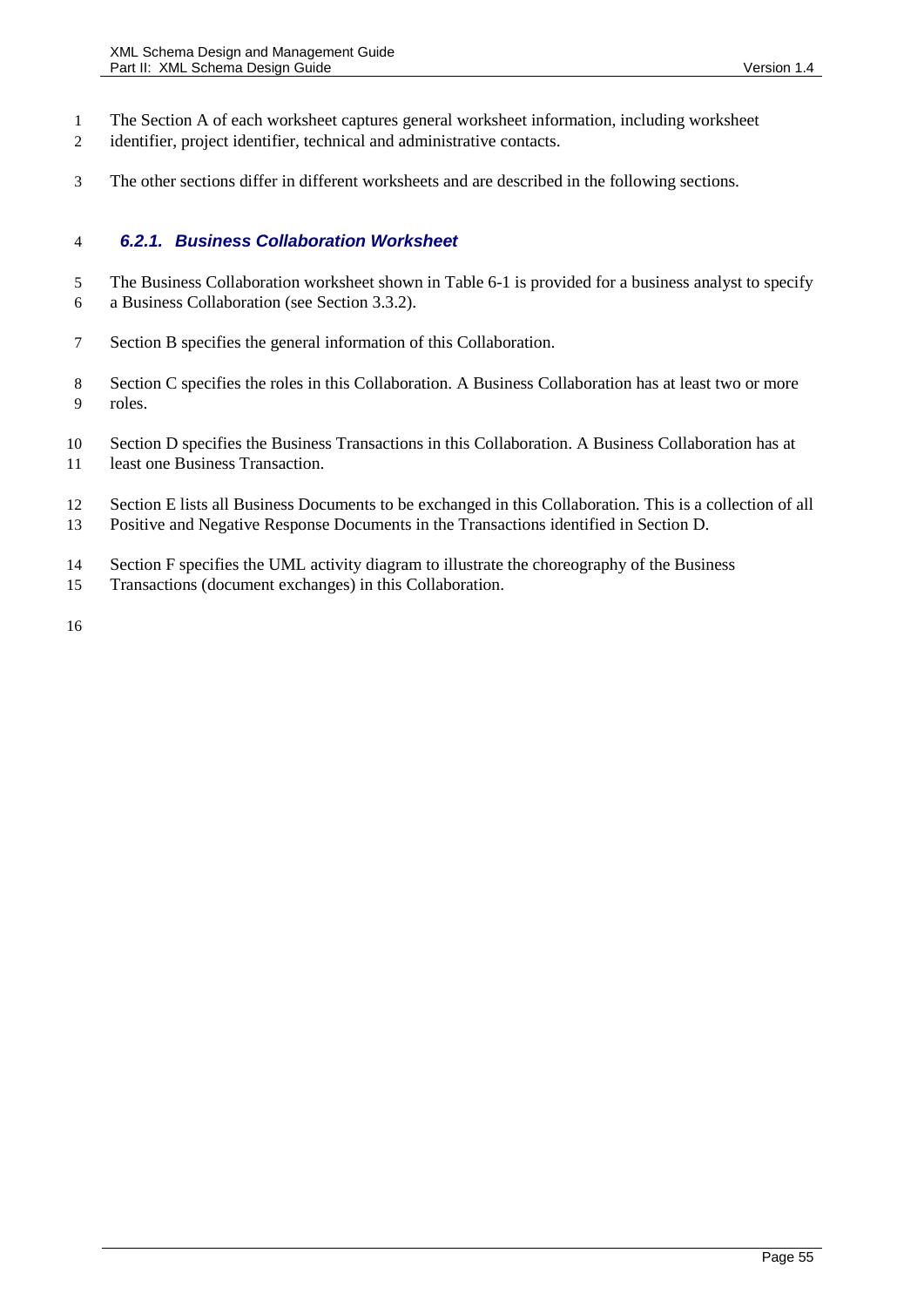3

<span id="page-55-0"></span>1 Table 6-1: Business Collaboration worksheet.

### 2 **BUSINESS COLLABORATION WORKSHEET**

| A. Worksheet Information      |                                |  |
|-------------------------------|--------------------------------|--|
| Worksheet ID: BCWS-ORDERENTRY | <b>Project ID: XMLGL</b>       |  |
| Technical Contact:            | <b>Administrative Contact:</b> |  |
| Josia Chan / CECID            | Thomas Lee / CECID             |  |

4

### **B. Business Collaboration Properties**

**Name:** Order Entry **Description:** A buyer and a seller exchange price quotes and create an order. **Scope:** The buyer requests the seller to quote the offered prices of the goods for ordering. If the buyer agrees on the prices, it can place an order to the seller. **Pre-conditions:**

1. The buyer and the seller have agreed to transact with each other.

### 5

| C. Roles    |                                   |  |
|-------------|-----------------------------------|--|
| <b>Name</b> | <b>Description</b>                |  |
| Buyer       | The firm that places an order.    |  |
| Seller      | The firm that fulfills the order. |  |

### 6

| <b>D. Business Transactions</b> |                                                   |  |  |  |
|---------------------------------|---------------------------------------------------|--|--|--|
| <b>Name</b>                     | <i>Description</i>                                |  |  |  |
| Request Quote                   | The buyer requests a price quote from the seller. |  |  |  |
| Create Order                    | The buyer places a purchase order to the seller.  |  |  |  |

7

| <b>E. Business Documents</b> |                                                                         |  |
|------------------------------|-------------------------------------------------------------------------|--|
| <b>Name</b>                  | <b>Description</b>                                                      |  |
| Quote Request                | Request that the buyer sends to the seller for a<br>price quote.        |  |
| Price Ouote                  | Price quote that the seller replies to the buyer on a<br>quote request. |  |
| Purchase Order               | Request by the buyer to place an order to the seller.                   |  |
| Order<br>Confirmation        | Indication whether the order request is accepted or<br>rejected.        |  |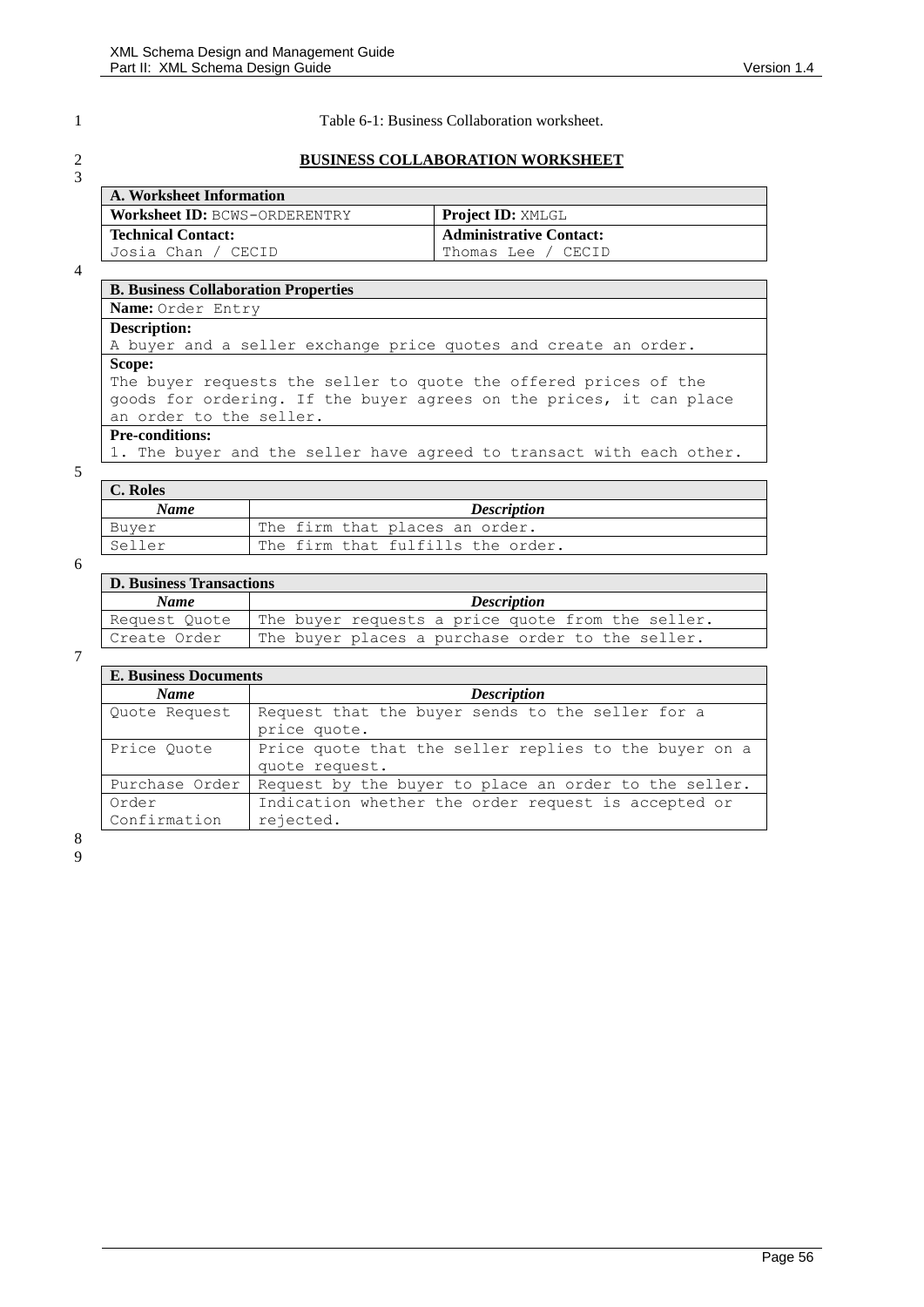

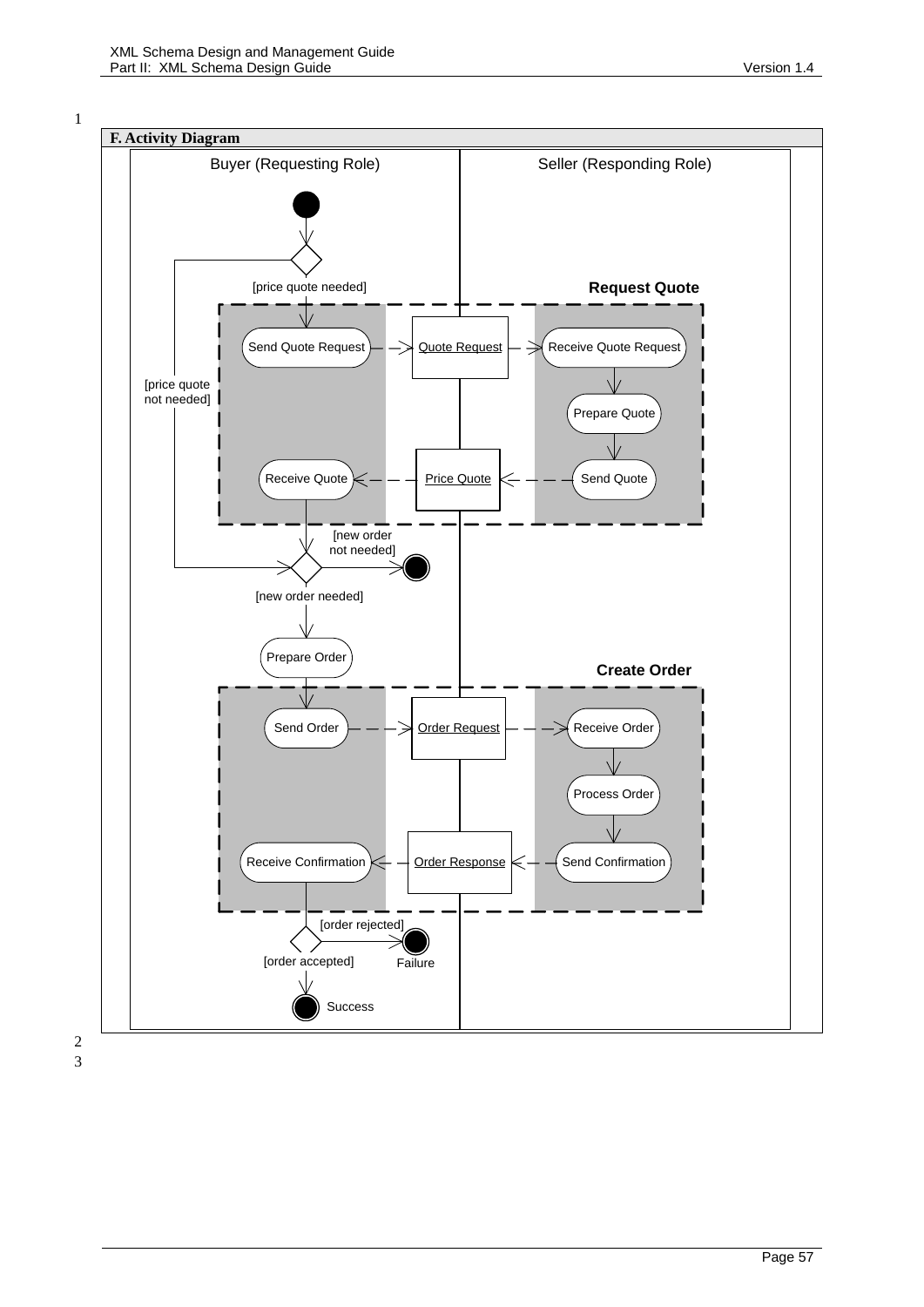### *6.2.2. Business Transaction Worksheet*

The Business Transaction worksheet shown in [Table 6-2](#page-58-0) is provided for a business analyst to specify a

- Business Transaction (see Sectio[n 3.3.3\)](#page-16-0).
- Section B specifies the general information of this Transaction.
- Section C specifies the Request Document Flow and the Request Documents in the flow. The non-
- repudiation and data confidentiality requirements indicate whether Request Documents require digital signature and data encryption.
- 8 Section D specifies the Response Document Flow and the Positive and Negative Response Documents.
- The success conditions are the conditions that must be fulfilled for the Responding Role to initiate a
- Positive Document Flow; if any of these conditions cannot be fulfilled, the Responding Role will
- 11 initiate a Negative Document Flow.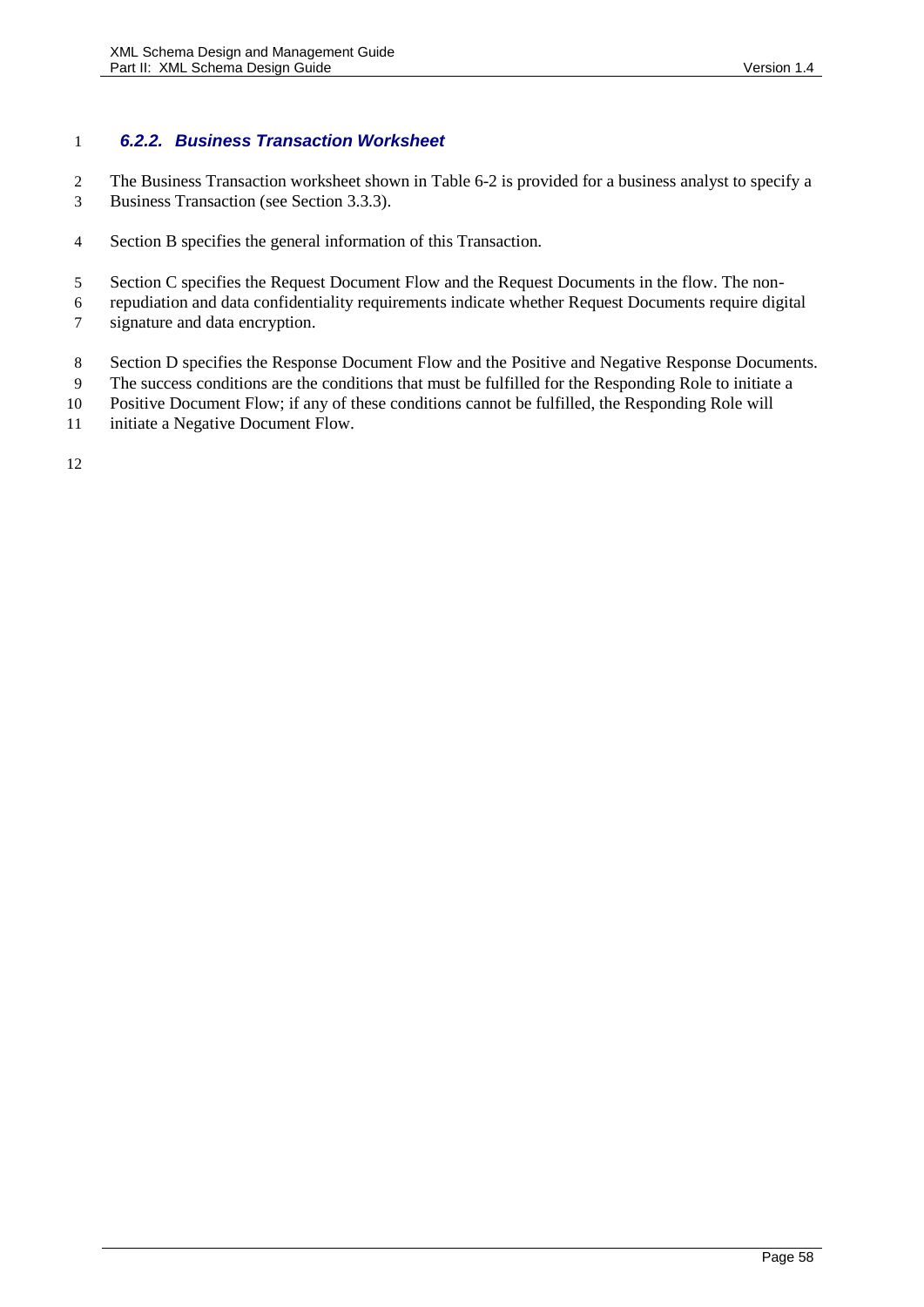### <span id="page-58-0"></span>1 Table 6-2: Business Transaction worksheet.

# 3

### 2 **BUSINESS TRANSACTION WORKSHEET**

| A. Worksheet Information        |                                |  |
|---------------------------------|--------------------------------|--|
| Worksheet ID: BTWS-CREATE-ORDER | <b>Project ID: XMLGL</b>       |  |
| Technical Contact:              | <b>Administrative Contact:</b> |  |
| Josia Chan / CECID              | Thomas Lee / CECID             |  |

### 4

| <b>B. Business Transaction Properties</b>                             |  |  |
|-----------------------------------------------------------------------|--|--|
| One/Two-Way: Two-way<br>Name: Create Order                            |  |  |
| Description:                                                          |  |  |
| A buyer places a purchase order to a seller.                          |  |  |
| Scope:                                                                |  |  |
| The buyer sends an order request to the seller. The seller either     |  |  |
| accepts or rejects the order request.                                 |  |  |
| <b>Pre-conditions:</b>                                                |  |  |
| 1. The buyer and the seller have agreed to transact with each other.  |  |  |
| 2. The buyer and the seller have agreed on the prices of the goods to |  |  |
| order.                                                                |  |  |
| <b>Requesting Role: Buyer</b><br><b>Responding Role: Seller</b>       |  |  |

### 5

|                     | <b>C. Request Document Flow</b>                                            |  |                                     |
|---------------------|----------------------------------------------------------------------------|--|-------------------------------------|
| <b>Description:</b> |                                                                            |  |                                     |
|                     | The buyer sends an order request to the seller.                            |  |                                     |
|                     | Data Confidentiality Required: Yes<br><b>Non-Repudiation Required: Yes</b> |  |                                     |
|                     | <b>C1. Request Documents</b>                                               |  |                                     |
| No.                 | <b>Document Name</b>                                                       |  | <b>Business Information Carried</b> |
| 1                   | Purchase Order                                                             |  | A request to place an order         |
| $\overline{2}$      | Price Ouote                                                                |  | The price quote referenced by       |
|                     |                                                                            |  | the order request                   |

### 6

|                                                                            | <b>D. Response Document Flow</b>             |                                                                      |
|----------------------------------------------------------------------------|----------------------------------------------|----------------------------------------------------------------------|
| Description:                                                               |                                              |                                                                      |
|                                                                            |                                              | The seller sends an order confirmation to the buyer after processing |
|                                                                            | the order request.                           |                                                                      |
|                                                                            | <b>Success Conditions:</b>                   |                                                                      |
|                                                                            | 1. The order information is valid.           |                                                                      |
|                                                                            | 2. The order can be fulfilled.               |                                                                      |
| Data Confidentiality Required: Yes<br><b>Non-Repudiation Required:</b> Yes |                                              |                                                                      |
| <b>D1. Positive Response Documents</b>                                     |                                              |                                                                      |
| No.                                                                        | <b>Document Name</b>                         | <b>Business Information Carried</b>                                  |
| $\mathbf{1}$                                                               | Order Confirmation                           | An indication that the order                                         |
|                                                                            |                                              | request is accepted                                                  |
| $\mathcal{L}$                                                              | The original order request<br>Purchase Order |                                                                      |
|                                                                            | <b>D2. Negative Response Documents</b>       |                                                                      |
| No.                                                                        | <b>Document Name</b>                         | <b>Business Information Carried</b>                                  |
| $\mathbf{1}$                                                               | Order Confirmation                           | An indication that the order                                         |
|                                                                            |                                              | request is rejected                                                  |
| $\mathcal{D}_{\mathcal{L}}$                                                | Purchase Order                               | The original order request                                           |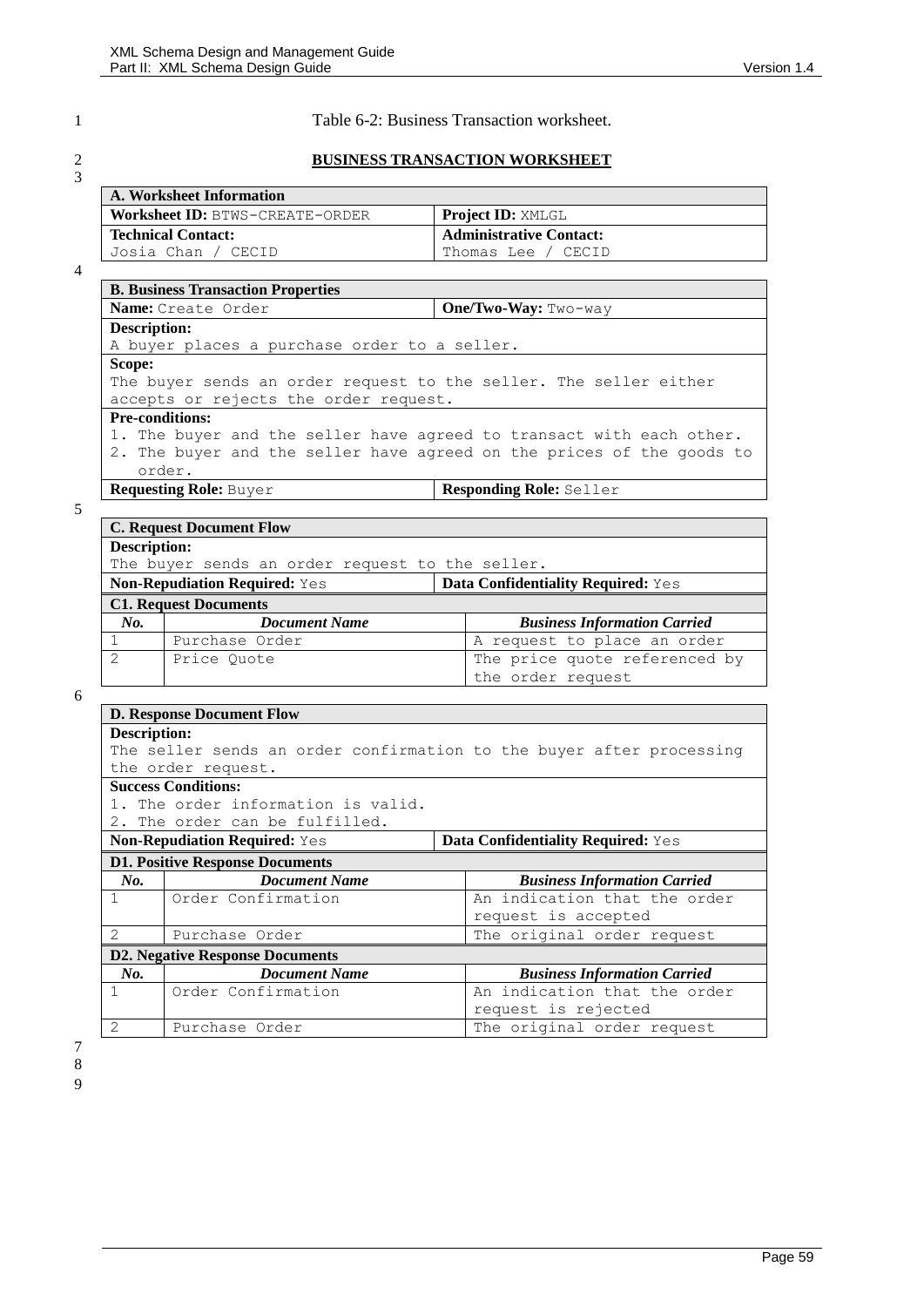### *6.2.3. Business Document Worksheet*

- The Business Document worksheet is shown in [Table 6-3.](#page-60-0) Part I is provided for a business analyst to
- specify a Document (see Section [4.3.7\)](#page-32-0). Part II is provided for a programmer to convert the
- 4 specification in Part I into XSD code (see Section [5.3.4\)](#page-46-0).
- Section B specifies the dictionary entry information of this Document.

### **Part I:**

- Section C specifies the Document name and the root ABIE that provides the representation for this
- Document. The Document name is the Object Class Term of the root ABIE.

### **Part II:**

- Section D specifies the XSD code programmed for this Document. The element name translated from
- the Document name and the complex type representing the root ABIE should be specified.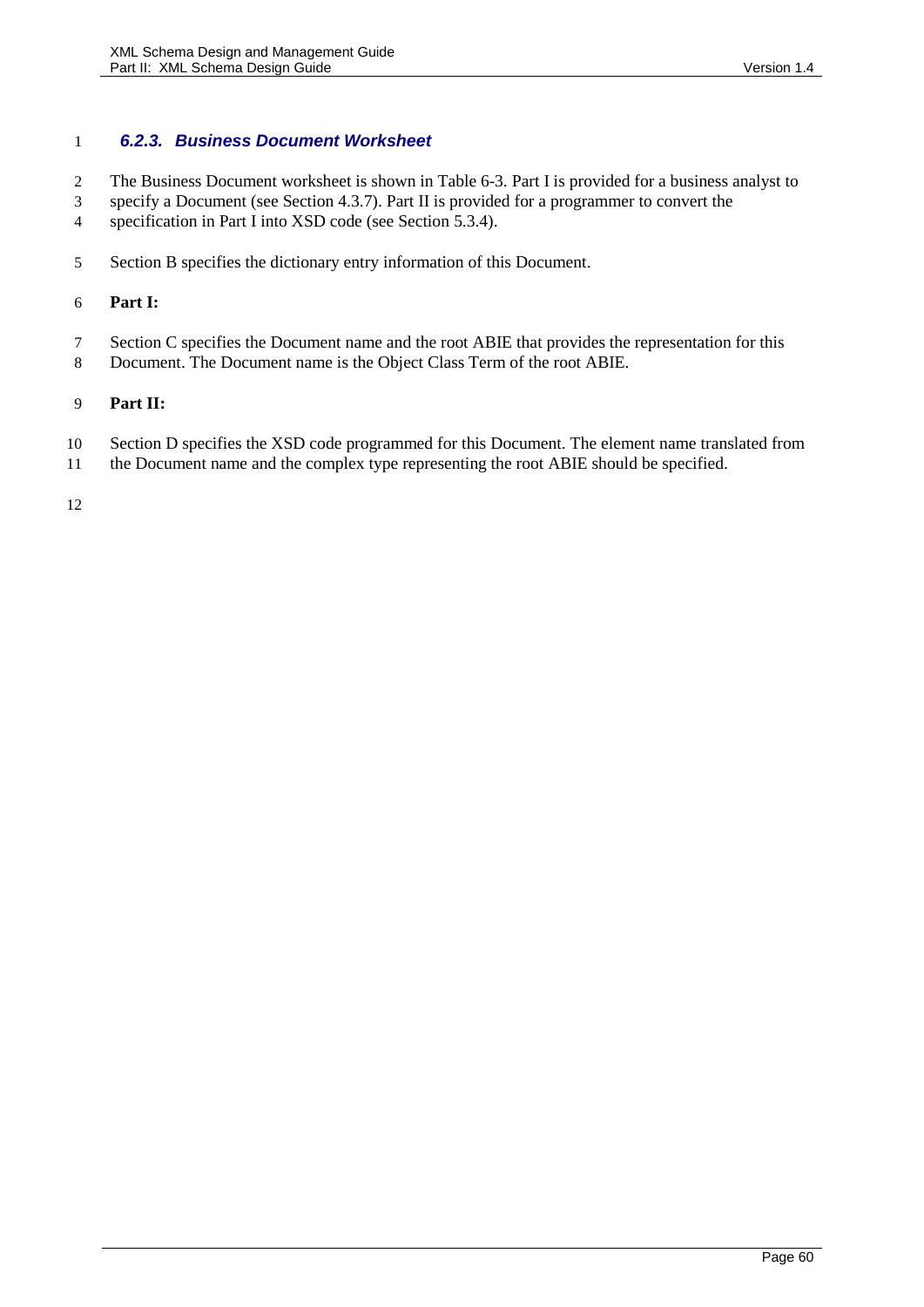### <span id="page-60-0"></span>1 Table 6-3: Business Document worksheet.

### 2 **BUSINESS DOCUMENT WORKSHEET**

| A. Worksheet Information        |                                |  |
|---------------------------------|--------------------------------|--|
| <b>Worksheet ID:</b> BDWS-00402 | <b>Project ID:</b> XMLGL       |  |
| <b>Technical Contact:</b>       | <b>Administrative Contact:</b> |  |
| Josia Chan / CECID              | Thomas Lee / CECID             |  |

4

3

| <b>B. Dictionary Entry Information</b>                |                       |  |
|-------------------------------------------------------|-----------------------|--|
| $\vert$ $\text{UID: }$ $\texttt{POS001101}$           |                       |  |
| Dictionary Entry Name: Postal Service Order. Document | <b>Version:</b> $1.0$ |  |
| <b>Definition:</b>                                    |                       |  |
| Purchase order of a postal service.                   |                       |  |
| <b>Business Terms:</b>                                |                       |  |
| <b>Usage Rules:</b>                                   |                       |  |
|                                                       |                       |  |

### 5

### 6 **PART I – BUSINESS INFORMATION MODELLING**

 $\overline{7}$ 

| C. Document Name                                                     |  |  |  |
|----------------------------------------------------------------------|--|--|--|
| Document Name (Object Class Term of Root ABIE): Postal Service Order |  |  |  |
| <b>UID</b> / Dictionary Entry Name of Root ABIE:                     |  |  |  |
| POS001102 / Postal Service Order. Details                            |  |  |  |

8

### 9 **PART II – XML SCHEMA DEFINITION**

10

### **D. XML Schema Code Element Name:** PostalServiceOrder

**Complex Type:** PostalServiceOrderDetails.CT

<xs:element name="PostalServiceOrder" type="PostalServiceOrderDetails.CT"/>

11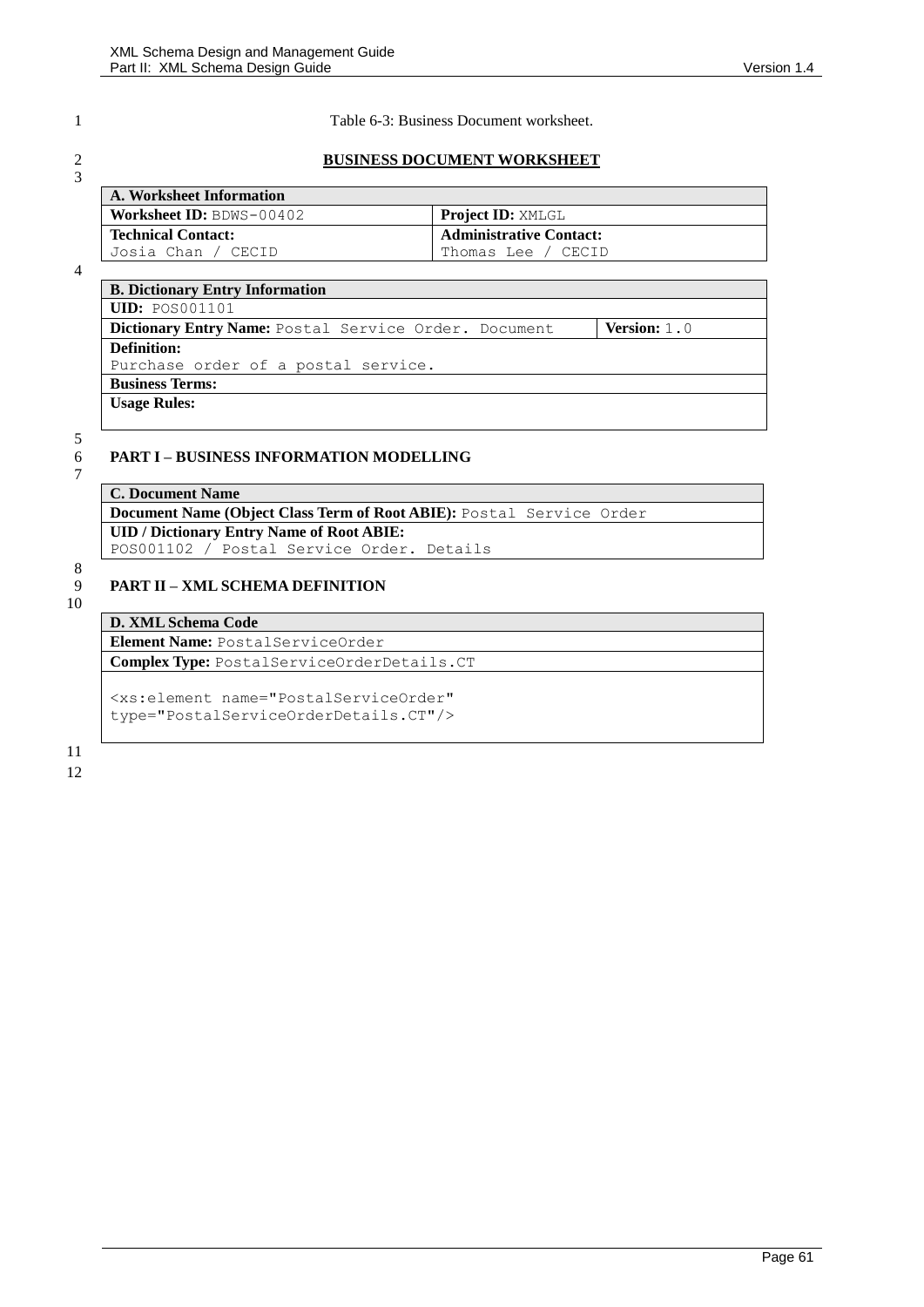### *6.2.4. Aggregate Business Information Entity Worksheet*

- The Aggregate Business Information Entity (ABIE) worksheet is shown in [Table 6-4.](#page-62-0) Part I is
- provided for a business analyst to specify an ABIE (see Section [4.3.6\)](#page-32-1). Part II is provided for a
- programmer to convert the specification in Part I into XSD code (see Sectio[n 5.3.3\)](#page-44-0).
- Section B specifies the dictionary entry information of the ABIE.

### **Part I:**

- Section C specifies whether a Common Schema is reused or what existing schemas or standards are
- referenced. If this ABIE reuses a Common Schema, the UID and Dictionary Entry Name of the
- Common Schema should be specified. Otherwise, any existing schemas (e.g. other Project Schemas)
- and industry standards (e.g. UBL) that have been referenced to construct this ABIE should be
- specified.
- Section D specifies the Object Class Term of this ABIE.
- Section E specifies the BBIEs and ASBIEs aggregated by this ABIE.
- Section F specifies the business context in which this ABIE should be used.

### **Part II:**

- Section G specifies the complex type name translated from the dictionary entry name of the ABIE (see Sectio[n 5.5.1\)](#page-50-0).
- Section H specifies the child elements for the aggregated BIEs specified in Section E (see Section [5.5.2\)](#page-51-0).
- Section I provides the XSD code for this ABIE.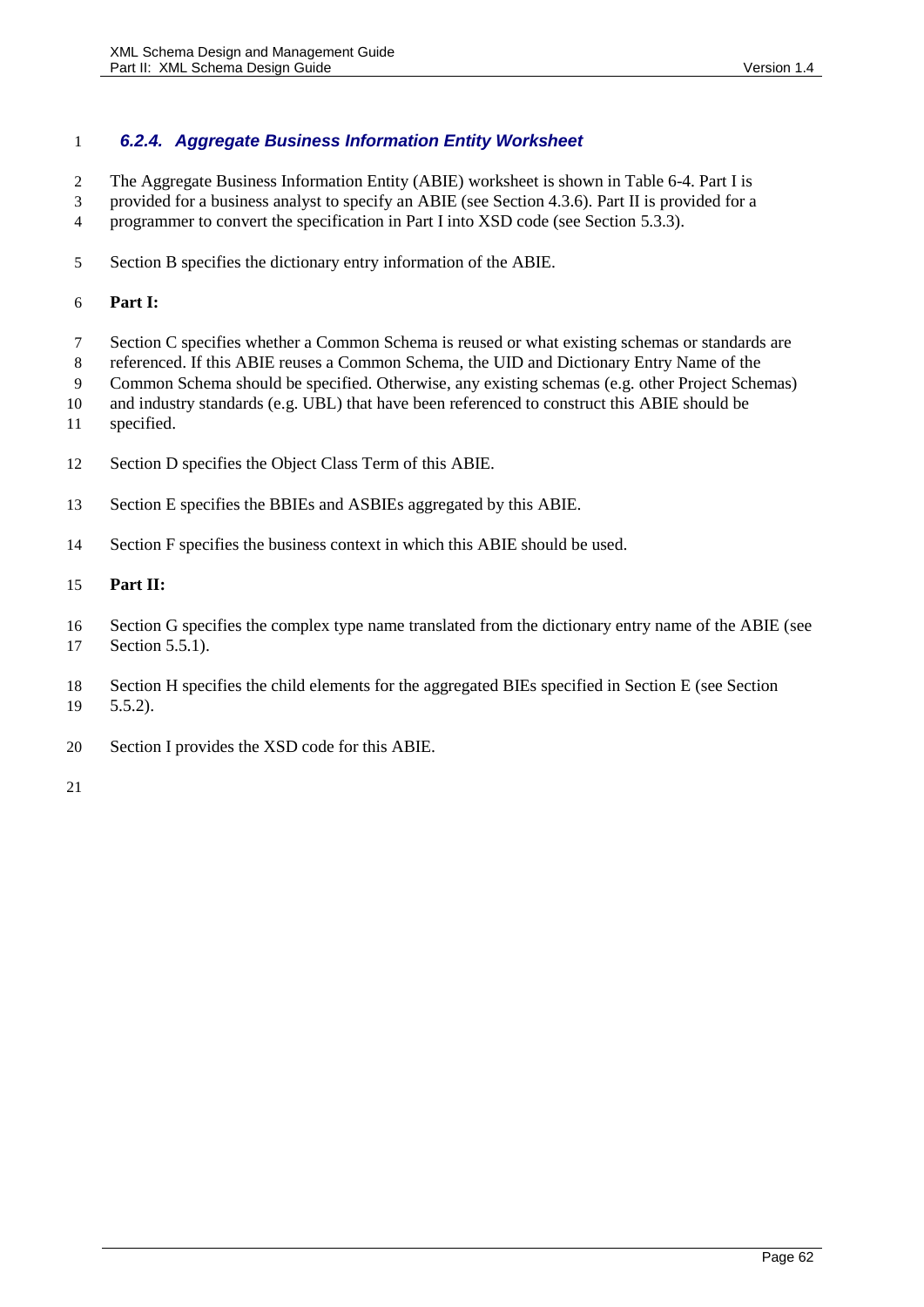3

<span id="page-62-0"></span>1 Table 6-4: Aggregate Business Information Entity worksheet.

### 2 **AGGREGATE BUSINESS INFORMATION ENTITY WORKSHEET**

| A. Worksheet Information          |                                |  |
|-----------------------------------|--------------------------------|--|
| $\mid$ Worksheet ID: ABIEWS-00448 | <b>Project ID: XMLGL</b>       |  |
| Technical Contact:                | <b>Administrative Contact:</b> |  |
| Josia Chan / CECID                | Thomas Lee / CECID             |  |

4

| <b>B. Dictionary Entry Information</b>    |                       |  |  |
|-------------------------------------------|-----------------------|--|--|
| $UID: BIE001120$                          |                       |  |  |
| Dictionary Entry Name: Mail Item. Details | <b>Version:</b> $1.0$ |  |  |
| Definition:                               |                       |  |  |
| Details about a mail item.                |                       |  |  |
| <b>Business Terms:</b>                    |                       |  |  |
| <b>Usage Rules:</b>                       |                       |  |  |
|                                           |                       |  |  |

# 5  $\frac{6}{7}$

### 6 **PART I – BUSINESS INFORMATION MODELLING**

| C. Reused Common Schema / Referenced Schemas and Standards |
|------------------------------------------------------------|
| <b>Reused Common Schema:</b>                               |
| <b>Referenced Schemas and Standards:</b>                   |

# 8

| Object Class Term: Mail Item |  |  |  |
|------------------------------|--|--|--|
|------------------------------|--|--|--|

**D. Object Class**

9

| <b>E.</b> Aggregated BIEs                     |            |                                                          |                                                                                                       |                      |             |
|-----------------------------------------------|------------|----------------------------------------------------------|-------------------------------------------------------------------------------------------------------|----------------------|-------------|
| <i>Sequence</i><br>Order or<br>"Choice"<br>17 | <b>UID</b> | <b>Dictionary Entry</b><br>Name of the<br>aggregated BIE | <b>Dictionary Entry</b><br>Name of the<br>Representation<br>ABIE or<br>"External"<br>(for ABBIE only) | <b>Property Term</b> | Cardinality |
| $\mathbf{1}$                                  | POS001121  | Mail Item.<br>Weight.<br>Measure                         |                                                                                                       | Weight               |             |
| $\mathcal{L}$                                 | POS001123  | Mail Item.<br>Dimension                                  | Dimension.<br>Details                                                                                 | Dimension            |             |
| 3                                             | POS001122  | Mail Item.<br>Count                                      |                                                                                                       | Count                |             |

### 10

| <b>F. Business Context</b>              |                |
|-----------------------------------------|----------------|
| <b>Context Category</b>                 | <b>Values</b>  |
| <b>Business Process Classification</b>  | In all context |
| <b>Service / Product Classification</b> | Postal service |
| <b>Industry Classification</b>          | In all context |
| Geopolitical                            | Hong Kong      |
| <b>Official Constraints</b>             | None           |

### 11 12

 $\overline{a}$ 

 $17$  For ABIE with a choice of aggregated ASBIE and BBIE, fill-in the word "Choice" in the leftmost column instead of 1, 2, 3… as shown in the above example.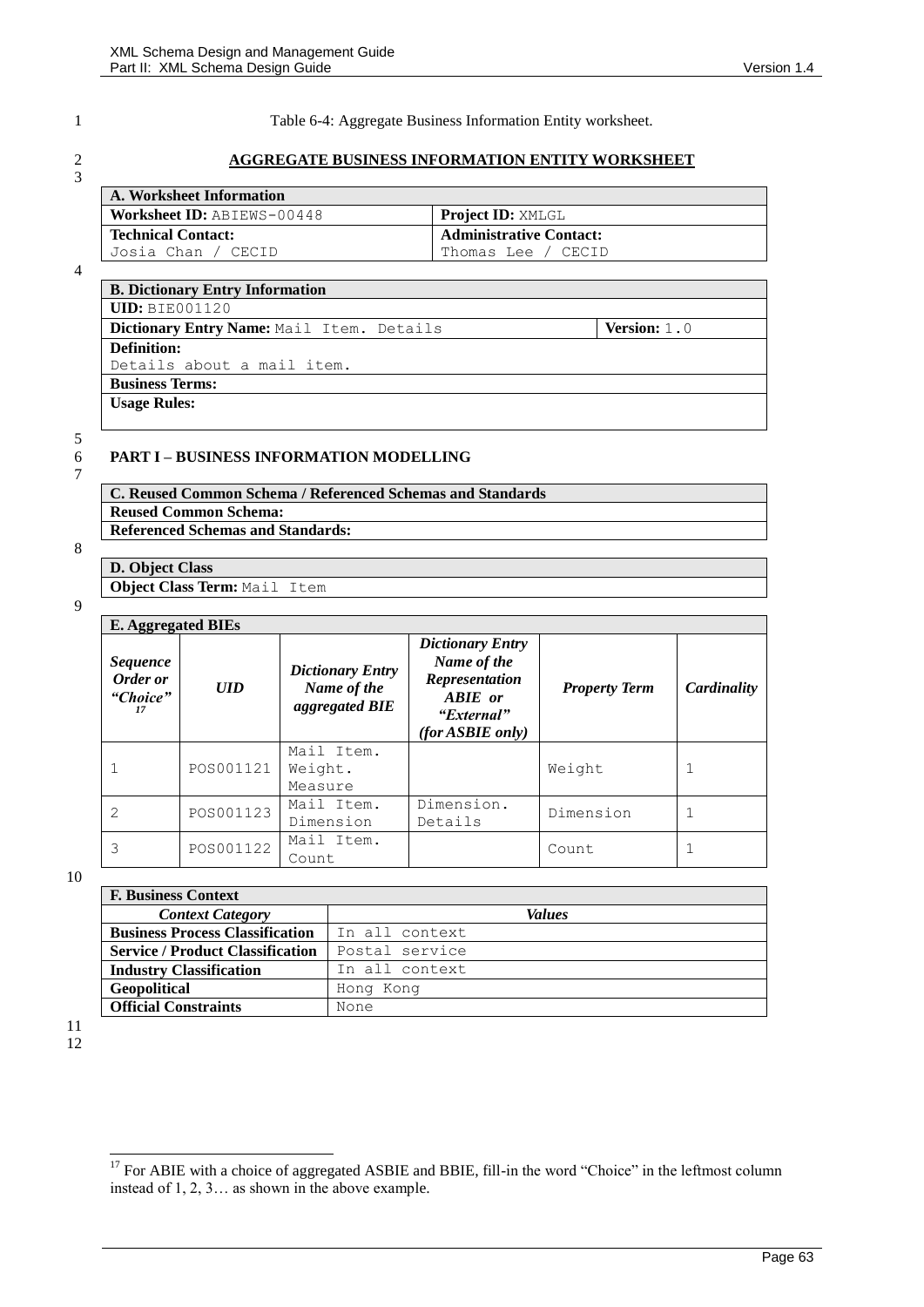### 1 **PART II – XML SCHEMA DEFINITION**

### 2

**G. Naming Complex Type Name:** MailItemDetails.CT

### 3

| <b>H. Child Elements</b>                |                                   |                                                       |           |                         |
|-----------------------------------------|-----------------------------------|-------------------------------------------------------|-----------|-------------------------|
| <i>Sequence</i><br>Order or<br>"Choice" | <b>Element Name or</b><br>xs: any | <b>Element Type or Element Reference</b><br>or xs:any | minOccurs | $\frac{1}{2}$ maxOccurs |
|                                         | Weight                            | MailItemWeightMeasure.CT                              |           |                         |
| 2                                       | Dimension                         | DimensionDetails.CT                                   |           |                         |
| 3                                       | Count                             | MailItemCount.CT                                      |           |                         |

4

### **I. XML Schema Code**

| 1. Авин венеша Соце                                                                     |
|-----------------------------------------------------------------------------------------|
| <xs:complextype name="MailItemDetails.CT"></xs:complextype>                             |
| $: sequence>$                                                                           |
| <xs:element <="" name="Weight" td="" type="MailItemWeightMeasure.CT"></xs:element>      |
| minOccurs="1" maxOccurs="1"/>                                                           |
| <xs:element <="" name="Dimension" td="" type="DimensionDetails.CT"></xs:element>        |
| minOccurs="1" maxOccurs="1"/>                                                           |
| <xs:element <="" minoccurs="1" name="Count" td="" type="MailItemCount.CT"></xs:element> |
| maxOccurs="1"/>                                                                         |
| $\langle xs:sequence \rangle$                                                           |
|                                                                                         |
|                                                                                         |

5 6

 $\overline{a}$ 

 $18$  For ABIE with a choice of aggregated ASBIE and BBIE, fill-in the word "Choice" in the leftmost column instead of 1, 2, 3… as shown in the above example.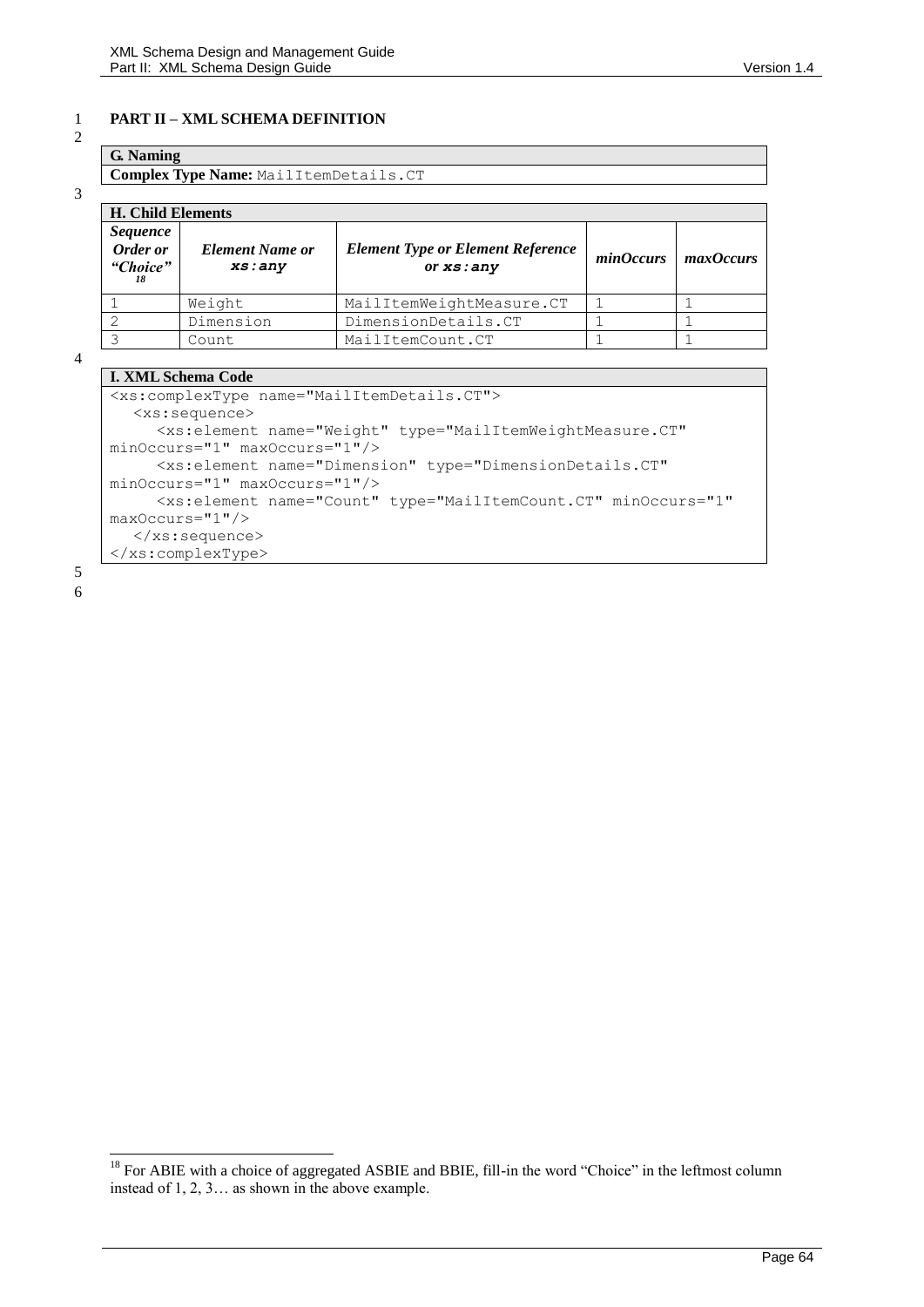### *6.2.5. Association Business Information Entity Worksheet*

- The Association Business Information Entity (ASBIE) worksheet is shown in [Table 6-5.](#page-65-0) Part I is
- provided for a business analyst to specify an ASBIE (see Sectio[n 4.3.5\)](#page-31-0).
- Section B specifies the dictionary entry information of the ASBIE.

### **Part I**

- Section C specifies whether a Common Schema is reused. An ASBIE of a Common Schema shall only
- be reused together with its aggregating ABIE.
- Section D specifies the Object Class Term of this ASBIE, which is the Object Class Term of the aggregating ABIE.
- Section E specifies the Property Term of this ASBIE.
- Section F specifies the representation of this ASBIE. The Representation Term and Representation
- ABIE should be specified.

### **Part II**

- Section G specifies either the xs:element or xs:any definition. In the xs:element definition, the
- element type or reference should be specified. In the xs:any definition, the values for the
- namespace and processContents attributes should be specified.
- It is not necessary to specify the XSD code in the ASBIE worksheet. The XSD code should be
- specified in the worksheet for the aggregating ABIE.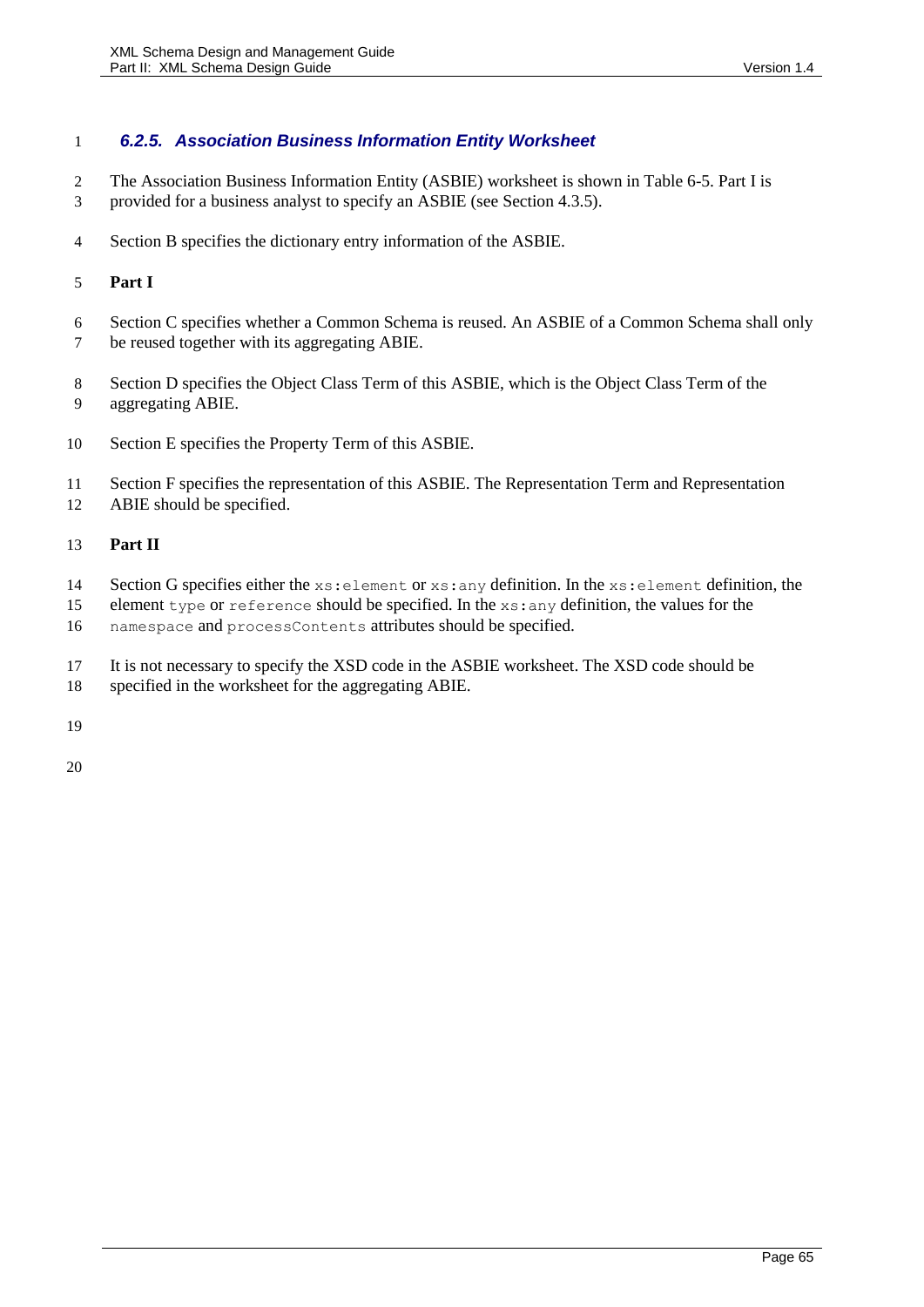<span id="page-65-0"></span>

3

1 Table 6-5: Association Business Information Entity worksheet.

### 2 **ASSOCIATION BUSINESS INFORMATION ENTITY WORKSHEET**

| A. Worksheet Information           |                                |
|------------------------------------|--------------------------------|
| <b>Worksheet ID:</b> ASBIEWS-00450 | <b>Project ID:</b> XMLGL       |
| Technical Contact:                 | <b>Administrative Contact:</b> |
| Josia Chan / CECID                 | Thomas Lee / CECID             |

4

| <b>B. Dictionary Entry Information</b>                               |  |  |  |  |
|----------------------------------------------------------------------|--|--|--|--|
| <b>UID: POSO01123</b>                                                |  |  |  |  |
| Dictionary Entry Name: Mail Item. Dimension<br><b>Version:</b> $1.0$ |  |  |  |  |
| Definition:                                                          |  |  |  |  |
| Dimension of a mail item.                                            |  |  |  |  |
| <b>Business Terms:</b>                                               |  |  |  |  |
| <b>Usage Rules:</b>                                                  |  |  |  |  |
|                                                                      |  |  |  |  |

### 5

### 6 **PART I – BUSINESS INFORMATION MODELLING**

7

| <b>C. Reused Common Schema</b> |
|--------------------------------|
| <b>Reused Common Schema:</b>   |

**E. Property**

# 8

**D. Object Class Object Class Term:** Mail Item

### 9

**Property Term:** Dimension

### 10

**F. Representation Representation Term (Object Class Term of Representation ABIE):** Dimension **UID / Dictionary Entry Name of the Representation ABIE:**  POS001123 / Dimension. Details

### 11

### 12 **PART II – XML SCHEMA DEFINITION**

13

| G. Child Element (Complex Type Name or Element Reference or xs:any) |                  |  |
|---------------------------------------------------------------------|------------------|--|
| <b>Element Name: Dimension</b><br>Type: DimensionDetails.CT         |                  |  |
| <b>Element Reference:</b>                                           |                  |  |
| xs:any<br>namespace:                                                | processContents: |  |

14

15 **Note: this worksheet need not specify the XML Schema. The XML Schema code should be specified in the** 

16 **aggregating ABIE worksheet.**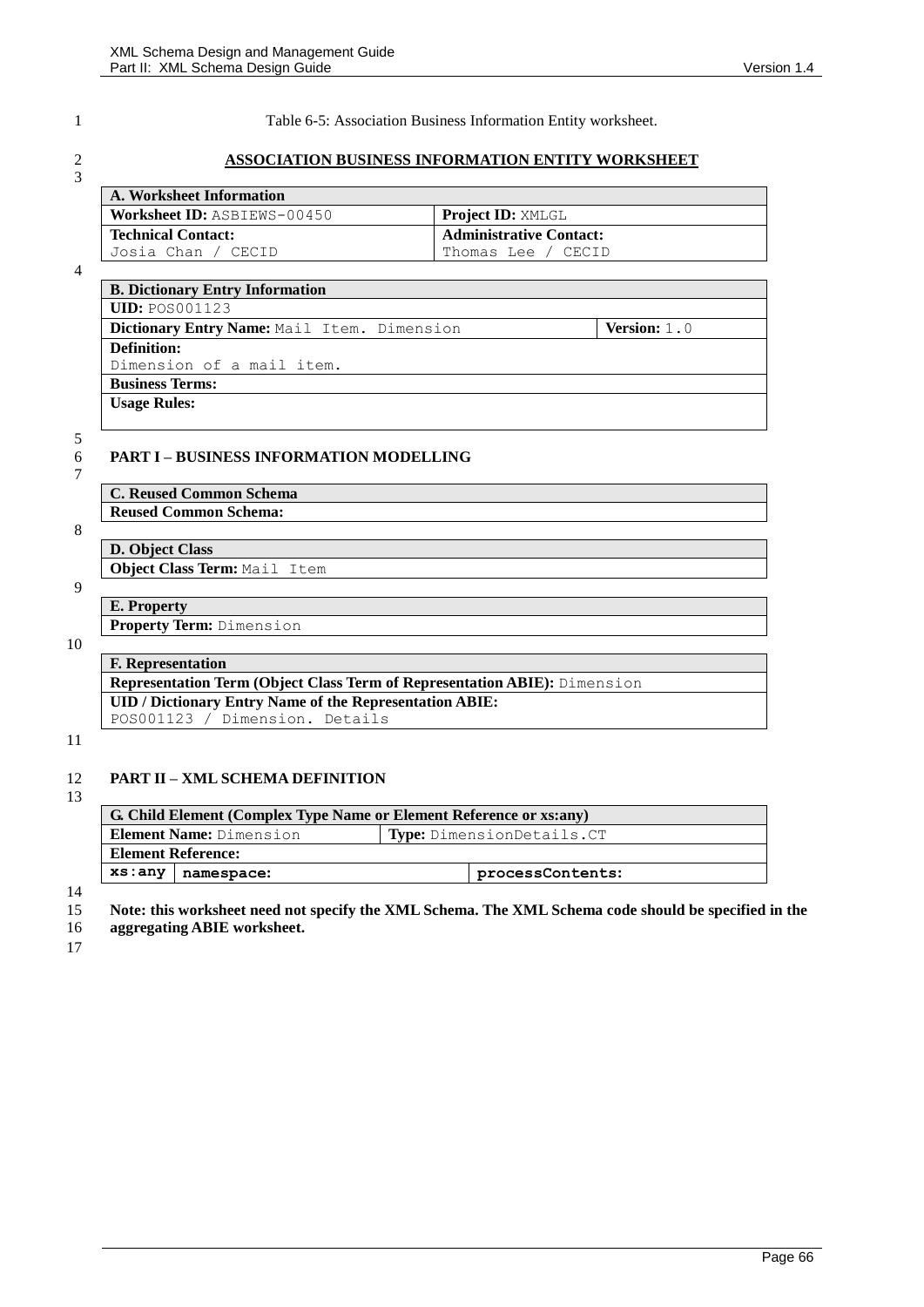### *6.2.6. Basic Business Information Entity Worksheet*

The Basic Business Information Entity (BBIE) worksheet is shown in [Table 6-6.](#page-67-0) Part I is provided for

 a business analyst to specify a BBIE (see Section [4.3.4\)](#page-29-0). Part II is provided for a programmer to convert the specification in Part I into XSD code (see Section [5.3.2\)](#page-42-0).

- 
- Section B specifies the dictionary entry information of the BBIE.

### **Part I:**

- Section C specifies whether a Common Schema is reused or what existing schemas or standards are
- referenced. If this BBIE reuses a Common Schema, the UID and Dictionary Entry Name of the
- Common Schema should be specified. Otherwise, any existing schemas (e.g. other Project Schemas)
- and industry standards (e.g. UBL) that have been referenced to construct this BBIE should be
- specified.
- Section D specifies the Object Class Term of this BBIE, which is the Object Class Term of the
- aggregating ABIE.
- Section E specifies the Property Term of this BBIE.
- Section F specifies the representation of this BBIE. The CCT used by this BBIE, the Representation
- Term (RT) of the CCT (see [Table 4-3\)](#page-28-0) referenced by this BBIE, and the primitive data type for the
- Content Component associated with the RT (see [Table 4-2\)](#page-28-1) should be specified.
- Section F1 specifies the format restrictions, if any, for the Content Component based on its primitive
- data type (see [Table 4-4\)](#page-30-0).
- Section F2 specifies the default value and possible values, if any, for each Supplementary Component 21 associated with the CCT (see [Table 4-1\)](#page-26-0).
- Section G specifies the business context in which this BBIE should be used.

### **Part II:**

- Section H specifies the complex type name translated from the Dictionary Entry Name (see Section  $5.5.1$ ).
- Section I specifies the facet values that represent format restrictions specified in Section F1 (see [Table](#page-43-0)  [5-3\)](#page-43-0).
- Section J specifies the default and enumerated values of each XML attribute definition in the complex
- type to code the default and possible values of Supplementary Components specified in F2 (see
- Sectio[n 5.5.3](#page-52-0) and [Table 5-2\)](#page-41-1).
- Section K provides the XSD code for this BBIE.
-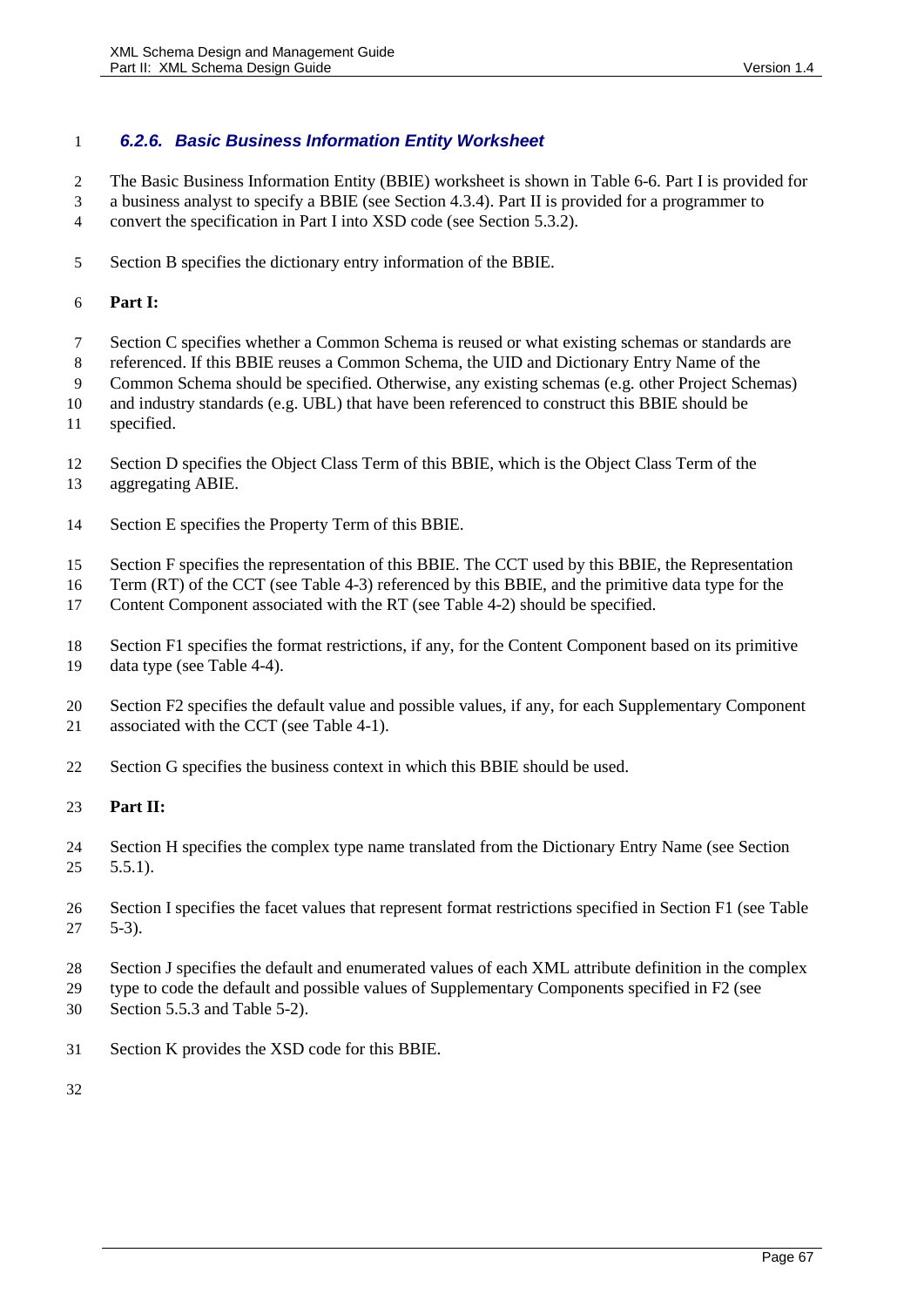<span id="page-67-0"></span>

 $\frac{2}{3}$ 

1 Table 6-6: Basic Business Information Entity worksheet.

### 2 **BASIC BUSINESS INFORMATION ENTITY WORKSHEET**

| A. Worksheet Information   |                                |
|----------------------------|--------------------------------|
| Worksheet ID: BBIEWS-00458 | <b>Project ID:</b> XMLGL       |
| <b>Technical Contact:</b>  | <b>Administrative Contact:</b> |
| Josia Chan / CECID         | Thomas Lee / CECID             |

4

| <b>B. Dictionary Entry Information</b>  |                       |
|-----------------------------------------|-----------------------|
| <b>UID: POS001122</b>                   |                       |
| Dictionary Entry Name: Mail Item. Count | <b>Version:</b> $1.0$ |
| <b>Definition:</b>                      |                       |
| Number of mail items.                   |                       |
| <b>Business Terms:</b>                  |                       |
| <b>Usage Rules:</b>                     |                       |
|                                         |                       |

## 5 7

### 6 **PART I – BUSINESS INFORMATION MODELLING**

| C. Reused Common Schema / Referenced Schemas and Standards |
|------------------------------------------------------------|
| <b>Reused Common Schema:</b>                               |
| <b>Referenced Schemas and Standards:</b>                   |
|                                                            |

# 8

**D. Object Class Object Class Term:** Mail Item

### 9

**E. Property Property Term:** Count

| <b>F.</b> Representation            |                              |                              |  |
|-------------------------------------|------------------------------|------------------------------|--|
| Core Component Type: Count          |                              | <b>UID: CCT000020</b>        |  |
| Representation Term: Count          | Primitive Data Type: Integer |                              |  |
| <b>F1. Format Restrictions</b>      |                              |                              |  |
| <b>Restriction</b>                  |                              | Value                        |  |
| <b>Expression</b>                   |                              |                              |  |
| Length                              |                              |                              |  |
| <b>Minimum Length</b>               |                              |                              |  |
| <b>Maximum Length</b>               |                              |                              |  |
| <b>Enumeration</b>                  |                              |                              |  |
| <b>Total Digits</b>                 | 10                           |                              |  |
| <b>Fractional Digits</b>            |                              |                              |  |
| <b>Minimum Inclusive</b>            |                              |                              |  |
| <b>Maximum Inclusive</b>            |                              |                              |  |
| <b>Minimum Exclusive</b>            |                              |                              |  |
| <b>Maximum Exclusive</b>            |                              |                              |  |
| <b>F2. Supplementary Components</b> |                              |                              |  |
| <b>Supplementary Component</b>      | <b>Default Value</b>         | <b>Other Possible Values</b> |  |
| Agency ID                           | http://www.unece.org         |                              |  |
| Agency Name                         | UNECE                        |                              |  |
| Code List ID                        | Rec. 20: 3A                  |                              |  |
| Unit Code                           | PCE                          |                              |  |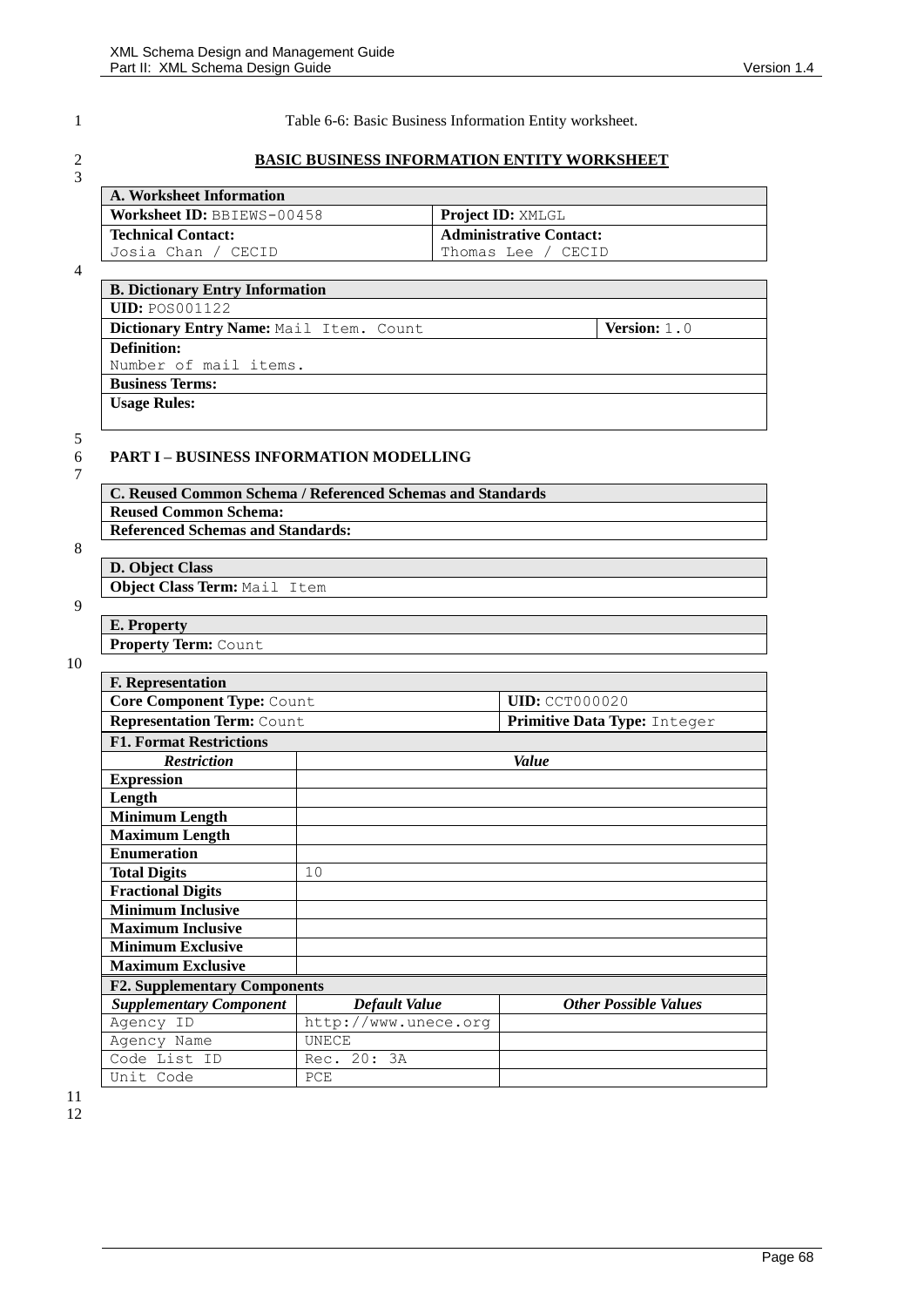1

| <b>G. Business Context</b>              |                |  |  |
|-----------------------------------------|----------------|--|--|
| <b>Context Category</b>                 | <i>Values</i>  |  |  |
| <b>Business Process</b>                 | In all context |  |  |
| <b>Service / Product Classification</b> | Postal service |  |  |
| <b>Industry Classification</b>          | In all context |  |  |
| <b>Geopolitical</b>                     | In all context |  |  |
| <b>Official Constraints</b>             | None           |  |  |

4

**H. Complex Type Complex Type Name:** MailItemCount.CT

3 **PART II – XML SCHEMA DEFINITION**

5

| <b>I. Facet of Simple Content</b> |              |  |  |
|-----------------------------------|--------------|--|--|
| Facet                             | <b>Value</b> |  |  |
| pattern                           |              |  |  |
| length                            |              |  |  |
| minLength                         |              |  |  |
| maxLength                         |              |  |  |
| enumeration                       |              |  |  |
| totalDigits                       | 10           |  |  |
| fractionDigits                    |              |  |  |
| minInclusive                      |              |  |  |
| maxInclusive                      |              |  |  |
| minExclusive                      |              |  |  |
| maxExclusive                      |              |  |  |

6

| <b>J. Enumerated Attribute Values</b> |                      |                                                    |  |
|---------------------------------------|----------------------|----------------------------------------------------|--|
| <b>Attribute</b>                      | Default Value        | <b>Enumerated Values (Including Default Value)</b> |  |
| aqencyId                              | http://www.unece.org | http://www.unece.org                               |  |
| agencyName                            | UNECE                | UNECE                                              |  |
| codeListId                            | Rec. 20: 3A          | Rec. 20: 3A                                        |  |
| unitCode                              | PCE.                 | PCE                                                |  |
|                                       |                      |                                                    |  |

```
K. XML Schema Code
<xs:complexType name="MailItemCount.CT">
  <xs:simpleContent>
     <xs:restriction base="cct:Count.CT">
       <xs:totalDigits value="10"/>
       <xs:attribute name="agencyId" default="http://www.unece.org">
          <xs:simpleType>
             <xs:restriction base="xs:normalizedString">
               <xs:enumeration value="http://www.unece.org"/>
             </xs:restriction>
          </xs:simpleType>
       </xs:attribute>
       <xs:attribute name="agencyName" default="UNECE">
          <xs:simpleType>
             <xs:restriction base="xs:normalizedString">
               <xs:enumeration value="UNECE"/>
             </xs:restriction>
          </xs:simpleType>
       </xs:attribute>
       <xs:attribute name="codeListId" default="Rec. 20: 3A">
          <xs:simpleType>
             <xs:restriction base="xs:normalizedString">
               <xs:enumeration value="Rec. 20: 3A"/>
            </xs:restriction>
```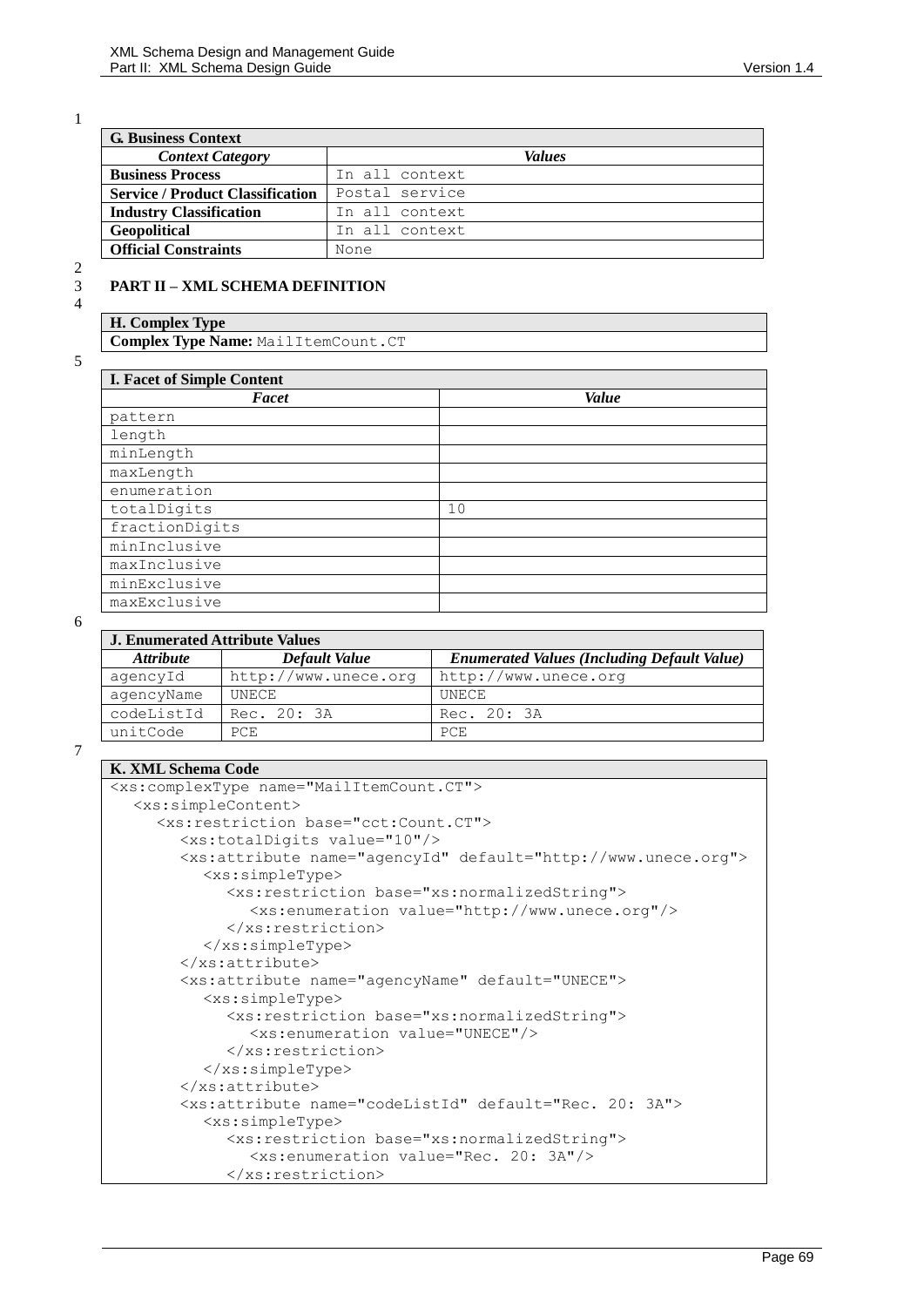</xs:simpleType> </xs:attribute> <xs:attribute name="unitCode" default="PCE"> <xs:simpleType> <xs:restriction base="xs:token"> <xs:enumeration value="PCE"/> </xs:restriction> </xs:simpleType> </xs:attribute> </xs:restriction> </xs:simpleContent> </xs:complexType>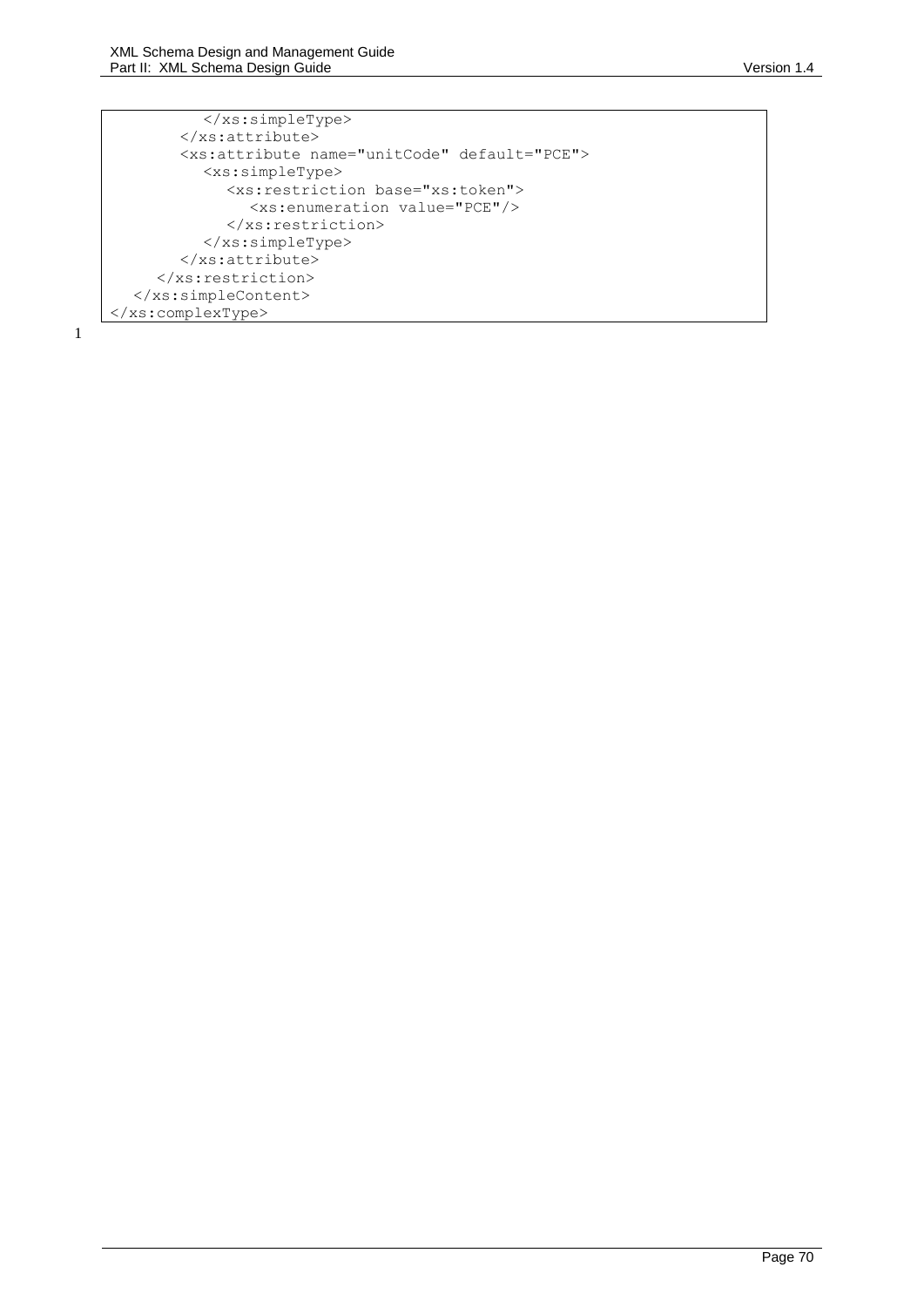### *6.2.7. Core Component Type Worksheet*

The Core Component Type (CCT) worksheet is shown in [Table 6-7.](#page-71-0) Part I is provided for a business

analyst to specify a CCT (see Sectio[n 4.3.3\)](#page-26-1). Part II is provided for a programmer to convert the

- specification in Part I into XSD code (see Section [5.3.1\)](#page-40-0).
- Section B specifies the dictionary entry information of the CCT.

### **Part I:**

- 7 Section C specifies the Type name, and the Representation Terms (RTs). An RT shall be based on a primitive data type (see [Table 4-2\)](#page-28-1).
- Section D defines each Supplementary Component in this CCT, and whether that Supplementary
- Component is mandatory or optional.

### **Part II:**

- Section E specifies the attribute definition for each Supplementary Component specified in Section D.
- (See Section [5.5.3](#page-52-0) and [Table 5-2.](#page-41-1)) Each XML attribute should be defined based on a schema primitive
- data type (see [Table 5-1\)](#page-41-0). If the Supplementary Component is mandatory, the attribute should be
- defined to be required; otherwise the attribute should be defined to be optional.
- Section F provides the XSD code for this BBIE.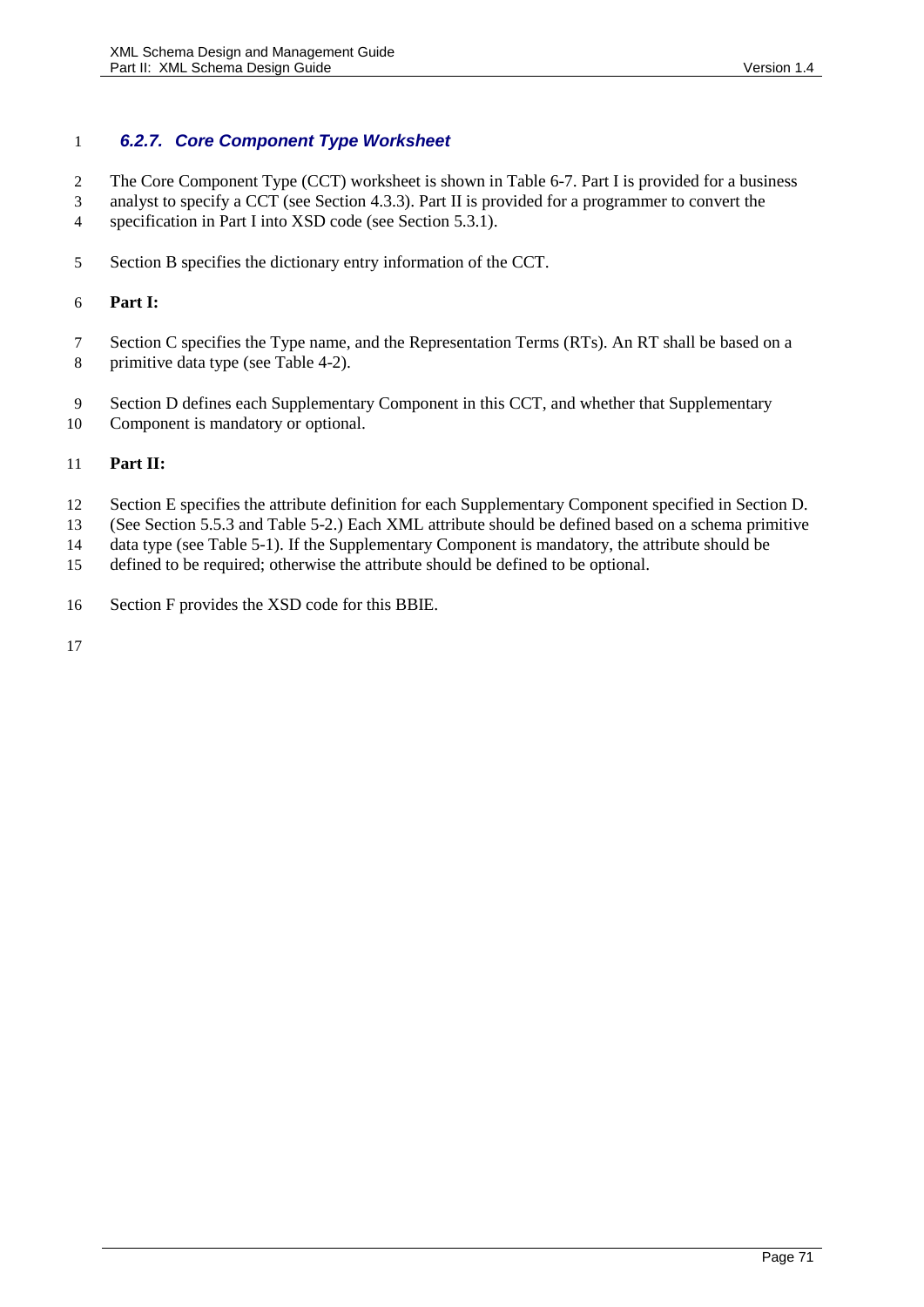6 **PART I – BUSINESS INFORMATION MODELLING**

3

<span id="page-71-0"></span>1 Table 6-7: Core Component Type worksheet.

### 2 **CORE COMPONENT TYPE WORKSHEET**

| A. Worksheet Information     |                                |
|------------------------------|--------------------------------|
| Worksheet ID: CCTWS-OUANTITY | <b>Project ID: XMLGL</b>       |
| <b>Technical Contact</b>     | <b>Administrative Contact:</b> |
| Josia Chan / CECID           | Thomas Lee / CECID             |

4

| <b>B. Dictionary Entry Information</b>                               |                       |
|----------------------------------------------------------------------|-----------------------|
| <b>UID: CCT000009</b>                                                |                       |
| Dictionary Entry Name: Quantity. Type                                | <b>Version:</b> $1.0$ |
| <b>Definition:</b>                                                   |                       |
| A number of non-monetary units possibly including fractions.         |                       |
| <b>Business Terms:</b> $N/A$                                         |                       |
| <b>Usage Rules:</b>                                                  |                       |
| Use the Quantity RT if the quantity can be fractional (e.g. quantity |                       |
| counted in dozen pieces)                                             |                       |
| Use the Count RT if the quantity is always an integer (e.g. quantity |                       |
| counted in pieces)                                                   |                       |

# 5

7

| C. Representation                    |                        |                                          |
|--------------------------------------|------------------------|------------------------------------------|
| <b>Type Name: Quantity</b>           |                        |                                          |
|                                      | <b>Primitive Data</b>  |                                          |
| <b>Representation</b><br><b>Term</b> | <b>Type of Content</b> | <b>Definition</b>                        |
|                                      | <b>Component</b>       |                                          |
| Quantity                             | Decimal                | A quantity possibly including fractions. |
| Count                                | Integer                | An integral count.                       |

8

| <b>D. Supplementary Components</b>            |                                                                                                            |                                      |  |
|-----------------------------------------------|------------------------------------------------------------------------------------------------------------|--------------------------------------|--|
| <b>Supplementary Component</b><br><b>Name</b> | <b>Definition</b>                                                                                          | Mandatory/<br><i><b>Optional</b></i> |  |
| Agency ID                                     | The identification of the agency which<br>maintains the quantity unit code list.                           | Optional                             |  |
| Agency Name                                   | The name of the agency which maintains<br>the quantity unit code list                                      | Optional                             |  |
| Code List ID                                  | The identification of the quantity<br>code list, e.g. the URL of a source<br>that publishes the code list. | Optional                             |  |
| Code List Version                             | The version of the quantity code list.                                                                     | Optional                             |  |
| Unit Code                                     | The quantity unit code.                                                                                    | Optional                             |  |

9